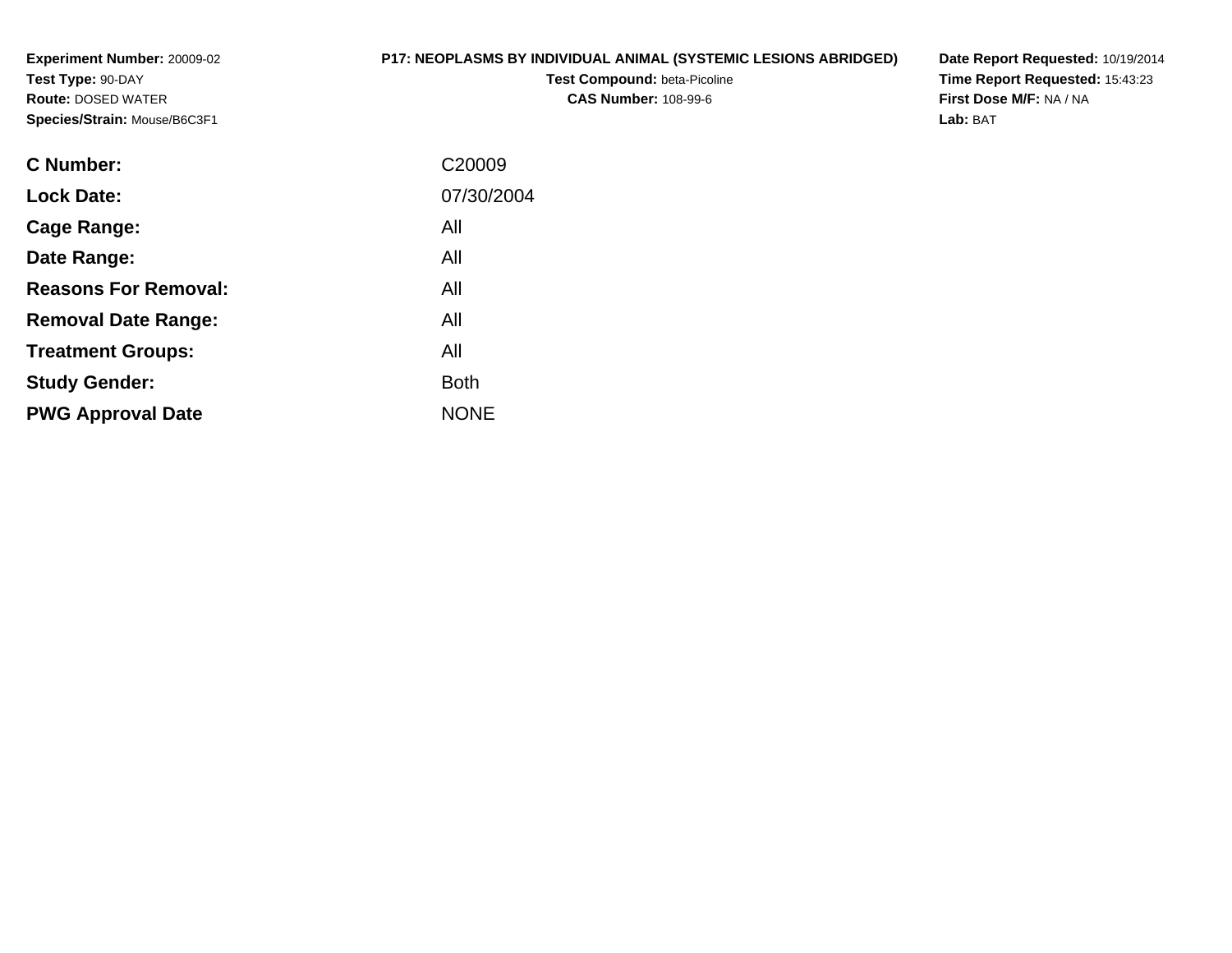**Test Type:** 90-DAY

**Route:** DOSED WATER

**Species/Strain:** Mouse/B6C3F1

## **P17: NEOPLASMS BY INDIVIDUAL ANIMAL (SYSTEMIC LESIONS ABRIDGED)**

**Test Compound:** beta-Picoline

**CAS Number:** 108-99-6

**Date Report Requested:** 10/19/2014**Time Report Requested:** 15:43:23**First Dose M/F:** NA / NA**Lab:** BAT

| <b>B6C3F1 Mouse Male</b><br><b>MG/L</b><br>0 | DAY ON TEST<br><b>ANIMAL ID</b> | 0<br>0<br>9<br>$\overline{c}$<br>$\mathbf 0$<br>$\mathbf 0$<br>0<br>0<br>1 | $\boldsymbol{\theta}$<br>$\boldsymbol{\theta}$<br>9<br>$\boldsymbol{2}$<br>$\mathbf 0$<br>$\Omega$<br>$\mathbf 0$<br>0<br>2 | $\boldsymbol{\theta}$<br>$\boldsymbol{\theta}$<br>9<br>$\boldsymbol{2}$<br>$\mathbf 0$<br>$\mathbf 0$<br>$\mathbf 0$<br>$\pmb{0}$<br>3 | 0<br>$\boldsymbol{\theta}$<br>9<br>$\overline{\mathbf{c}}$<br>$\mathbf{0}$<br>$\Omega$<br>$\mathbf 0$<br>$\mathbf 0$<br>4 | 0<br>0<br>9<br>$\overline{\mathbf{c}}$<br>$\mathbf 0$<br>$\mathbf 0$<br>$\mathbf 0$<br>$\boldsymbol{0}$<br>5 | 0<br>0<br>9<br>$\boldsymbol{2}$<br>$\Omega$<br>$\Omega$<br>$\mathbf 0$<br>0<br>6 | 0<br>$\boldsymbol{\theta}$<br>9<br>$\boldsymbol{2}$<br>$\mathbf 0$<br>0<br>$\mathbf 0$<br>$\,0\,$<br>$\overline{7}$ | $\boldsymbol{\theta}$<br>0<br>9<br>$\boldsymbol{2}$<br>$\mathbf 0$<br>$\Omega$<br>$\mathbf 0$<br>0<br>8 | 0<br>0<br>9<br>$\overline{c}$<br>$\mathbf 0$<br>$\mathbf 0$<br>$\mathbf 0$<br>0<br>9 | 0<br>0<br>9<br>$\boldsymbol{2}$<br>$\mathbf 0$<br>0<br>$\mathbf 0$<br>1<br>0 | <i><b>*TOTALS</b></i> |
|----------------------------------------------|---------------------------------|----------------------------------------------------------------------------|-----------------------------------------------------------------------------------------------------------------------------|----------------------------------------------------------------------------------------------------------------------------------------|---------------------------------------------------------------------------------------------------------------------------|--------------------------------------------------------------------------------------------------------------|----------------------------------------------------------------------------------|---------------------------------------------------------------------------------------------------------------------|---------------------------------------------------------------------------------------------------------|--------------------------------------------------------------------------------------|------------------------------------------------------------------------------|-----------------------|
| <b>Alimentary System</b>                     |                                 |                                                                            |                                                                                                                             |                                                                                                                                        |                                                                                                                           |                                                                                                              |                                                                                  |                                                                                                                     |                                                                                                         |                                                                                      |                                                                              |                       |
| Esophagus                                    |                                 | +                                                                          | +                                                                                                                           | +                                                                                                                                      |                                                                                                                           | +                                                                                                            | +                                                                                | +                                                                                                                   |                                                                                                         | +                                                                                    | +                                                                            | 10                    |
| Gallbladder                                  |                                 | $\ddot{}$                                                                  | $\ddot{}$                                                                                                                   | $\ddot{}$                                                                                                                              | $\ddot{}$                                                                                                                 | $\ddot{}$                                                                                                    | $\ddot{}$                                                                        | $\ddot{}$                                                                                                           | $\ddot{}$                                                                                               | $\ddot{}$                                                                            | $\ddot{}$                                                                    | 10                    |
| Intestine Large, Cecum                       |                                 | +                                                                          | $\ddot{}$                                                                                                                   | $\ddot{}$                                                                                                                              | +                                                                                                                         | +                                                                                                            | $\ddot{}$                                                                        | +                                                                                                                   | $\ddot{}$                                                                                               | $\ddot{}$                                                                            | $\ddot{}$                                                                    | 10                    |
| Intestine Large, Colon                       |                                 | +                                                                          | +                                                                                                                           | +                                                                                                                                      | $\ddot{}$                                                                                                                 | +                                                                                                            | $\ddot{}$                                                                        | $\ddot{}$                                                                                                           | $\ddot{}$                                                                                               | $\pm$                                                                                | +                                                                            | 10                    |
| Intestine Large, Rectum                      |                                 | $\ddot{}$                                                                  | $\ddot{}$                                                                                                                   | $\ddot{}$                                                                                                                              | $\ddot{}$                                                                                                                 | $\ddot{}$                                                                                                    | $\ddot{}$                                                                        | $\ddot{}$                                                                                                           | $+$                                                                                                     | $+$                                                                                  | $\ddot{}$                                                                    | 10                    |
| Intestine Small, Duodenum                    |                                 | +                                                                          | $\ddot{}$                                                                                                                   | +                                                                                                                                      | +                                                                                                                         | +                                                                                                            | $\ddot{}$                                                                        | $\ddot{}$                                                                                                           | $\ddot{}$                                                                                               | $\ddot{}$                                                                            | $\ddot{}$                                                                    | 10                    |
| Intestine Small, Ileum                       |                                 | $\ddot{}$                                                                  | $\ddot{}$                                                                                                                   | $\ddot{}$                                                                                                                              | $\ddot{}$                                                                                                                 | +                                                                                                            | $\ddot{}$                                                                        | $\ddot{}$                                                                                                           | $\ddot{}$                                                                                               | $+$                                                                                  | $\ddot{}$                                                                    | 10                    |
| Intestine Small, Jejunum                     |                                 | $\ddot{}$                                                                  | $\ddot{}$                                                                                                                   | $\ddot{}$                                                                                                                              | $\ddot{}$                                                                                                                 | +                                                                                                            | $\ddot{}$                                                                        | $\ddot{}$                                                                                                           | $\ddot{}$                                                                                               | $+$                                                                                  | $\ddot{}$                                                                    | 10                    |
| Liver                                        |                                 | +                                                                          | $\ddot{}$                                                                                                                   | $\ddot{}$                                                                                                                              | $\ddot{}$                                                                                                                 | +                                                                                                            | $\ddot{}$                                                                        | $\ddot{}$                                                                                                           | $\ddot{}$                                                                                               | $\ddot{}$                                                                            | $\ddot{}$                                                                    | 10                    |
| Pancreas                                     |                                 | +                                                                          | $\ddot{}$                                                                                                                   | $\ddot{}$                                                                                                                              | +                                                                                                                         | +                                                                                                            | $\ddot{}$                                                                        | $\ddot{}$                                                                                                           | $\ddot{}$                                                                                               | $+$                                                                                  | $\ddot{}$                                                                    | 10                    |
| Salivary Glands                              |                                 | $\ddot{}$                                                                  | $\ddot{}$                                                                                                                   | $\ddot{}$                                                                                                                              | $\ddot{}$                                                                                                                 | +                                                                                                            | $\ddot{}$                                                                        | $\ddot{}$                                                                                                           | $\ddot{}$                                                                                               | $\ddot{}$                                                                            | $\ddot{}$                                                                    | 10                    |
| Stomach, Forestomach                         |                                 | +                                                                          | +                                                                                                                           | $\ddot{}$                                                                                                                              | $\ddot{}$                                                                                                                 | +                                                                                                            | $\ddot{}$                                                                        | $\ddot{}$                                                                                                           | $\ddot{}$                                                                                               | $+$                                                                                  | $\ddot{}$                                                                    | 10                    |
| Stomach, Glandular                           |                                 | $\ddot{}$                                                                  | Ŧ.                                                                                                                          | $\ddot{}$                                                                                                                              |                                                                                                                           | $\ddot{}$                                                                                                    | ÷                                                                                | $\ddot{}$                                                                                                           | $\ddot{}$                                                                                               | $\ddot{}$                                                                            | $\ddot{}$                                                                    | 10                    |
| <b>Cardiovascular System</b>                 |                                 |                                                                            |                                                                                                                             |                                                                                                                                        |                                                                                                                           |                                                                                                              |                                                                                  |                                                                                                                     |                                                                                                         |                                                                                      |                                                                              |                       |
| <b>Blood Vessel</b>                          |                                 | +                                                                          | +                                                                                                                           | +                                                                                                                                      | M                                                                                                                         | +                                                                                                            | +                                                                                | +                                                                                                                   | ٠                                                                                                       | +                                                                                    | +                                                                            | 9                     |
| Heart                                        |                                 | $\ddot{}$                                                                  |                                                                                                                             | $\ddot{}$                                                                                                                              |                                                                                                                           | $\ddot{}$                                                                                                    | ÷                                                                                | $\ddot{}$                                                                                                           |                                                                                                         |                                                                                      | $\ddot{}$                                                                    | 10                    |
| <b>Endocrine System</b>                      |                                 |                                                                            |                                                                                                                             |                                                                                                                                        |                                                                                                                           |                                                                                                              |                                                                                  |                                                                                                                     |                                                                                                         |                                                                                      |                                                                              |                       |
| <b>Adrenal Cortex</b>                        |                                 | +                                                                          | +                                                                                                                           | +                                                                                                                                      | +                                                                                                                         | +                                                                                                            | +                                                                                | +                                                                                                                   | +                                                                                                       | +                                                                                    | +                                                                            | 10                    |
| Adrenal Medulla                              |                                 | +                                                                          | +                                                                                                                           | $\ddot{}$                                                                                                                              |                                                                                                                           | +                                                                                                            | $\ddot{}$                                                                        | $\ddot{}$                                                                                                           | $\ddot{}$                                                                                               | $\ddot{}$                                                                            | +                                                                            | 10                    |
| Islets, Pancreatic                           |                                 | +                                                                          | +                                                                                                                           | +                                                                                                                                      | +                                                                                                                         | +                                                                                                            | $\pmb{+}$                                                                        | +                                                                                                                   | $\ddot{}$                                                                                               | +                                                                                    | +                                                                            | 10                    |

\* ..Total animals with tissue examined microscopically; Total animals with tumor **M** . Missing tissue M ..Missing tissue

+ ..Tissue examined microscopically

I ..Insufficient tissue

A ..Autolysis precludes evaluation X ..Lesion present BLANK ..Not examined microscopically

Page 2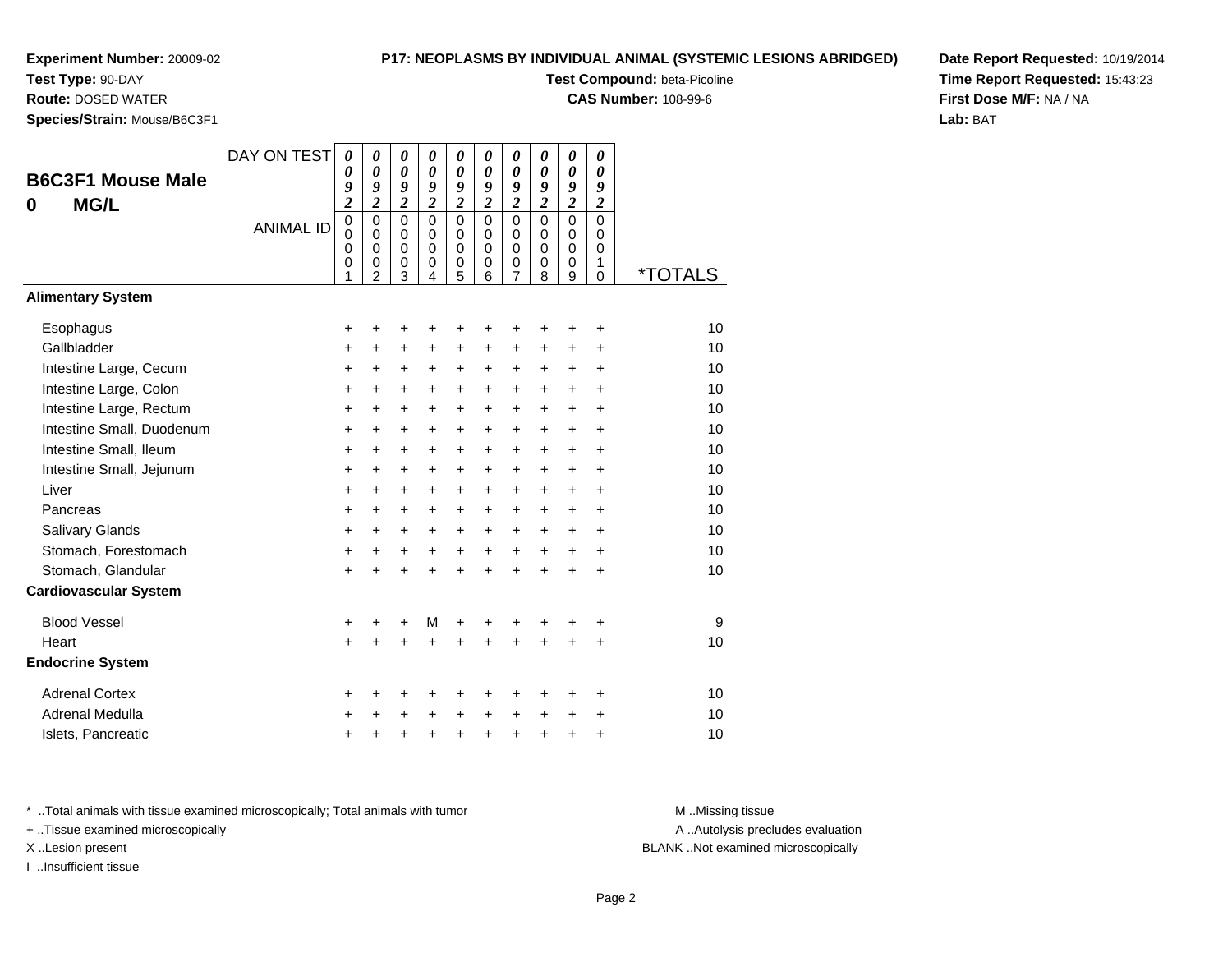**Test Type:** 90-DAY

**Route:** DOSED WATER

**Species/Strain:** Mouse/B6C3F1

## **P17: NEOPLASMS BY INDIVIDUAL ANIMAL (SYSTEMIC LESIONS ABRIDGED)**

**Test Compound:** beta-Picoline

**CAS Number:** 108-99-6

**Date Report Requested:** 10/19/2014**Time Report Requested:** 15:43:23**First Dose M/F:** NA / NA**Lab:** BAT

| <b>B6C3F1 Mouse Male</b><br><b>MG/L</b><br>0 | DAY ON TEST<br><b>ANIMAL ID</b> | 0<br>$\boldsymbol{\theta}$<br>9<br>$\overline{\mathbf{c}}$<br>$\mathbf 0$<br>$\mathbf 0$<br>0<br>$\pmb{0}$<br>1 | $\boldsymbol{\theta}$<br>0<br>9<br>$\overline{c}$<br>$\mathbf 0$<br>$\mathbf 0$<br>0<br>$\boldsymbol{0}$<br>2 | 0<br>$\boldsymbol{\theta}$<br>9<br>$\overline{2}$<br>$\mathbf 0$<br>$\mathbf 0$<br>$\mathbf 0$<br>$\pmb{0}$<br>$\mathbf{3}$ | 0<br>0<br>9<br>$\overline{2}$<br>$\mathbf 0$<br>$\Omega$<br>$\mathbf 0$<br>$\mathbf 0$<br>$\overline{4}$ | 0<br>$\boldsymbol{\theta}$<br>9<br>$\overline{\mathbf{c}}$<br>$\mathbf 0$<br>$\mathbf 0$<br>$\mathbf 0$<br>$\pmb{0}$<br>5 | 0<br>0<br>9<br>$\boldsymbol{2}$<br>$\Omega$<br>$\Omega$<br>0<br>0<br>6 | 0<br>0<br>9<br>$\boldsymbol{2}$<br>$\mathbf 0$<br>$\mathbf 0$<br>0<br>$\boldsymbol{0}$<br>$\overline{7}$ | 0<br>0<br>9<br>$\overline{2}$<br>$\Omega$<br>$\Omega$<br>0<br>0<br>8 | $\boldsymbol{\theta}$<br>$\boldsymbol{\theta}$<br>9<br>$\boldsymbol{2}$<br>$\mathbf 0$<br>$\mathbf 0$<br>0<br>$\pmb{0}$<br>9 | 0<br>0<br>9<br>$\overline{c}$<br>$\mathbf 0$<br>0<br>0<br>1<br>$\pmb{0}$ | <i><b>*TOTALS</b></i> |
|----------------------------------------------|---------------------------------|-----------------------------------------------------------------------------------------------------------------|---------------------------------------------------------------------------------------------------------------|-----------------------------------------------------------------------------------------------------------------------------|----------------------------------------------------------------------------------------------------------|---------------------------------------------------------------------------------------------------------------------------|------------------------------------------------------------------------|----------------------------------------------------------------------------------------------------------|----------------------------------------------------------------------|------------------------------------------------------------------------------------------------------------------------------|--------------------------------------------------------------------------|-----------------------|
| Parathyroid Gland                            |                                 | $\ddot{}$                                                                                                       | $\ddot{}$                                                                                                     | $\ddot{}$                                                                                                                   | M                                                                                                        | M                                                                                                                         | $\ddot{}$                                                              | M                                                                                                        | $\ddot{}$                                                            | M                                                                                                                            | $\ddot{}$                                                                | 6                     |
| <b>Pituitary Gland</b>                       |                                 | +                                                                                                               | $\ddot{}$                                                                                                     | M                                                                                                                           | M                                                                                                        | +                                                                                                                         | $\ddot{}$                                                              | $\ddot{}$                                                                                                | $\ddot{}$                                                            | $\ddot{}$                                                                                                                    | M                                                                        | $\overline{7}$        |
| <b>Thyroid Gland</b>                         |                                 | +                                                                                                               | $\ddot{}$                                                                                                     | $\ddot{}$                                                                                                                   | $\ddot{}$                                                                                                | $\ddot{}$                                                                                                                 | $\ddot{}$                                                              | $\ddot{}$                                                                                                | $\ddot{}$                                                            | $\ddot{}$                                                                                                                    | +                                                                        | 10                    |
| <b>General Body System</b>                   |                                 |                                                                                                                 |                                                                                                               |                                                                                                                             |                                                                                                          |                                                                                                                           |                                                                        |                                                                                                          |                                                                      |                                                                                                                              |                                                                          |                       |
| <b>NONE</b>                                  |                                 |                                                                                                                 |                                                                                                               |                                                                                                                             |                                                                                                          |                                                                                                                           |                                                                        |                                                                                                          |                                                                      |                                                                                                                              |                                                                          |                       |
| <b>Genital System</b>                        |                                 |                                                                                                                 |                                                                                                               |                                                                                                                             |                                                                                                          |                                                                                                                           |                                                                        |                                                                                                          |                                                                      |                                                                                                                              |                                                                          |                       |
| Epididymis                                   |                                 | +                                                                                                               | +                                                                                                             | +                                                                                                                           | +                                                                                                        | +                                                                                                                         | +                                                                      | +                                                                                                        | +                                                                    | +                                                                                                                            | +                                                                        | 10                    |
| <b>Preputial Gland</b>                       |                                 | $\ddot{}$                                                                                                       | $\ddot{}$                                                                                                     | $\ddot{}$                                                                                                                   | +                                                                                                        | $\ddot{}$                                                                                                                 | +                                                                      | +                                                                                                        | +                                                                    | +                                                                                                                            | +                                                                        | 10                    |
| Prostate                                     |                                 | +                                                                                                               | $\ddot{}$                                                                                                     | $\ddot{}$                                                                                                                   | $\ddot{}$                                                                                                | $\ddot{}$                                                                                                                 | $\ddot{}$                                                              | $\ddot{}$                                                                                                | $\ddot{}$                                                            | $\ddot{}$                                                                                                                    | +                                                                        | 10                    |
| <b>Seminal Vesicle</b>                       |                                 | +                                                                                                               | +                                                                                                             | +                                                                                                                           | $\ddot{}$                                                                                                | +                                                                                                                         | $\ddot{}$                                                              | $\ddot{}$                                                                                                | +                                                                    | $\ddot{}$                                                                                                                    | +                                                                        | 10                    |
| <b>Testes</b>                                |                                 | +                                                                                                               |                                                                                                               | $\ddot{}$                                                                                                                   | $\ddot{}$                                                                                                | $\ddot{}$                                                                                                                 | $\ddot{}$                                                              | $\ddot{}$                                                                                                | $\ddot{}$                                                            | $\ddot{}$                                                                                                                    | $\ddot{}$                                                                | 10                    |
| <b>Hematopoietic System</b>                  |                                 |                                                                                                                 |                                                                                                               |                                                                                                                             |                                                                                                          |                                                                                                                           |                                                                        |                                                                                                          |                                                                      |                                                                                                                              |                                                                          |                       |
| <b>Bone Marrow</b>                           |                                 | +                                                                                                               | +                                                                                                             | +                                                                                                                           |                                                                                                          | +                                                                                                                         |                                                                        | +                                                                                                        | +                                                                    | +                                                                                                                            | +                                                                        | 10                    |
| Lymph Node, Mandibular                       |                                 | +                                                                                                               | +                                                                                                             | +                                                                                                                           | $\ddot{}$                                                                                                | +                                                                                                                         | $\ddot{}$                                                              | +                                                                                                        | $\ddot{}$                                                            | $\ddot{}$                                                                                                                    | +                                                                        | 10                    |
| Lymph Node, Mesenteric                       |                                 | +                                                                                                               | +                                                                                                             | +                                                                                                                           | +                                                                                                        | +                                                                                                                         | +                                                                      | +                                                                                                        | $\ddot{}$                                                            | $\ddot{}$                                                                                                                    | +                                                                        | 10                    |
| Spleen                                       |                                 | $\ddot{}$                                                                                                       | +                                                                                                             | +                                                                                                                           | +                                                                                                        | +                                                                                                                         | +                                                                      | $\ddot{}$                                                                                                | $\ddot{}$                                                            | $\ddot{}$                                                                                                                    | $\ddot{}$                                                                | 10                    |
| Thymus                                       |                                 | +                                                                                                               |                                                                                                               | +                                                                                                                           |                                                                                                          | +                                                                                                                         | +                                                                      | $\ddot{}$                                                                                                | $\ddot{}$                                                            | $\ddot{}$                                                                                                                    | $\ddot{}$                                                                | 10                    |
| <b>Integumentary System</b>                  |                                 |                                                                                                                 |                                                                                                               |                                                                                                                             |                                                                                                          |                                                                                                                           |                                                                        |                                                                                                          |                                                                      |                                                                                                                              |                                                                          |                       |
| <b>Mammary Gland</b>                         |                                 | M                                                                                                               | М                                                                                                             | M                                                                                                                           | M                                                                                                        | M                                                                                                                         | М                                                                      | M                                                                                                        | м                                                                    | M                                                                                                                            | M                                                                        | $\mathbf 0$           |
| Skin                                         |                                 | +                                                                                                               | +                                                                                                             | +                                                                                                                           | +                                                                                                        | +                                                                                                                         | +                                                                      | +                                                                                                        | +                                                                    | +                                                                                                                            | +                                                                        | 10                    |

\* ..Total animals with tissue examined microscopically; Total animals with tumor **M** . Missing tissue M ..Missing tissue

+ ..Tissue examined microscopically

I ..Insufficient tissue

A ..Autolysis precludes evaluation

X ..Lesion present BLANK ..Not examined microscopically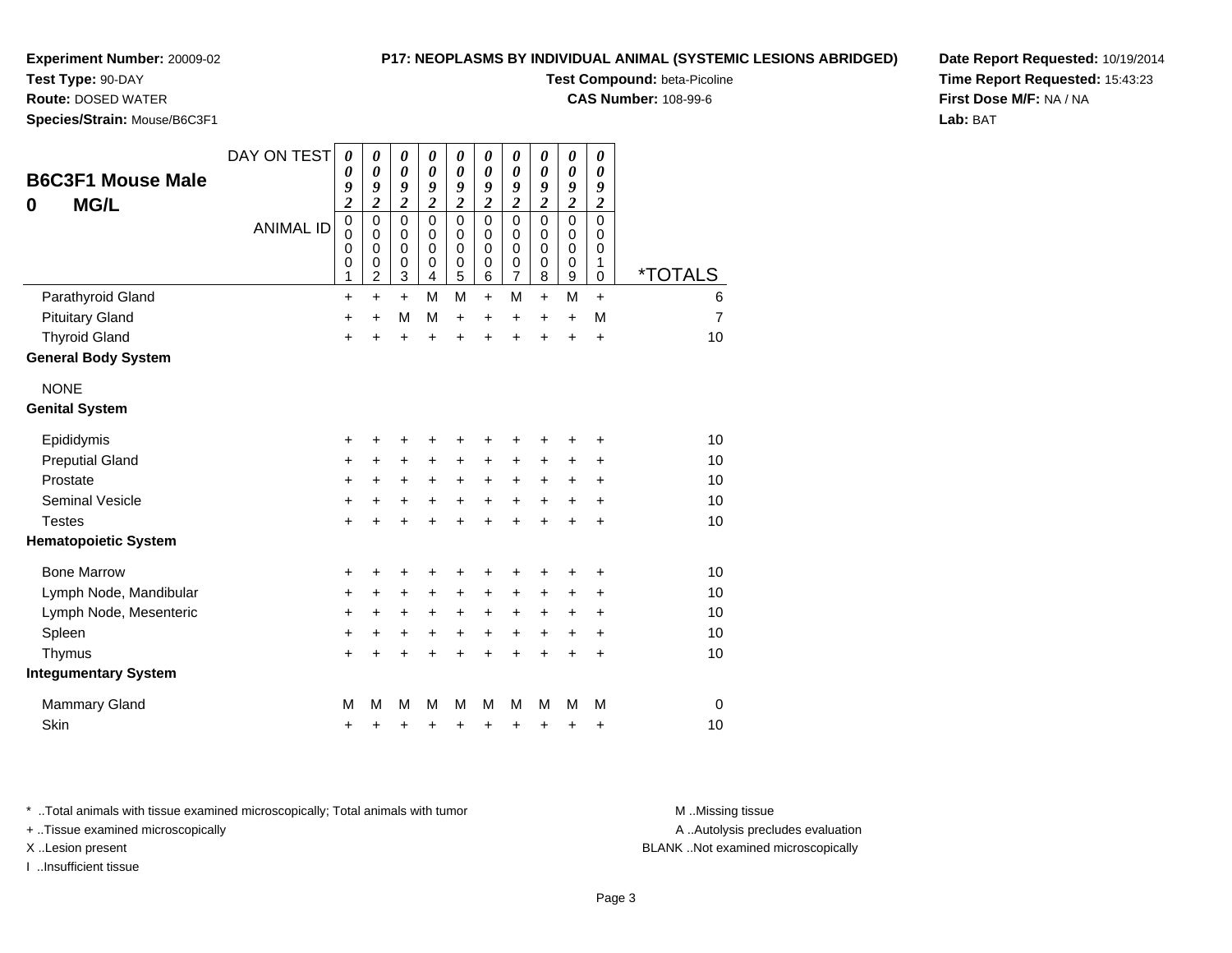**Test Type:** 90-DAY

# **P17: NEOPLASMS BY INDIVIDUAL ANIMAL (SYSTEMIC LESIONS ABRIDGED)**

**Test Compound:** beta-Picoline

**CAS Number:** 108-99-6

**Date Report Requested:** 10/19/2014**Time Report Requested:** 15:43:23**First Dose M/F:** NA / NA**Lab:** BAT

| <b>Route:</b> DOSED WATER    |  |
|------------------------------|--|
| Species/Strain: Mouse/B6C3F1 |  |

|                                                   | DAY ON TEST      | 0<br>0                                                      | 0<br>$\boldsymbol{\theta}$                           | $\boldsymbol{\theta}$<br>$\boldsymbol{\theta}$            | 0<br>$\boldsymbol{\theta}$                | 0<br>$\boldsymbol{\theta}$                | 0<br>$\boldsymbol{\theta}$                | 0<br>$\boldsymbol{\theta}$                                  | 0<br>0                                    | 0<br>$\boldsymbol{\theta}$                          | 0<br>$\boldsymbol{\theta}$                |                       |
|---------------------------------------------------|------------------|-------------------------------------------------------------|------------------------------------------------------|-----------------------------------------------------------|-------------------------------------------|-------------------------------------------|-------------------------------------------|-------------------------------------------------------------|-------------------------------------------|-----------------------------------------------------|-------------------------------------------|-----------------------|
| <b>B6C3F1 Mouse Male</b><br><b>MG/L</b><br>0      |                  | 9<br>$\boldsymbol{2}$                                       | 9<br>$\overline{2}$                                  | 9<br>$\overline{c}$                                       | 9<br>$\overline{\mathbf{c}}$              | 9<br>$\overline{c}$                       | 9<br>$\overline{\mathbf{c}}$              | 9<br>$\overline{\mathbf{c}}$                                | 9<br>$\overline{\mathbf{c}}$              | 9<br>$\overline{2}$                                 | 9<br>$\boldsymbol{2}$                     |                       |
|                                                   | <b>ANIMAL ID</b> | $\pmb{0}$<br>$\mathbf 0$<br>$\mathbf 0$<br>$\mathbf 0$<br>1 | $\pmb{0}$<br>$\mathbf 0$<br>0<br>0<br>$\mathfrak{p}$ | $\mathbf 0$<br>$\pmb{0}$<br>$\pmb{0}$<br>$\mathbf 0$<br>3 | $\mathbf 0$<br>$\mathbf 0$<br>0<br>0<br>4 | $\mathbf 0$<br>0<br>$\mathbf 0$<br>0<br>5 | $\mathbf 0$<br>0<br>$\mathbf 0$<br>0<br>6 | $\pmb{0}$<br>$\mathbf 0$<br>$\mathbf 0$<br>$\mathbf 0$<br>7 | $\mathbf 0$<br>0<br>0<br>$\mathbf 0$<br>8 | $\mathbf 0$<br>0<br>$\mathbf 0$<br>$\mathbf 0$<br>9 | $\mathbf 0$<br>0<br>0<br>1<br>$\mathbf 0$ | <i><b>*TOTALS</b></i> |
| <b>Musculoskeletal System</b>                     |                  |                                                             |                                                      |                                                           |                                           |                                           |                                           |                                                             |                                           |                                                     |                                           |                       |
| Bone                                              |                  | $\ddot{}$                                                   | +                                                    |                                                           |                                           |                                           |                                           |                                                             |                                           |                                                     | +                                         | 10                    |
| <b>Nervous System</b>                             |                  |                                                             |                                                      |                                                           |                                           |                                           |                                           |                                                             |                                           |                                                     |                                           |                       |
| <b>Brain</b>                                      |                  | $\ddot{}$                                                   | ٠                                                    | +                                                         |                                           |                                           | +                                         |                                                             | +                                         | ٠                                                   | $\ddot{}$                                 | 10                    |
| <b>Respiratory System</b>                         |                  |                                                             |                                                      |                                                           |                                           |                                           |                                           |                                                             |                                           |                                                     |                                           |                       |
| Lung                                              |                  | +                                                           | +                                                    | ٠                                                         |                                           | +                                         |                                           |                                                             |                                           |                                                     | +                                         | 10                    |
| <b>Nose</b>                                       |                  | $\ddot{}$                                                   | +                                                    | $\ddot{}$                                                 | $+$                                       | $+$                                       | $+$                                       | $+$                                                         | $+$                                       | $+$                                                 | $\ddot{}$                                 | 10                    |
| Trachea                                           |                  | $\ddot{}$                                                   | ÷                                                    | $\ddot{}$                                                 |                                           | $\ddot{}$                                 | $\ddot{}$                                 | $\ddot{}$                                                   | $\ddot{}$                                 | $\ddot{}$                                           | $\ddot{}$                                 | 10                    |
| <b>Special Senses System</b>                      |                  |                                                             |                                                      |                                                           |                                           |                                           |                                           |                                                             |                                           |                                                     |                                           |                       |
| Eye                                               |                  | $\ddot{}$                                                   |                                                      |                                                           |                                           |                                           |                                           |                                                             |                                           |                                                     | $\ddot{}$                                 | 10                    |
| <b>Harderian Gland</b>                            |                  | $+$                                                         | $\ddot{}$                                            | $\ddot{}$                                                 | +                                         | $\ddot{}$                                 | $\ddot{}$                                 | $\ddot{}$                                                   | $\ddot{}$                                 | $\ddot{}$                                           | $\ddot{}$                                 | 10                    |
| <b>Urinary System</b>                             |                  |                                                             |                                                      |                                                           |                                           |                                           |                                           |                                                             |                                           |                                                     |                                           |                       |
| Kidney                                            |                  | $\ddot{}$                                                   | +                                                    | +                                                         | +                                         | +                                         | +                                         |                                                             | +                                         |                                                     | $\ddot{}$                                 | 10                    |
| <b>Urinary Bladder</b><br><b>SYSTEMIC LESIONS</b> |                  | $\ddot{}$                                                   | +                                                    | +                                                         | +                                         | +                                         | ÷                                         |                                                             | $\ddot{}$                                 | $\ddot{}$                                           | $\ddot{}$                                 | 10                    |
| Multiple Organ                                    |                  | ٠                                                           |                                                      |                                                           |                                           |                                           |                                           |                                                             |                                           | +                                                   | +                                         | 10                    |

\* ..Total animals with tissue examined microscopically; Total animals with tumor **M** . Missing tissue M ..Missing tissue

+ ..Tissue examined microscopically

I ..Insufficient tissue

A ..Autolysis precludes evaluation

X ..Lesion present BLANK ..Not examined microscopically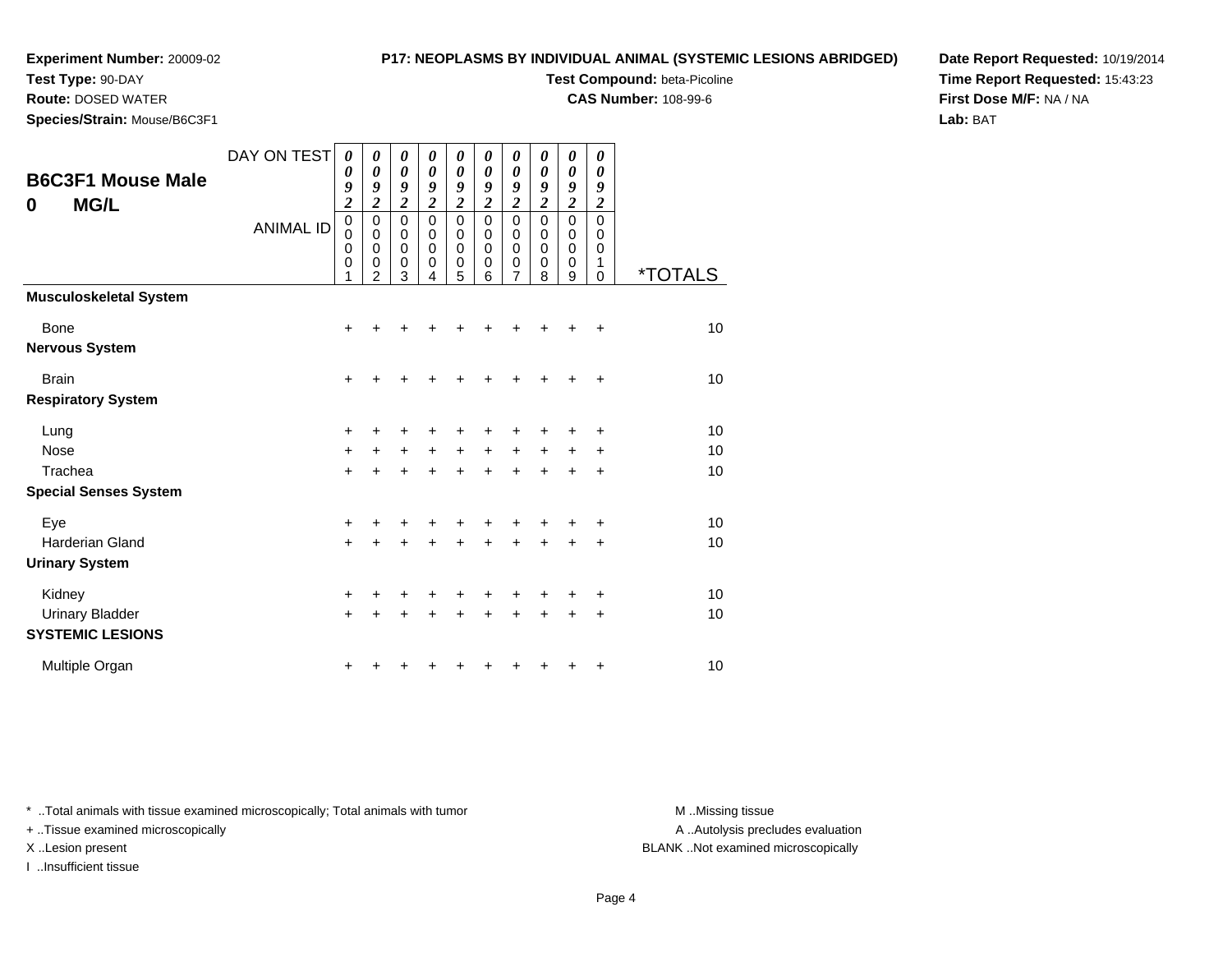# **P17: NEOPLASMS BY INDIVIDUAL ANIMAL (SYSTEMIC LESIONS ABRIDGED)**

**Test Compound:** beta-Picoline

**CAS Number:** 108-99-6

**Species/Strain:** Mouse/B6C3F1

**Route:** DOSED WATER

**Date Report Requested:** 10/19/2014**Time Report Requested:** 15:43:23**First Dose M/F:** NA / NA**Lab:** BAT

| <b>B6C3F1 Mouse Male</b><br><b>MG/L</b><br>78 | DAY ON TEST | 0<br>0 | $\boldsymbol{\theta}$<br>0 | $\boldsymbol{\theta}$<br>0<br>9<br>$\overline{2}$ | $\boldsymbol{\theta}$<br>0<br>Q | $\boldsymbol{\theta}$<br>0<br>Q | $\boldsymbol{\theta}$<br>0<br>q | $\boldsymbol{\theta}$<br>0<br>Q<br>$\epsilon$ | $\boldsymbol{\theta}$<br>0<br>$\boldsymbol{0}$ | $\boldsymbol{\theta}$<br>0<br>9<br>∠ | $\boldsymbol{\theta}$<br>9 |                |
|-----------------------------------------------|-------------|--------|----------------------------|---------------------------------------------------|---------------------------------|---------------------------------|---------------------------------|-----------------------------------------------|------------------------------------------------|--------------------------------------|----------------------------|----------------|
|                                               | ANIMAL ID   | U<br>0 | 0<br>◠                     | 0<br>0<br>0<br>◠                                  | 0<br>0                          | 0<br>0<br>0<br>h                | 0<br>6                          | 0<br>0<br>0                                   | 0<br>0<br>я                                    | 0<br>0<br>0<br>9                     | 0<br>O<br>0<br>◠           | TAI S<br>י זר* |

# **Alimentary System**

NONE

#### **Cardiovascular System**

NONE

#### **Endocrine System**

NONE

#### **General Body System**

NONE

## **Genital System**

NONE

## **Hematopoietic System**

NONE

## **Integumentary System**

NONE

## **Musculoskeletal System**

NONE

## **Nervous System**

NONE

\* ..Total animals with tissue examined microscopically; Total animals with tumor **M** ...Missing tissue M ...Missing tissue

- + ..Tissue examined microscopically
- 
- I ..Insufficient tissue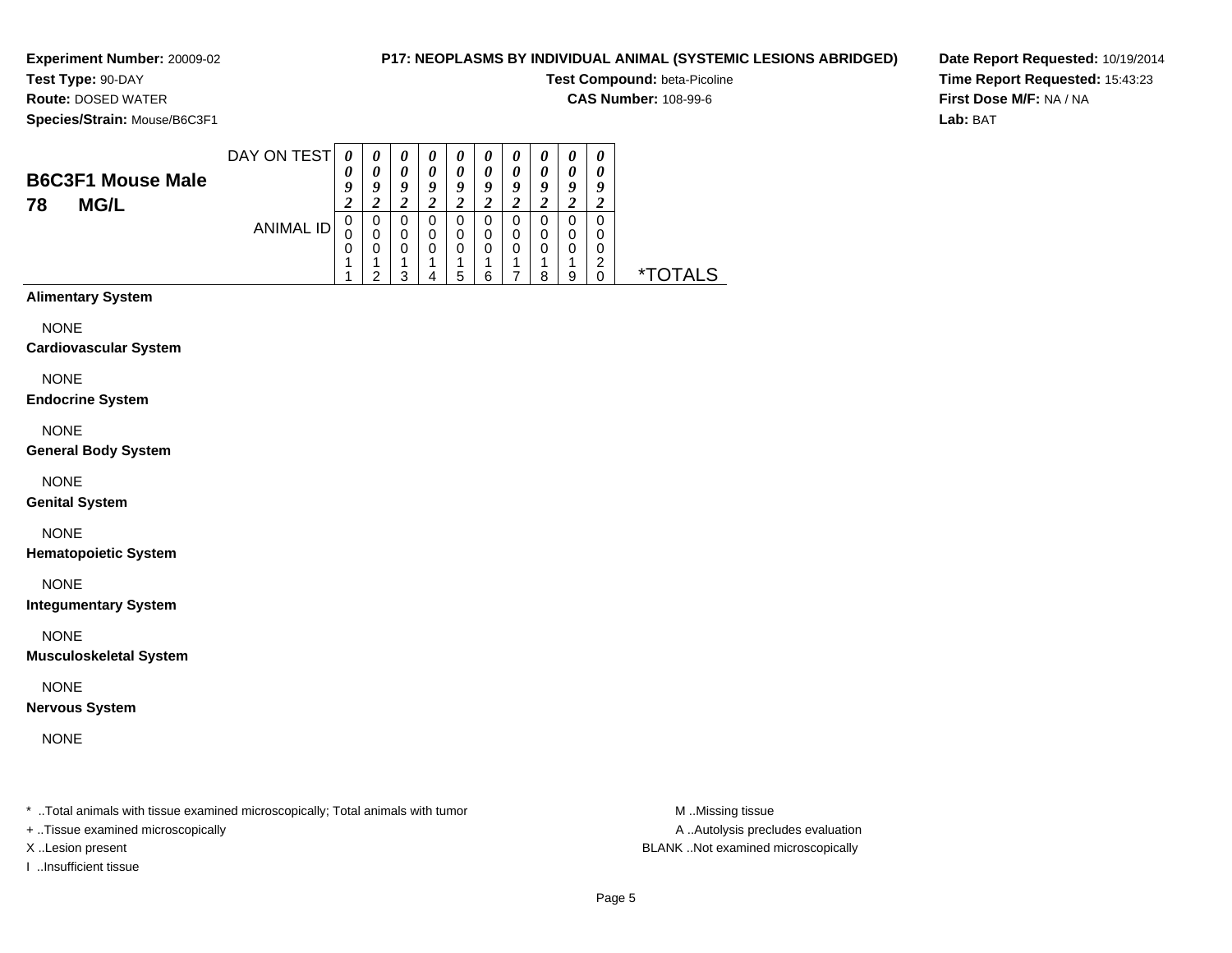**Test Type:** 90-DAY**Route:** DOSED WATER

# **P17: NEOPLASMS BY INDIVIDUAL ANIMAL (SYSTEMIC LESIONS ABRIDGED)**

**Test Compound:** beta-Picoline

**CAS Number:** 108-99-6

**Species/Strain:** Mouse/B6C3F1

**Date Report Requested:** 10/19/2014**Time Report Requested:** 15:43:23**First Dose M/F:** NA / NA**Lab:** BAT

| <b>B6C3F1 Mouse Male</b><br><b>MG/L</b><br>78 | DAY ON TEST<br><b>ANIMAL ID</b> | $\boldsymbol{\theta}$<br>0<br>9<br>$\overline{\mathbf{2}}$<br>$\mathbf 0$<br>0<br>$\mathbf 0$<br>1<br>4 | $\boldsymbol{\theta}$<br>$\boldsymbol{\theta}$<br>9<br>$\boldsymbol{2}$<br>0<br>$\mathbf 0$<br>0<br>$\mathfrak{p}$ | $\boldsymbol{\theta}$<br>$\boldsymbol{\theta}$<br>9<br>$\overline{2}$<br>0<br>0<br>$\mathbf 0$<br>1<br>3 | 0<br>$\theta$<br>9<br>$\overline{\mathbf{c}}$<br>0<br>0<br>$\mathbf 0$<br>4 | 0<br>$\boldsymbol{\theta}$<br>9<br>$\boldsymbol{2}$<br>0<br>0<br>$\mathbf 0$<br>1<br>5 | 0<br>0<br>9<br>2<br>$\Omega$<br>0<br>0<br>6 | 0<br>0<br>9<br>$\boldsymbol{2}$<br>0<br>0<br>$\mathbf 0$<br>7 | 0<br>$\boldsymbol{\theta}$<br>9<br>$\overline{\mathbf{2}}$<br>$\Omega$<br>0<br>$\Omega$<br>8 | 0<br>0<br>9<br>$\boldsymbol{2}$<br>0<br>0<br>$\mathbf 0$<br>1<br>9 | 0<br>0<br>9<br>$\boldsymbol{2}$<br>$\Omega$<br>0<br>0<br>$\overline{c}$<br>$\mathbf 0$ | <i><b>*TOTALS</b></i> |
|-----------------------------------------------|---------------------------------|---------------------------------------------------------------------------------------------------------|--------------------------------------------------------------------------------------------------------------------|----------------------------------------------------------------------------------------------------------|-----------------------------------------------------------------------------|----------------------------------------------------------------------------------------|---------------------------------------------|---------------------------------------------------------------|----------------------------------------------------------------------------------------------|--------------------------------------------------------------------|----------------------------------------------------------------------------------------|-----------------------|
| <b>Respiratory System</b>                     |                                 |                                                                                                         |                                                                                                                    |                                                                                                          |                                                                             |                                                                                        |                                             |                                                               |                                                                                              |                                                                    |                                                                                        |                       |
| <b>NONE</b><br><b>Special Senses System</b>   |                                 |                                                                                                         |                                                                                                                    |                                                                                                          |                                                                             |                                                                                        |                                             |                                                               |                                                                                              |                                                                    |                                                                                        |                       |
| <b>NONE</b><br><b>Urinary System</b>          |                                 |                                                                                                         |                                                                                                                    |                                                                                                          |                                                                             |                                                                                        |                                             |                                                               |                                                                                              |                                                                    |                                                                                        |                       |
| Kidney<br><b>SYSTEMIC LESIONS</b>             |                                 | $\ddot{}$                                                                                               |                                                                                                                    |                                                                                                          | ÷                                                                           | $\div$                                                                                 | $+$                                         | $\ddot{}$                                                     | $+$                                                                                          | $+$                                                                | $\ddot{}$                                                                              | 10                    |
| Multiple Organ                                |                                 | +                                                                                                       |                                                                                                                    |                                                                                                          |                                                                             |                                                                                        |                                             |                                                               |                                                                                              |                                                                    | ÷                                                                                      | 10                    |

\* ..Total animals with tissue examined microscopically; Total animals with tumor **M** . Missing tissue M ..Missing tissue

+ ..Tissue examined microscopically

I ..Insufficient tissue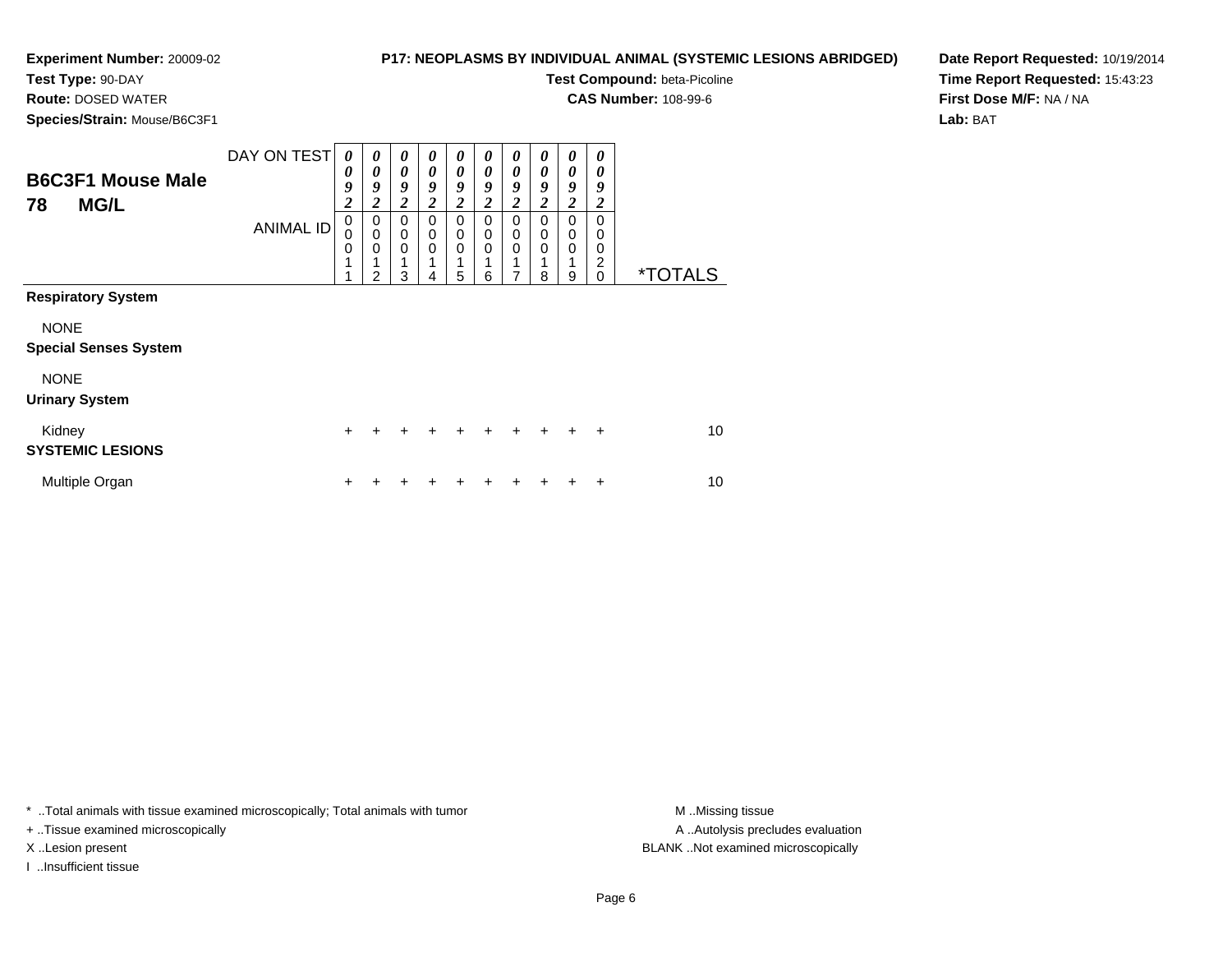# **P17: NEOPLASMS BY INDIVIDUAL ANIMAL (SYSTEMIC LESIONS ABRIDGED)**

**Test Compound:** beta-Picoline

**CAS Number:** 108-99-6

**Species/Strain:** Mouse/B6C3F1

**Route:** DOSED WATER

**Date Report Requested:** 10/19/2014**Time Report Requested:** 15:43:23**First Dose M/F:** NA / NA**Lab:** BAT

| <b>B6C3F1 Mouse Male</b><br><b>MG/L</b><br>156 | DAY ON TEST | 0<br>U           | o | $\boldsymbol{\theta}$<br>0<br>9<br>∠ | U<br>o      | $\boldsymbol{\theta}$<br>0<br>Q<br>∠ | $\boldsymbol{\theta}$<br>0<br>a<br>∠ | $\boldsymbol{\theta}$<br>0<br>9<br>$\overline{ }$ | U<br>o<br>∠      | 0<br>0<br>o<br>∠      | U<br>0<br>9<br>∠ |                 |
|------------------------------------------------|-------------|------------------|---|--------------------------------------|-------------|--------------------------------------|--------------------------------------|---------------------------------------------------|------------------|-----------------------|------------------|-----------------|
|                                                | ANIMAL ID   | υ<br>0<br>ົ<br>∠ | ◠ | U<br>0<br>0<br>2<br>◠                | 0<br>0<br>⌒ | 0<br>0<br>0<br>າ<br>h                | 0<br>⌒<br>6                          | 0<br>0<br>0<br>2                                  | 0<br>0<br>⌒<br>я | 0<br>0<br>0<br>ົ<br>9 | 0<br>O<br>0<br>3 | TAI S<br>$*$ וד |

# **Alimentary System**

NONE

#### **Cardiovascular System**

NONE

## **Endocrine System**

NONE

## **General Body System**

NONE

## **Genital System**

# NONE

**Hematopoietic System**

NONE

## **Integumentary System**

NONE

## **Musculoskeletal System**

NONE

## **Nervous System**

NONE

\* ..Total animals with tissue examined microscopically; Total animals with tumor **M** ..Missing tissue M ..Missing tissue

+ ..Tissue examined microscopically

I ..Insufficient tissue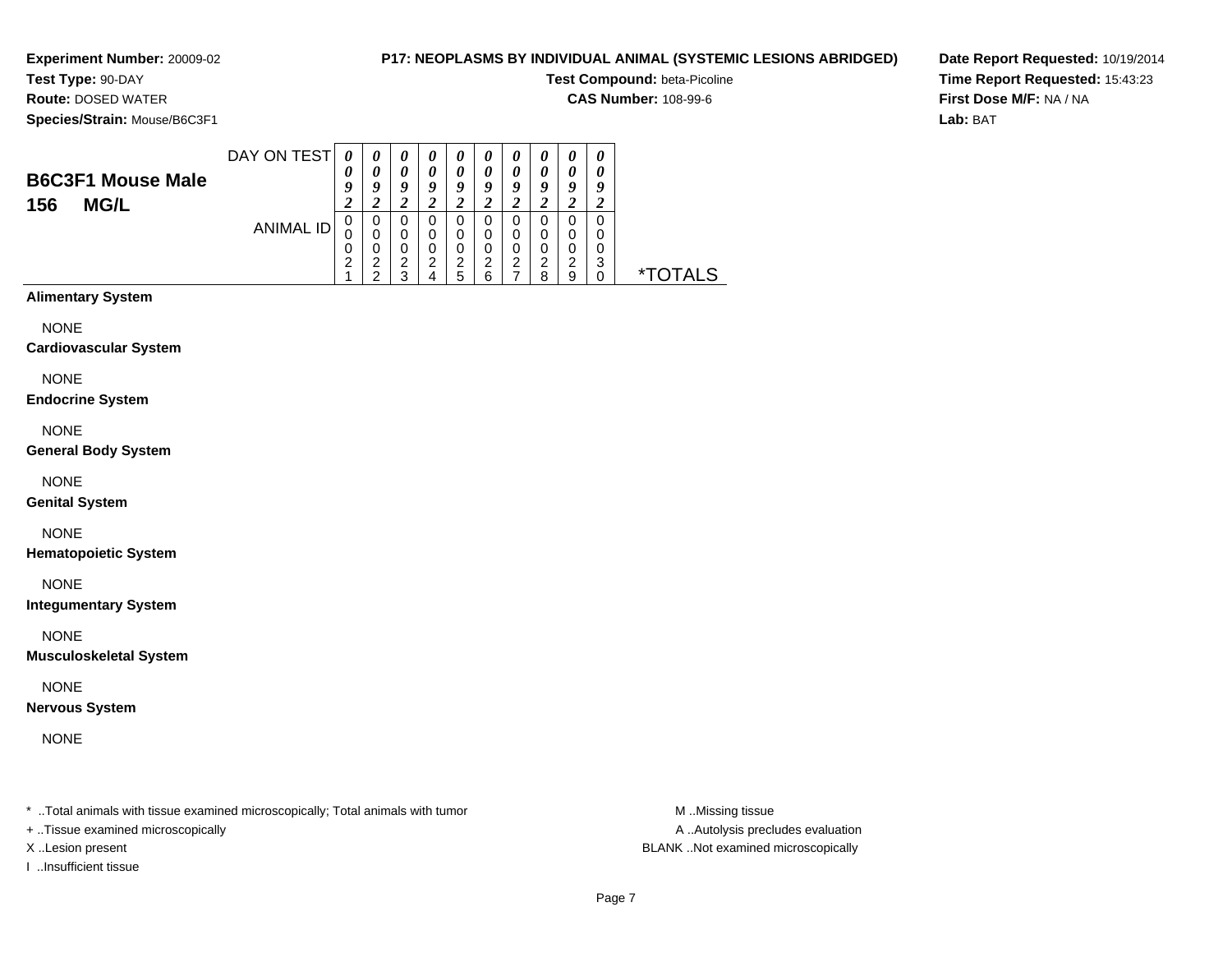**Test Type:** 90-DAY**Route:** DOSED WATER

# **P17: NEOPLASMS BY INDIVIDUAL ANIMAL (SYSTEMIC LESIONS ABRIDGED)**

**Test Compound:** beta-Picoline

**CAS Number:** 108-99-6

**Species/Strain:** Mouse/B6C3F1

**Date Report Requested:** 10/19/2014**Time Report Requested:** 15:43:23**First Dose M/F:** NA / NA**Lab:** BAT

| <b>B6C3F1 Mouse Male</b><br><b>MG/L</b><br>156                                                                   | DAY ON TEST<br><b>ANIMAL ID</b> | 0<br>0<br>9<br>$\overline{\mathbf{c}}$<br>$\mathbf 0$<br>$\mathbf 0$<br>$\mathbf 0$<br>$\overline{c}$<br>$\overline{A}$ | $\boldsymbol{\theta}$<br>0<br>9<br>$\boldsymbol{2}$<br>$\mathbf 0$<br>$\mathbf 0$<br>$\mathbf 0$<br>$\boldsymbol{2}$<br>$\mathfrak{p}$ | 0<br>0<br>9<br>2<br>$\mathbf 0$<br>0<br>$\pmb{0}$<br>2<br>3 | 0<br>0<br>9<br>2<br>$\mathbf 0$<br>0<br>0<br>$\overline{c}$<br>4 | 0<br>0<br>9<br>$\boldsymbol{2}$<br>0<br>0<br>0<br>$\sqrt{2}$<br>5 | 0<br>0<br>9<br>2<br>0<br>$\mathbf 0$<br>0<br>2<br>6 | 0<br>0<br>9<br>2<br>$\mathbf 0$<br>$\mathbf 0$<br>$\mathbf 0$<br>$\boldsymbol{2}$<br>7 | 0<br>0<br>9<br>2<br>$\Omega$<br>0<br>$\mathbf 0$<br>$\overline{2}$<br>8 | 0<br>0<br>9<br>$\overline{\mathbf{c}}$<br>$\mathbf 0$<br>$\mathbf 0$<br>$\mathbf 0$<br>$\overline{c}$<br>9 | 0<br>0<br>9<br>2<br>$\Omega$<br>0<br>0<br>3<br>$\Omega$ | <i><b>*TOTALS</b></i> |
|------------------------------------------------------------------------------------------------------------------|---------------------------------|-------------------------------------------------------------------------------------------------------------------------|----------------------------------------------------------------------------------------------------------------------------------------|-------------------------------------------------------------|------------------------------------------------------------------|-------------------------------------------------------------------|-----------------------------------------------------|----------------------------------------------------------------------------------------|-------------------------------------------------------------------------|------------------------------------------------------------------------------------------------------------|---------------------------------------------------------|-----------------------|
| <b>Respiratory System</b><br><b>NONE</b><br><b>Special Senses System</b><br><b>NONE</b><br><b>Urinary System</b> |                                 |                                                                                                                         |                                                                                                                                        |                                                             |                                                                  |                                                                   |                                                     |                                                                                        |                                                                         |                                                                                                            |                                                         |                       |
| Kidney<br><b>SYSTEMIC LESIONS</b>                                                                                |                                 | $\ddot{}$                                                                                                               |                                                                                                                                        | +                                                           |                                                                  |                                                                   | $\ddot{}$                                           | $\pm$                                                                                  | $+$                                                                     | $\ddot{}$                                                                                                  | $\ddot{}$                                               | 10                    |
| Multiple Organ                                                                                                   |                                 | +                                                                                                                       |                                                                                                                                        |                                                             |                                                                  |                                                                   |                                                     |                                                                                        |                                                                         |                                                                                                            | ÷                                                       | 10                    |

\* ..Total animals with tissue examined microscopically; Total animals with tumor **M** . Missing tissue M ..Missing tissue

+ ..Tissue examined microscopically

I ..Insufficient tissue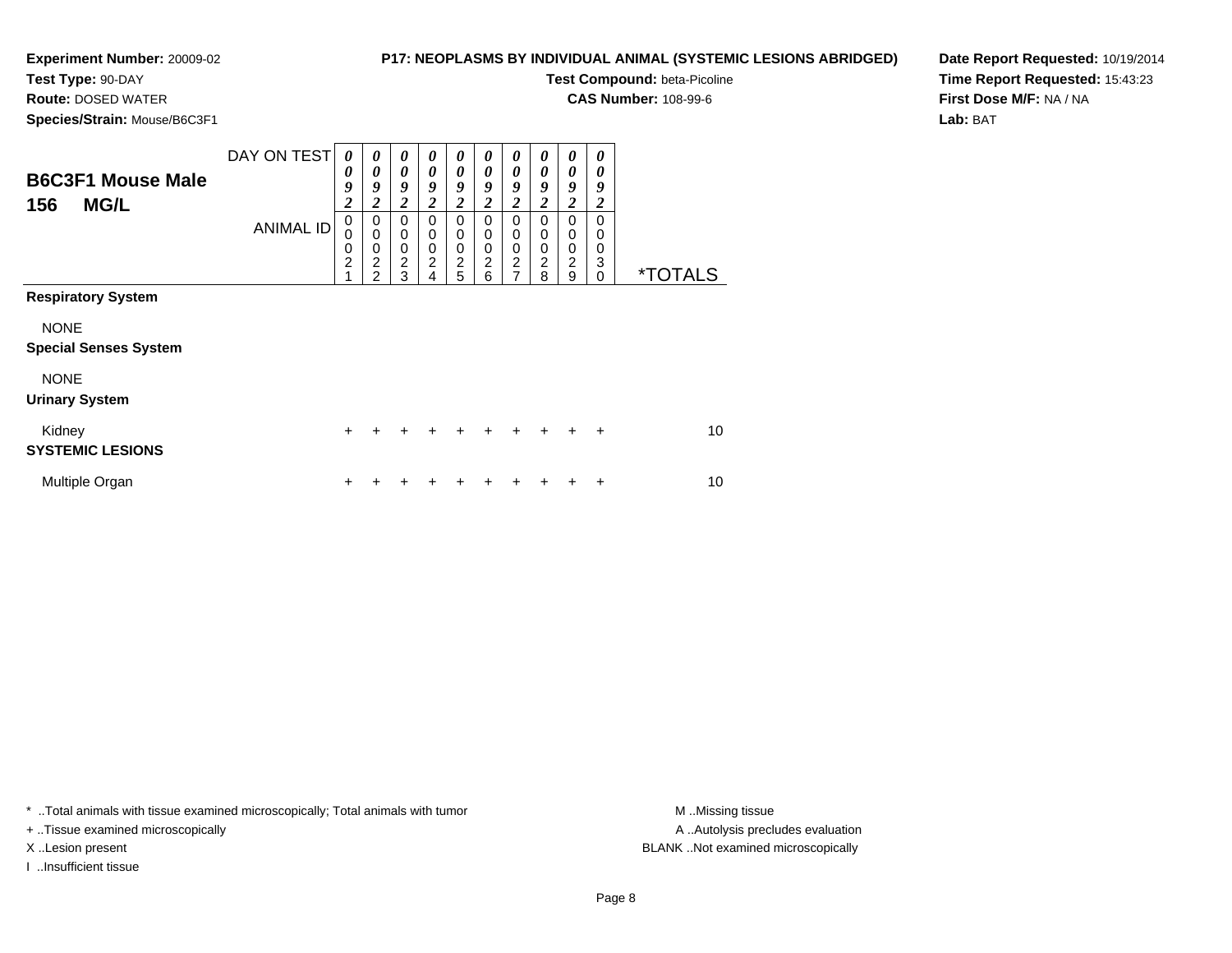# **P17: NEOPLASMS BY INDIVIDUAL ANIMAL (SYSTEMIC LESIONS ABRIDGED)**

**Test Compound:** beta-Picoline

**CAS Number:** 108-99-6

**Species/Strain:** Mouse/B6C3F1

**Route:** DOSED WATER

**Date Report Requested:** 10/19/2014**Time Report Requested:** 15:43:23**First Dose M/F:** NA / NA**Lab:** BAT

| <b>B6C3F1 Mouse Male</b><br>312<br><b>MG/L</b> | DAY ON TEST | $\boldsymbol{\mathit{U}}$ | $\boldsymbol{\theta}$<br>0<br>о | $\boldsymbol{\theta}$<br>$\theta$<br>9<br>∠ | $\boldsymbol{\theta}$<br>O<br>a | $\boldsymbol{\theta}$<br>0<br>9<br>$\epsilon$ | $\boldsymbol{\theta}$<br>o | $\boldsymbol{\theta}$<br>0<br>o<br>$\overline{ }$ | U<br>o<br>∠      | $\boldsymbol{\theta}$<br>0<br>o<br>∠ | Q<br>∠           |         |
|------------------------------------------------|-------------|---------------------------|---------------------------------|---------------------------------------------|---------------------------------|-----------------------------------------------|----------------------------|---------------------------------------------------|------------------|--------------------------------------|------------------|---------|
|                                                | ANIMAL ID   | 0<br>3                    | 0<br>υ<br>?<br>J<br>◠           | 0<br>0<br>0<br>3<br>◠                       | 0<br>0<br>3                     | 0<br>0<br>0<br>3<br>5                         | 0<br>0<br>3<br>ี่ค         | 0<br>0<br>0<br>3                                  | 0<br>0<br>3<br>я | 0<br>0<br>0<br>3<br>9                | 0<br>0<br>0<br>4 | *TOTALS |

# **Alimentary System**

NONE

#### **Cardiovascular System**

NONE

#### **Endocrine System**

NONE

## **General Body System**

NONE

## **Genital System**

NONE

## **Hematopoietic System**

NONE

## **Integumentary System**

NONE

## **Musculoskeletal System**

NONE

## **Nervous System**

NONE

\* ..Total animals with tissue examined microscopically; Total animals with tumor **M** ..Missing tissue M ..Missing tissue

+ ..Tissue examined microscopically

I ..Insufficient tissue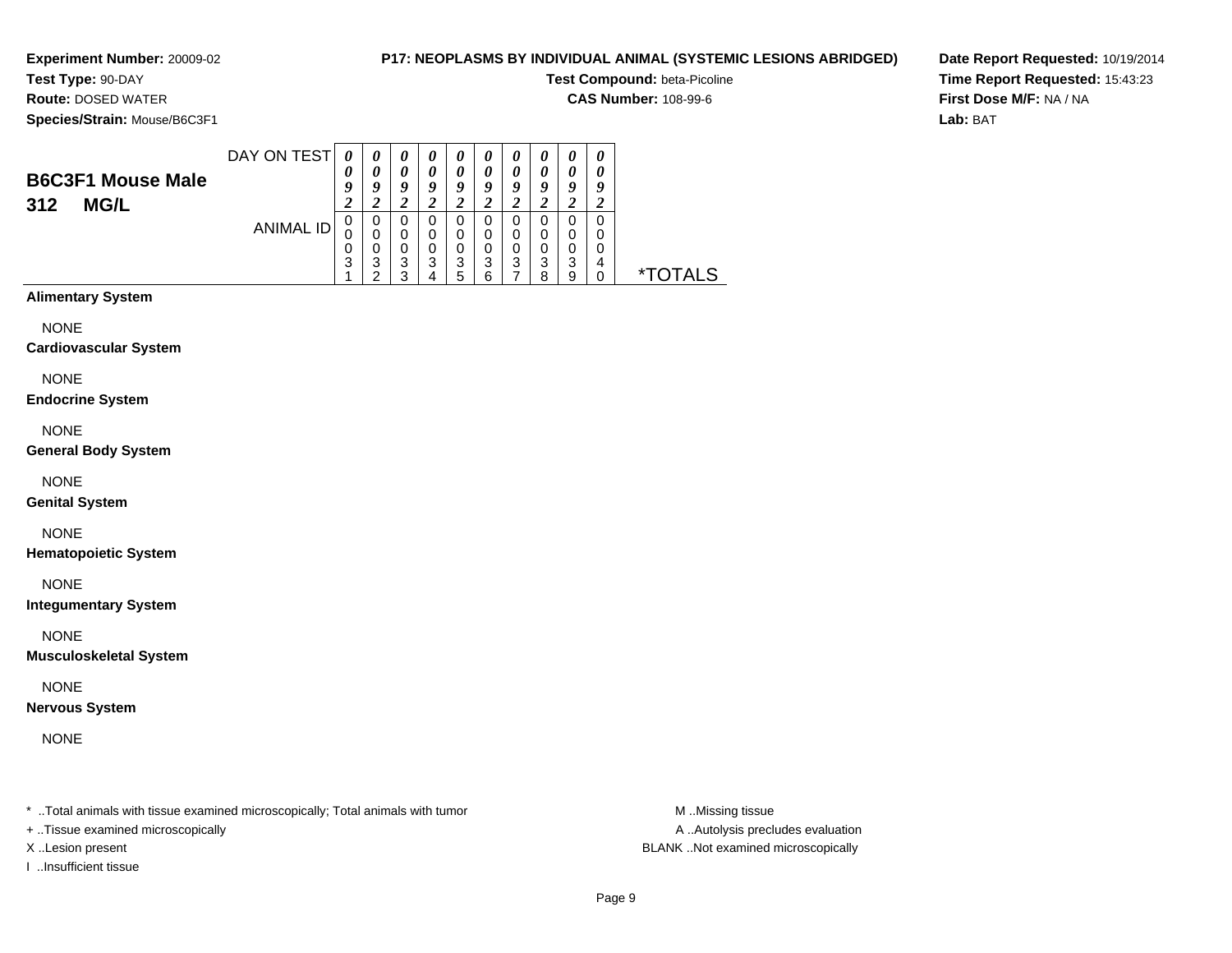**Test Type:** 90-DAY**Route:** DOSED WATER

# **P17: NEOPLASMS BY INDIVIDUAL ANIMAL (SYSTEMIC LESIONS ABRIDGED)**

**Test Compound:** beta-Picoline

**CAS Number:** 108-99-6

**Species/Strain:** Mouse/B6C3F1

**Date Report Requested:** 10/19/2014**Time Report Requested:** 15:43:23**First Dose M/F:** NA / NA**Lab:** BAT

| <b>B6C3F1 Mouse Male</b><br><b>MG/L</b><br>312                                                                   | DAY ON TEST<br><b>ANIMAL ID</b> | $\boldsymbol{\theta}$<br>0<br>9<br>$\overline{\mathbf{c}}$<br>$\boldsymbol{0}$<br>0<br>0<br>3 | 0<br>0<br>9<br>$\boldsymbol{2}$<br>$\pmb{0}$<br>$\mathbf 0$<br>$\pmb{0}$<br>3<br>$\mathfrak{p}$ | 0<br>0<br>9<br>$\overline{\mathbf{2}}$<br>$\Omega$<br>$\mathbf 0$<br>$_3^0$<br>3 | 0<br>0<br>9<br>2<br>$\Omega$<br>0<br>0<br>3<br>4 | 0<br>0<br>9<br>$\boldsymbol{2}$<br>$\Omega$<br>0<br>$\pmb{0}$<br>3<br>5 | 0<br>0<br>9<br>2<br>$\Omega$<br>0<br>0<br>3<br>6 | 0<br>0<br>9<br>$\boldsymbol{2}$<br>0<br>0<br>$\pmb{0}$<br>3<br>$\overline{7}$ | 0<br>0<br>9<br>2<br>$\Omega$<br>$\Omega$<br>0<br>3<br>8 | 0<br>0<br>9<br>2<br>$\Omega$<br>$\mathbf 0$<br>$\pmb{0}$<br>3<br>9 | 0<br>0<br>9<br>2<br>$\Omega$<br>0<br>$\mathbf 0$<br>4<br>$\Omega$ | <i><b>*TOTALS</b></i> |
|------------------------------------------------------------------------------------------------------------------|---------------------------------|-----------------------------------------------------------------------------------------------|-------------------------------------------------------------------------------------------------|----------------------------------------------------------------------------------|--------------------------------------------------|-------------------------------------------------------------------------|--------------------------------------------------|-------------------------------------------------------------------------------|---------------------------------------------------------|--------------------------------------------------------------------|-------------------------------------------------------------------|-----------------------|
| <b>Respiratory System</b><br><b>NONE</b><br><b>Special Senses System</b><br><b>NONE</b><br><b>Urinary System</b> |                                 |                                                                                               |                                                                                                 |                                                                                  |                                                  |                                                                         |                                                  |                                                                               |                                                         |                                                                    |                                                                   |                       |
| Kidney<br><b>SYSTEMIC LESIONS</b>                                                                                |                                 | $\ddot{}$                                                                                     | +                                                                                               |                                                                                  |                                                  |                                                                         |                                                  | +                                                                             | $\ddot{}$                                               | $\ddot{}$                                                          | $+$                                                               | 10                    |
| Multiple Organ                                                                                                   |                                 | +                                                                                             |                                                                                                 |                                                                                  |                                                  |                                                                         |                                                  |                                                                               |                                                         |                                                                    | ÷                                                                 | 10                    |

\* ..Total animals with tissue examined microscopically; Total animals with tumor **M** . Missing tissue M ..Missing tissue

+ ..Tissue examined microscopically

I ..Insufficient tissue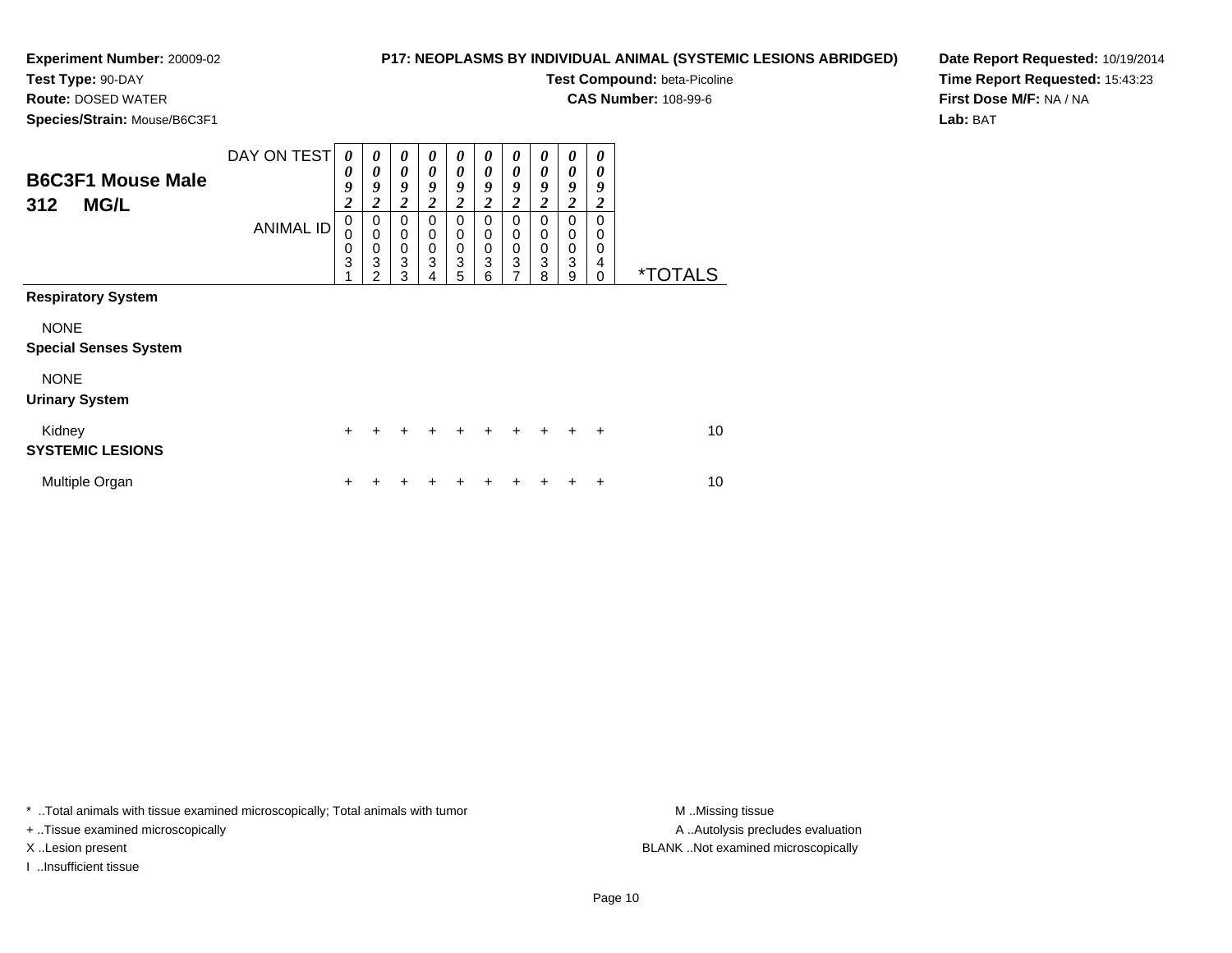# **P17: NEOPLASMS BY INDIVIDUAL ANIMAL (SYSTEMIC LESIONS ABRIDGED)**

**Test Compound:** beta-Picoline

**CAS Number:** 108-99-6

**Species/Strain:** Mouse/B6C3F1

**Route:** DOSED WATER

**Date Report Requested:** 10/19/2014**Time Report Requested:** 15:43:23**First Dose M/F:** NA / NA**Lab:** BAT

| <b>B6C3F1 Mouse Male</b><br><b>MG/L</b><br>625 | DAY ON TEST | $\boldsymbol{\mathit{U}}$ | $\boldsymbol{\theta}$<br>$\boldsymbol{\theta}$<br>о | $\boldsymbol{\theta}$<br>$\theta$<br>9 | $\boldsymbol{\theta}$<br>O<br>o | $\boldsymbol{\theta}$<br>0<br>Q | $\boldsymbol{\theta}$<br>o | $\boldsymbol{\theta}$<br>0<br>0 | U<br>$\boldsymbol{\theta}$<br>Q | U<br>0<br>u<br>∠      | $\boldsymbol{\theta}$<br>Q |            |
|------------------------------------------------|-------------|---------------------------|-----------------------------------------------------|----------------------------------------|---------------------------------|---------------------------------|----------------------------|---------------------------------|---------------------------------|-----------------------|----------------------------|------------|
|                                                | ANIMAL ID   | υ                         | 0<br>Δ<br>c                                         | 0<br>0<br>$\Omega$<br>4<br>◠           | 0<br>0<br>4                     | 0<br>0<br>0<br>4<br>5           | 0<br>0<br>4<br>⌒           | O<br>0<br>0<br>4                | 0<br>0<br>я                     | 0<br>0<br>0<br>4<br>9 | 0<br>0<br>0<br>5           | AI S<br>×. |

# **Alimentary System**

NONE

#### **Cardiovascular System**

NONE

#### **Endocrine System**

NONE

## **General Body System**

NONE

## **Genital System**

NONE

## **Hematopoietic System**

NONE

## **Integumentary System**

NONE

## **Musculoskeletal System**

NONE

## **Nervous System**

NONE

\* ..Total animals with tissue examined microscopically; Total animals with tumor **M** ..Missing tissue M ..Missing tissue

+ ..Tissue examined microscopically

I ..Insufficient tissue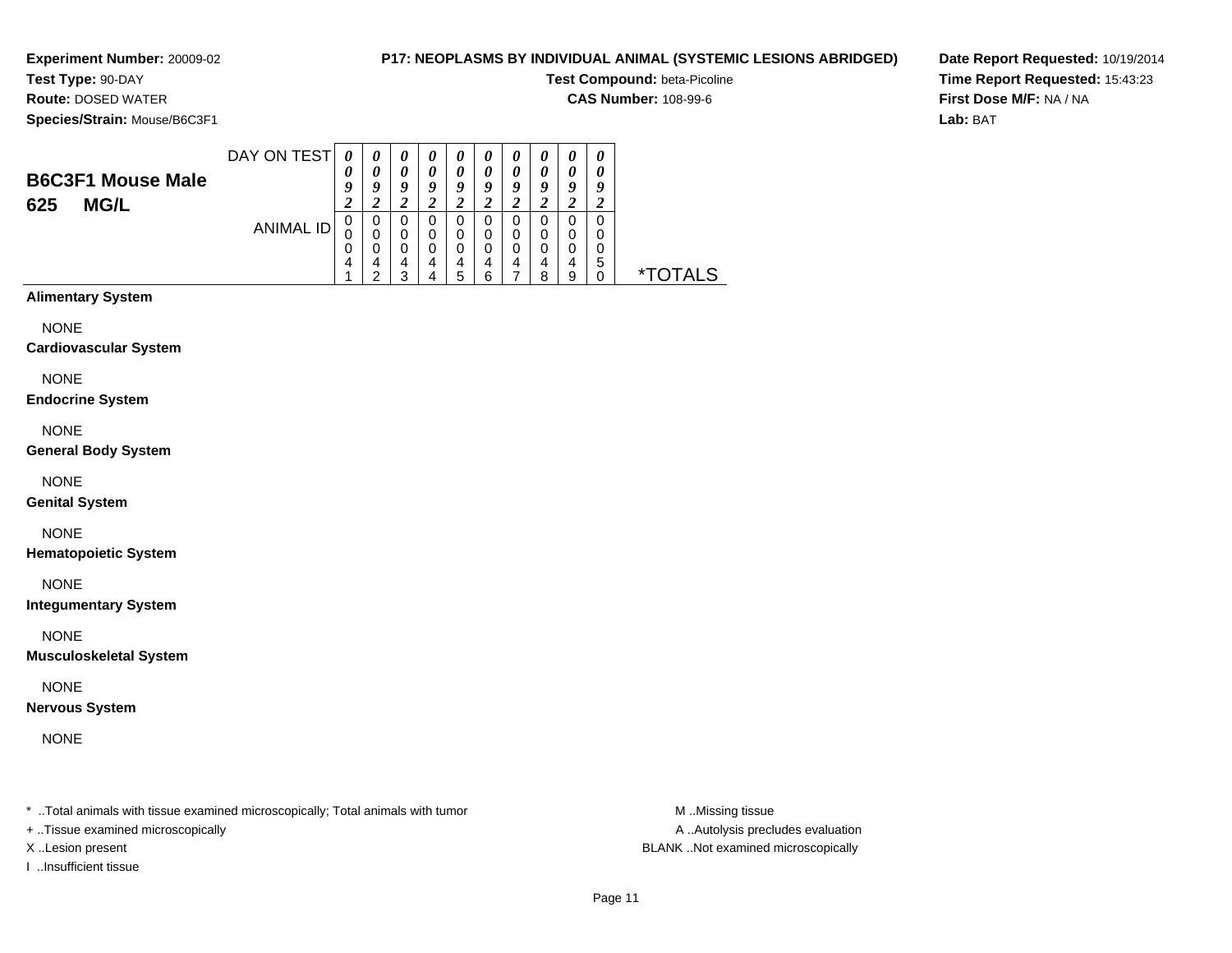# **P17: NEOPLASMS BY INDIVIDUAL ANIMAL (SYSTEMIC LESIONS ABRIDGED)**

**Test Type:** 90-DAY

**Route:** DOSED WATER

**Species/Strain:** Mouse/B6C3F1

**Test Compound:** beta-Picoline

**CAS Number:** 108-99-6

**Date Report Requested:** 10/19/2014**Time Report Requested:** 15:43:24**First Dose M/F:** NA / NA**Lab:** BAT

| <b>B6C3F1 Mouse Male</b><br><b>MG/L</b><br>625 | DAY ON TEST      | 0<br>0<br>9<br>$\overline{\mathbf{c}}$ | $\boldsymbol{\theta}$<br>0<br>9<br>$\boldsymbol{2}$              | 0<br>0<br>9<br>$\overline{\mathbf{c}}$ | 0<br>0<br>9<br>$\overline{\mathbf{c}}$ | 0<br>0<br>9<br>$\overline{\mathbf{c}}$ | 0<br>0<br>9<br>2      | 0<br>0<br>9<br>$\overline{\mathbf{c}}$ | 0<br>0<br>9<br>$\overline{c}$ | 0<br>0<br>9<br>$\boldsymbol{2}$ | 0<br>0<br>9<br>2             |                       |
|------------------------------------------------|------------------|----------------------------------------|------------------------------------------------------------------|----------------------------------------|----------------------------------------|----------------------------------------|-----------------------|----------------------------------------|-------------------------------|---------------------------------|------------------------------|-----------------------|
|                                                | <b>ANIMAL ID</b> | $\mathbf 0$<br>0<br>0<br>4<br>1        | $\mathbf 0$<br>$\mathbf 0$<br>$\mathbf 0$<br>4<br>$\mathfrak{p}$ | 0<br>0<br>0<br>4<br>3                  | 0<br>0<br>0<br>4<br>4                  | $\mathbf 0$<br>0<br>0<br>4<br>5        | 0<br>0<br>0<br>4<br>6 | 0<br>$\boldsymbol{0}$<br>0<br>4<br>7   | 0<br>0<br>0<br>4<br>8         | 0<br>0<br>0<br>4<br>9           | $\Omega$<br>0<br>0<br>5<br>0 | <i><b>*TOTALS</b></i> |
| <b>Respiratory System</b>                      |                  |                                        |                                                                  |                                        |                                        |                                        |                       |                                        |                               |                                 |                              |                       |
| <b>NONE</b><br><b>Special Senses System</b>    |                  |                                        |                                                                  |                                        |                                        |                                        |                       |                                        |                               |                                 |                              |                       |
| <b>NONE</b><br><b>Urinary System</b>           |                  |                                        |                                                                  |                                        |                                        |                                        |                       |                                        |                               |                                 |                              |                       |
| Kidney<br><b>SYSTEMIC LESIONS</b>              |                  | $\pm$                                  |                                                                  | ÷                                      | +                                      | ÷                                      | +                     | +                                      |                               |                                 | ÷                            | 10                    |
| Multiple Organ                                 |                  | +                                      |                                                                  |                                        |                                        |                                        |                       |                                        |                               |                                 | ٠                            | 10                    |

\* ..Total animals with tissue examined microscopically; Total animals with tumor **M** . Missing tissue M ..Missing tissue

+ ..Tissue examined microscopically

I ..Insufficient tissue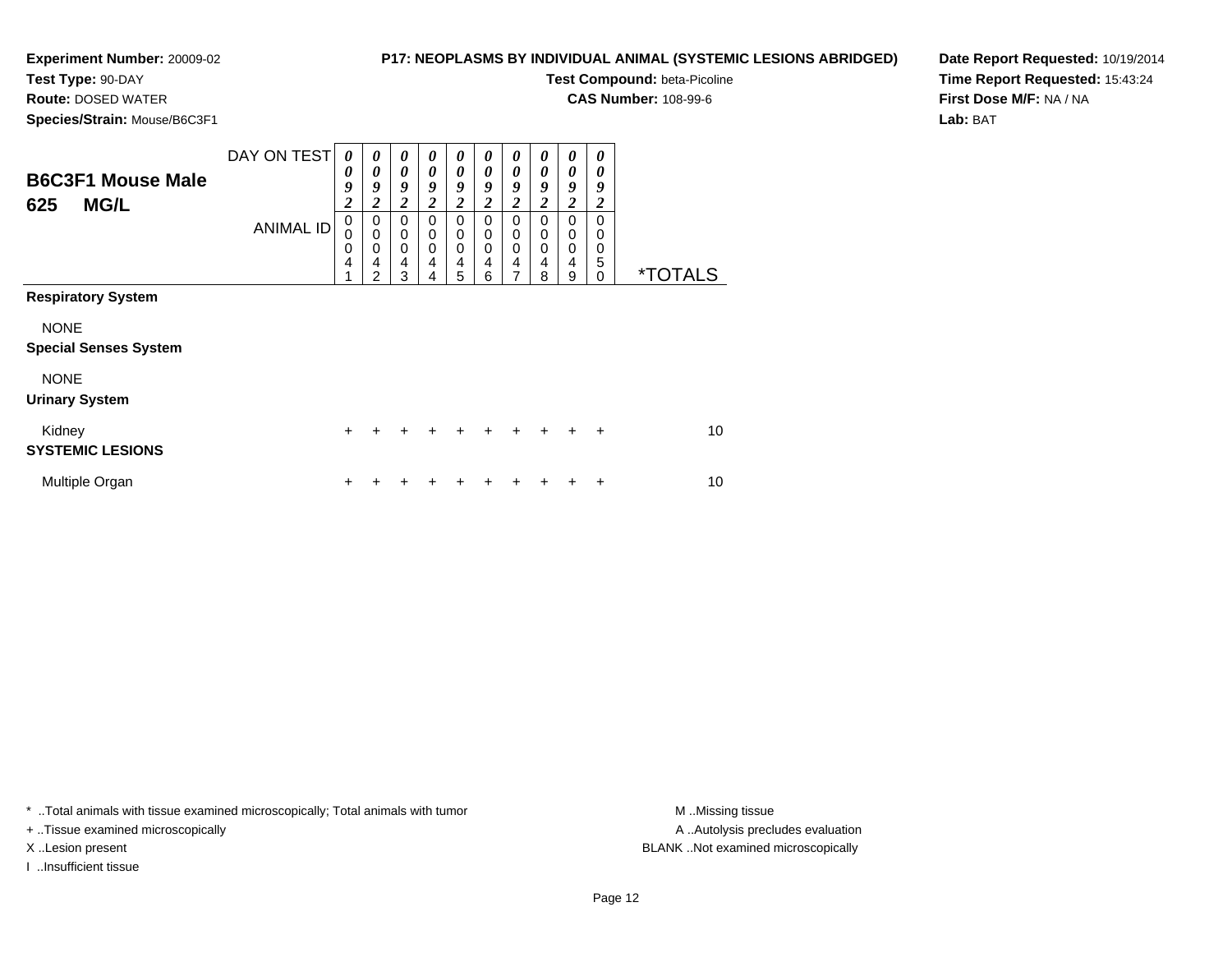**Test Type:** 90-DAY**Route:** DOSED WATER

# **P17: NEOPLASMS BY INDIVIDUAL ANIMAL (SYSTEMIC LESIONS ABRIDGED)**

**Test Compound:** beta-Picoline

**CAS Number:** 108-99-6

**Date Report Requested:** 10/19/2014**Time Report Requested:** 15:43:24**First Dose M/F:** NA / NA**Lab:** BAT

**Species/Strain:** Mouse/B6C3F1

| ορεςιερισιαιπ. ινιυμος/ρυσσι τ                  |                  |                                                   |                                                   |                                                                                |                                                            |                                                            |                                                            |                                                   |                                                   |                                                   |                                                            |         |
|-------------------------------------------------|------------------|---------------------------------------------------|---------------------------------------------------|--------------------------------------------------------------------------------|------------------------------------------------------------|------------------------------------------------------------|------------------------------------------------------------|---------------------------------------------------|---------------------------------------------------|---------------------------------------------------|------------------------------------------------------------|---------|
| <b>B6C3F1 Mouse Male</b><br><b>MG/L</b><br>1250 | DAY ON TEST      | $\boldsymbol{\theta}$<br>0<br>9<br>$\overline{c}$ | 0<br>$\boldsymbol{\theta}$<br>9<br>$\overline{2}$ | $\boldsymbol{\theta}$<br>$\boldsymbol{\theta}$<br>9<br>$\overline{\mathbf{c}}$ | 0<br>$\boldsymbol{\theta}$<br>9<br>$\overline{\mathbf{c}}$ | 0<br>$\boldsymbol{\theta}$<br>9<br>$\overline{\mathbf{c}}$ | 0<br>$\boldsymbol{\theta}$<br>9<br>$\overline{\mathbf{c}}$ | 0<br>$\boldsymbol{\theta}$<br>9<br>$\overline{c}$ | 0<br>$\boldsymbol{\theta}$<br>9<br>$\overline{2}$ | 0<br>$\boldsymbol{\theta}$<br>9<br>$\overline{2}$ | 0<br>$\boldsymbol{\theta}$<br>9<br>$\overline{\mathbf{c}}$ |         |
|                                                 | <b>ANIMAL ID</b> | $\mathbf 0$<br>$\mathbf 0$<br>0<br>5<br>1         | $\Omega$<br>0<br>0<br>5<br>$\overline{2}$         | $\mathbf 0$<br>0<br>$\mathbf 0$<br>5<br>3                                      | $\Omega$<br>0<br>$\mathbf 0$<br>5<br>4                     | $\mathbf 0$<br>0<br>$\pmb{0}$<br>5<br>5                    | $\Omega$<br>$\Omega$<br>0<br>5<br>6                        | $\Omega$<br>0<br>0<br>5<br>$\overline{7}$         | $\Omega$<br>$\Omega$<br>0<br>5<br>8               | $\mathbf 0$<br>0<br>$\mathbf 0$<br>5<br>9         | $\mathbf 0$<br>0<br>0<br>6<br>0                            | *TOTALS |
| <b>Alimentary System</b>                        |                  |                                                   |                                                   |                                                                                |                                                            |                                                            |                                                            |                                                   |                                                   |                                                   |                                                            |         |
| Esophagus                                       |                  | +                                                 | +                                                 | +                                                                              |                                                            | +                                                          | +                                                          | +                                                 | +                                                 | ٠                                                 | +                                                          | 10      |
| Gallbladder                                     |                  | +                                                 | +                                                 | $\ddot{}$                                                                      | $\ddot{}$                                                  | $\ddot{}$                                                  | $\ddot{}$                                                  | $\ddot{}$                                         | $\ddot{}$                                         | +                                                 | +                                                          | 10      |
| Intestine Large, Cecum                          |                  | +                                                 | +                                                 | +                                                                              | +                                                          | $\ddot{}$                                                  | $\ddot{}$                                                  | +                                                 | +                                                 | +                                                 | +                                                          | 10      |
| Intestine Large, Colon                          |                  | +                                                 | +                                                 | +                                                                              | +                                                          | $\ddot{}$                                                  | $\ddot{}$                                                  | +                                                 | +                                                 | $\ddot{}$                                         | $\ddot{}$                                                  | 10      |
| Intestine Large, Rectum                         |                  | +                                                 | $\ddot{}$                                         | $\ddot{}$                                                                      | $\ddot{}$                                                  | $\ddot{}$                                                  | $\ddot{}$                                                  | +                                                 | $\ddot{}$                                         | +                                                 | +                                                          | 10      |
| Intestine Small, Duodenum                       |                  | $\ddot{}$                                         | $\ddot{}$                                         | $\ddot{}$                                                                      | $\ddot{}$                                                  | $\ddot{}$                                                  | $\ddot{}$                                                  | +                                                 | $\ddot{}$                                         | $\ddot{}$                                         | $\ddot{}$                                                  | 10      |
| Intestine Small, Ileum                          |                  | +                                                 | +                                                 | +                                                                              | $\ddot{}$                                                  | +                                                          | +                                                          | +                                                 | +                                                 | $\ddot{}$                                         | +                                                          | 10      |
| Intestine Small, Jejunum                        |                  | +                                                 | $\ddot{}$                                         | $\ddot{}$                                                                      | $\ddot{}$                                                  | +                                                          | $\ddot{}$                                                  | +                                                 | $\ddot{}$                                         | $\ddot{}$                                         | $\ddot{}$                                                  | 10      |
| Liver                                           |                  | $\ddot{}$                                         | +                                                 | +                                                                              | $\ddot{}$                                                  | $\ddot{}$                                                  | $\ddot{}$                                                  | $\ddot{}$                                         | $\ddot{}$                                         | $\ddot{}$                                         | $\ddot{}$                                                  | 10      |
| Pancreas                                        |                  | $\ddot{}$                                         | +                                                 | $\ddot{}$                                                                      | $\ddot{}$                                                  | $\ddot{}$                                                  | $\ddot{}$                                                  | $\ddot{}$                                         | $\ddot{}$                                         | $\ddot{}$                                         | $\ddot{}$                                                  | 10      |
| Salivary Glands                                 |                  | $\ddot{}$                                         | +                                                 | $\ddot{}$                                                                      | $\ddot{}$                                                  | $\ddot{}$                                                  | $\ddot{}$                                                  | $\ddot{}$                                         | $\ddot{}$                                         | $\ddot{}$                                         | $\ddot{}$                                                  | 10      |
| Stomach, Forestomach                            |                  | $\ddot{}$                                         | +                                                 | +                                                                              | +                                                          | $\ddot{}$                                                  | $\ddot{}$                                                  | $\ddot{}$                                         | $\ddot{}$                                         | +                                                 | $\ddot{}$                                                  | 10      |
| Stomach, Glandular                              |                  | $\ddot{}$                                         | $\ddot{}$                                         | $\ddot{}$                                                                      | $\ddot{}$                                                  | $\ddot{}$                                                  | $\ddot{}$                                                  | $\ddot{}$                                         | $\ddot{}$                                         | $\ddot{}$                                         | $\ddot{}$                                                  | 10      |
| <b>Cardiovascular System</b>                    |                  |                                                   |                                                   |                                                                                |                                                            |                                                            |                                                            |                                                   |                                                   |                                                   |                                                            |         |
| <b>Blood Vessel</b>                             |                  | +                                                 | +                                                 | +                                                                              |                                                            | +                                                          | +                                                          | +                                                 |                                                   |                                                   | +                                                          | 10      |
| Heart                                           |                  | $\ddot{}$                                         | $\ddot{}$                                         | $\ddot{}$                                                                      | $\ddot{}$                                                  | $\ddot{}$                                                  | $\ddot{}$                                                  | $\ddot{}$                                         | $\ddot{}$                                         | $\ddot{}$                                         | $\ddot{}$                                                  | 10      |
| <b>Endocrine System</b>                         |                  |                                                   |                                                   |                                                                                |                                                            |                                                            |                                                            |                                                   |                                                   |                                                   |                                                            |         |
| <b>Adrenal Cortex</b>                           |                  | +                                                 | +                                                 | +                                                                              | +                                                          | +                                                          | +                                                          | +                                                 | ٠                                                 | ٠                                                 | +                                                          | 10      |
| Adrenal Medulla                                 |                  | +                                                 |                                                   | +                                                                              |                                                            | $\ddot{}$                                                  | $\ddot{}$                                                  | +                                                 | $\ddot{}$                                         | +                                                 | +                                                          | 10      |
| Islets, Pancreatic                              |                  | +                                                 | +                                                 | +                                                                              | +                                                          | +                                                          | $\ddot{}$                                                  | +                                                 | +                                                 | +                                                 | +                                                          | 10      |

\* ..Total animals with tissue examined microscopically; Total animals with tumor **M** . Missing tissue M ..Missing tissue

+ ..Tissue examined microscopically

I ..Insufficient tissue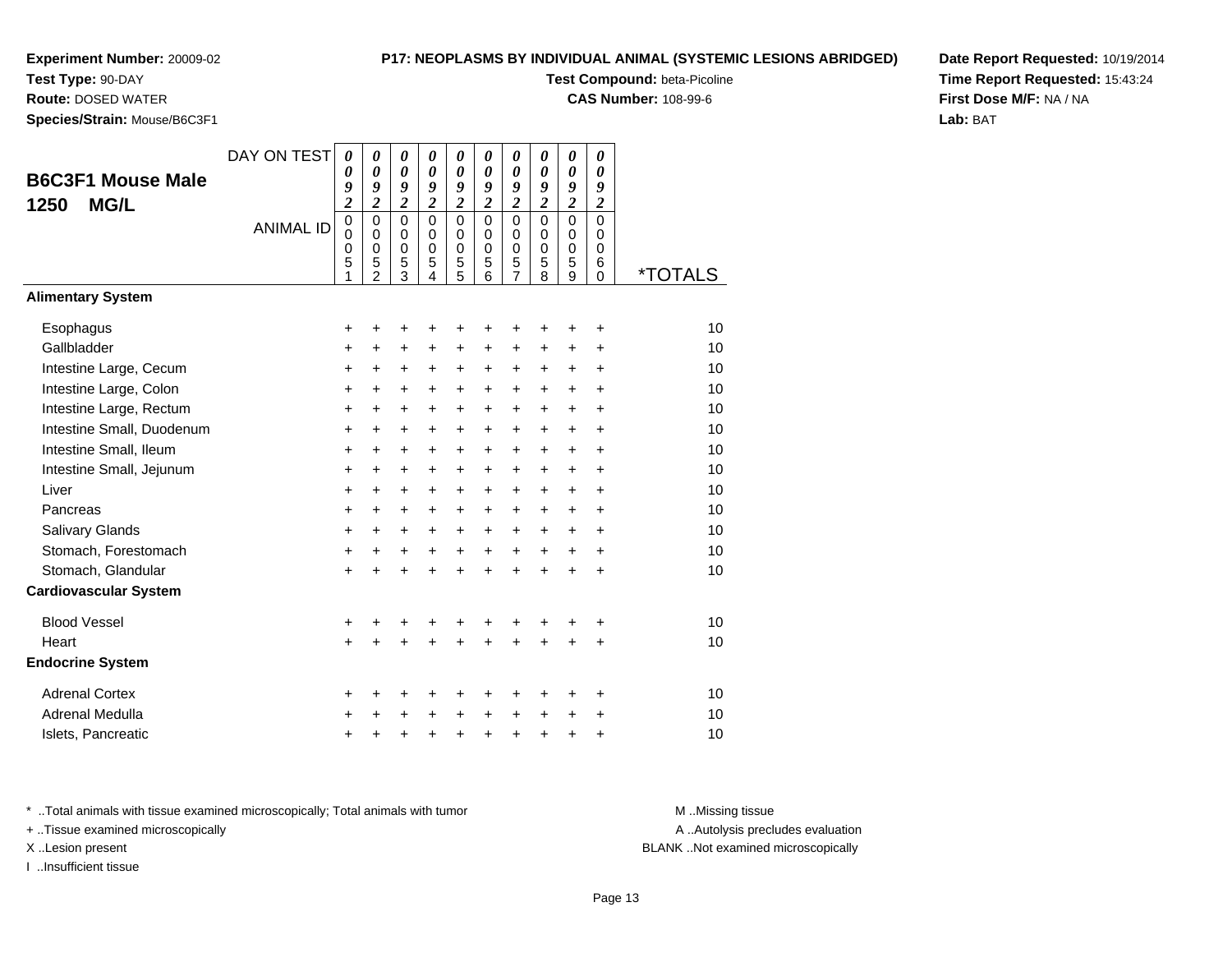**Test Type:** 90-DAY

**Route:** DOSED WATER

**Species/Strain:** Mouse/B6C3F1

## **P17: NEOPLASMS BY INDIVIDUAL ANIMAL (SYSTEMIC LESIONS ABRIDGED)**

**Test Compound:** beta-Picoline

**CAS Number:** 108-99-6

**Date Report Requested:** 10/19/2014**Time Report Requested:** 15:43:24**First Dose M/F:** NA / NA**Lab:** BAT

| <b>B6C3F1 Mouse Male</b><br><b>MG/L</b><br>1250 | DAY ON TEST      | $\boldsymbol{\theta}$<br>$\boldsymbol{\theta}$<br>9<br>$\overline{\mathbf{c}}$ | 0<br>$\boldsymbol{\theta}$<br>9<br>$\overline{\mathbf{c}}$ | 0<br>$\boldsymbol{\theta}$<br>9<br>$\overline{\mathbf{c}}$     | 0<br>$\boldsymbol{\theta}$<br>9<br>$\overline{\mathbf{c}}$ | 0<br>$\boldsymbol{\theta}$<br>9<br>$\overline{\mathbf{c}}$ | 0<br>0<br>9<br>$\overline{\mathbf{c}}$ | 0<br>0<br>9<br>$\overline{\mathbf{c}}$       | 0<br>$\boldsymbol{\theta}$<br>9<br>$\boldsymbol{2}$ | $\boldsymbol{\theta}$<br>$\boldsymbol{\theta}$<br>9<br>$\boldsymbol{2}$ | 0<br>0<br>9<br>$\overline{c}$             |                       |
|-------------------------------------------------|------------------|--------------------------------------------------------------------------------|------------------------------------------------------------|----------------------------------------------------------------|------------------------------------------------------------|------------------------------------------------------------|----------------------------------------|----------------------------------------------|-----------------------------------------------------|-------------------------------------------------------------------------|-------------------------------------------|-----------------------|
|                                                 | <b>ANIMAL ID</b> | $\mathbf 0$<br>$\mathbf 0$<br>0<br>5<br>1                                      | $\mathbf 0$<br>0<br>0<br>5<br>2                            | $\mathbf 0$<br>$\mathbf 0$<br>$\mathbf 0$<br>5<br>$\mathbf{3}$ | $\Omega$<br>$\mathbf 0$<br>$\mathbf 0$<br>5<br>4           | $\mathbf 0$<br>0<br>0<br>$\overline{5}$<br>$\overline{5}$  | $\Omega$<br>0<br>0<br>5<br>6           | $\mathbf 0$<br>0<br>0<br>5<br>$\overline{7}$ | $\Omega$<br>$\Omega$<br>0<br>5<br>8                 | $\mathbf 0$<br>0<br>0<br>5<br>$\boldsymbol{9}$                          | $\mathbf 0$<br>0<br>0<br>6<br>$\mathbf 0$ | <i><b>*TOTALS</b></i> |
| Parathyroid Gland                               |                  | $\ddot{}$                                                                      | $\ddot{}$                                                  | +                                                              | $\ddot{}$                                                  | +                                                          | $\ddot{}$                              | M                                            | $\ddot{}$                                           | $\ddot{}$                                                               | $\ddot{}$                                 | 9                     |
| <b>Pituitary Gland</b>                          |                  | $\ddot{}$                                                                      | $\ddot{}$                                                  | +                                                              | $\ddot{}$                                                  | +                                                          | $\ddot{}$                              | +                                            | $\ddot{}$                                           | +                                                                       | $\ddot{}$                                 | 10                    |
| <b>Thyroid Gland</b>                            |                  | $\ddot{}$                                                                      | +                                                          | $\ddot{}$                                                      | +                                                          | $\ddot{}$                                                  | $\ddot{}$                              | $\ddot{}$                                    | +                                                   | +                                                                       | $\pm$                                     | 10                    |
| <b>General Body System</b>                      |                  |                                                                                |                                                            |                                                                |                                                            |                                                            |                                        |                                              |                                                     |                                                                         |                                           |                       |
| <b>NONE</b>                                     |                  |                                                                                |                                                            |                                                                |                                                            |                                                            |                                        |                                              |                                                     |                                                                         |                                           |                       |
| <b>Genital System</b>                           |                  |                                                                                |                                                            |                                                                |                                                            |                                                            |                                        |                                              |                                                     |                                                                         |                                           |                       |
| Epididymis                                      |                  | +                                                                              | +                                                          | +                                                              | +                                                          | +                                                          | +                                      | +                                            | +                                                   | +                                                                       | +                                         | 10                    |
| <b>Preputial Gland</b>                          |                  | $\ddot{}$                                                                      | +                                                          | $\ddot{}$                                                      | +                                                          | +                                                          | +                                      | +                                            | +                                                   | +                                                                       | +                                         | 10                    |
| Prostate                                        |                  | $\ddot{}$                                                                      | $\ddot{}$                                                  | $\ddot{}$                                                      | $\ddot{}$                                                  | $\ddot{}$                                                  | $\ddot{}$                              | $\ddot{}$                                    | $\ddot{}$                                           | +                                                                       | $\pm$                                     | 10                    |
| <b>Seminal Vesicle</b>                          |                  | +                                                                              | +                                                          | +                                                              | $\ddot{}$                                                  | $\ddot{}$                                                  | $\ddot{}$                              | $\ddot{}$                                    | $\ddot{}$                                           | $\ddot{}$                                                               | +                                         | 10                    |
| <b>Testes</b>                                   |                  | $\ddot{}$                                                                      | $\ddot{}$                                                  | $\ddot{}$                                                      | $\ddot{}$                                                  | $\ddot{}$                                                  | $\ddot{}$                              | $\ddot{}$                                    | $\ddot{}$                                           | $\ddot{}$                                                               | $\ddot{}$                                 | 10                    |
| <b>Hematopoietic System</b>                     |                  |                                                                                |                                                            |                                                                |                                                            |                                                            |                                        |                                              |                                                     |                                                                         |                                           |                       |
| <b>Bone Marrow</b>                              |                  | +                                                                              | +                                                          | +                                                              |                                                            | +                                                          | +                                      | +                                            | +                                                   | +                                                                       | +                                         | 10                    |
| Lymph Node, Mandibular                          |                  | +                                                                              | +                                                          | M                                                              | $\ddot{}$                                                  | +                                                          | +                                      | +                                            | $\ddot{}$                                           | +                                                                       | +                                         | 9                     |
| Lymph Node, Mesenteric                          |                  | +                                                                              | +                                                          | $\ddot{}$                                                      | +                                                          | +                                                          | +                                      | +                                            | +                                                   | +                                                                       | +                                         | 10                    |
| Spleen                                          |                  | $\ddot{}$                                                                      | +                                                          | +                                                              | +                                                          | +                                                          | $\ddot{}$                              | $\ddot{}$                                    | $\ddot{}$                                           | $\ddot{}$                                                               | +                                         | 10                    |
| Thymus                                          |                  | $\ddot{}$                                                                      |                                                            | +                                                              | +                                                          | +                                                          | $\ddot{}$                              | $\ddot{}$                                    | $\ddot{}$                                           | $\ddot{}$                                                               | +                                         | 10                    |
| <b>Integumentary System</b>                     |                  |                                                                                |                                                            |                                                                |                                                            |                                                            |                                        |                                              |                                                     |                                                                         |                                           |                       |
| <b>Mammary Gland</b>                            |                  | M                                                                              | М                                                          | M                                                              | М                                                          | M                                                          | М                                      | M                                            | м                                                   | M                                                                       | M                                         | $\mathbf 0$           |
| Skin                                            |                  | +                                                                              | +                                                          | +                                                              | +                                                          | +                                                          | +                                      | +                                            | +                                                   | +                                                                       | +                                         | 10                    |

\* ..Total animals with tissue examined microscopically; Total animals with tumor **M** . Missing tissue M ..Missing tissue

+ ..Tissue examined microscopically

I ..Insufficient tissue

A ..Autolysis precludes evaluation

X ..Lesion present BLANK ..Not examined microscopically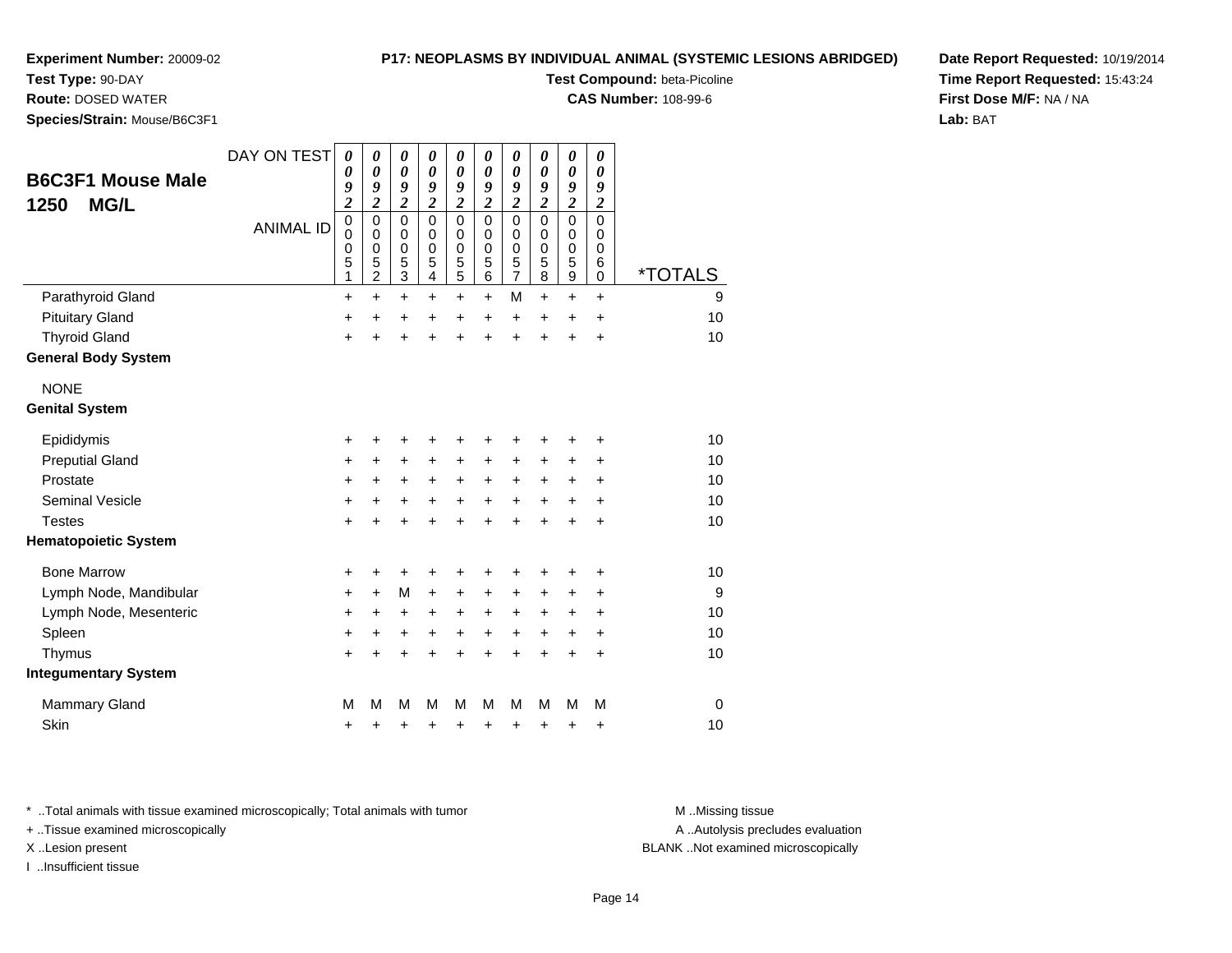**Test Type:** 90-DAY

**Route:** DOSED WATER

**Species/Strain:** Mouse/B6C3F1

## **P17: NEOPLASMS BY INDIVIDUAL ANIMAL (SYSTEMIC LESIONS ABRIDGED)**

**Test Compound:** beta-Picoline

**CAS Number:** 108-99-6

**Date Report Requested:** 10/19/2014**Time Report Requested:** 15:43:24**First Dose M/F:** NA / NA**Lab:** BAT

| <b>B6C3F1 Mouse Male</b><br><b>MG/L</b><br>1250                | DAY ON TEST<br><b>ANIMAL ID</b> | 0<br>$\boldsymbol{\theta}$<br>9<br>$\overline{\mathbf{c}}$<br>$\mathbf 0$<br>$\pmb{0}$<br>$\mathbf 0$<br>5<br>1 | 0<br>0<br>9<br>$\overline{2}$<br>$\pmb{0}$<br>$\pmb{0}$<br>$\mathbf 0$<br>5<br>$\overline{2}$ | 0<br>0<br>9<br>$\overline{2}$<br>$\mathsf 0$<br>0<br>0<br>5<br>3 | 0<br>0<br>9<br>$\overline{c}$<br>0<br>0<br>0<br>5<br>4 | 0<br>0<br>9<br>$\overline{\mathbf{c}}$<br>$\mathbf 0$<br>0<br>0<br>5<br>5 | 0<br>0<br>9<br>$\overline{\mathbf{c}}$<br>$\mathbf 0$<br>$\pmb{0}$<br>0<br>5<br>6 | 0<br>0<br>9<br>$\overline{\mathbf{c}}$<br>$\mathsf 0$<br>0<br>0<br>5<br>7 | 0<br>0<br>9<br>$\overline{2}$<br>$\mathbf 0$<br>$\mathbf 0$<br>0<br>5<br>8 | 0<br>0<br>9<br>$\overline{2}$<br>$\mathbf 0$<br>$\mathbf 0$<br>$\mathbf 0$<br>5<br>9 | 0<br>0<br>9<br>$\boldsymbol{2}$<br>$\mathbf 0$<br>0<br>0<br>6<br>0 | *TOTALS                            |
|----------------------------------------------------------------|---------------------------------|-----------------------------------------------------------------------------------------------------------------|-----------------------------------------------------------------------------------------------|------------------------------------------------------------------|--------------------------------------------------------|---------------------------------------------------------------------------|-----------------------------------------------------------------------------------|---------------------------------------------------------------------------|----------------------------------------------------------------------------|--------------------------------------------------------------------------------------|--------------------------------------------------------------------|------------------------------------|
| <b>Musculoskeletal System</b><br>Bone<br><b>Nervous System</b> |                                 | $\ddot{}$                                                                                                       |                                                                                               |                                                                  |                                                        |                                                                           |                                                                                   |                                                                           |                                                                            |                                                                                      | ٠                                                                  | 10                                 |
| <b>Brain</b><br><b>Respiratory System</b>                      |                                 | $\ddot{}$                                                                                                       | +                                                                                             | ٠                                                                | +                                                      | +                                                                         | +                                                                                 | +                                                                         | $\div$                                                                     | +                                                                                    | $\ddot{}$                                                          | 10                                 |
| Lung<br>Nose<br>Trachea<br><b>Special Senses System</b>        |                                 | +<br>$\ddot{}$<br>$+$                                                                                           | $\ddot{}$<br>+                                                                                | +<br>$\ddot{}$<br>$\div$                                         | $+$<br>÷                                               | +<br>$+$<br>$\ddot{}$                                                     | $\ddot{}$<br>$\ddot{}$                                                            | $\ddot{}$<br>$\ddot{}$                                                    | $\ddot{}$<br>$\div$                                                        | $+$<br>$\div$                                                                        | +<br>$\ddot{}$<br>$\ddot{}$                                        | 10<br>10<br>10                     |
| Eye<br><b>Harderian Gland</b><br><b>Urinary System</b>         |                                 | $\ddot{}$<br>$\ddot{}$                                                                                          | $\div$                                                                                        | +<br>+                                                           | ÷                                                      | +<br>+                                                                    | $\ddot{}$                                                                         | $\ddot{}$                                                                 | $\ddot{}$                                                                  | $\ddot{}$                                                                            | +<br>+                                                             | 10<br>10                           |
| Kidney<br><b>Urinary Bladder</b><br><b>SYSTEMIC LESIONS</b>    |                                 | +<br>$\ddot{}$                                                                                                  | +                                                                                             | +<br>+                                                           | +<br>+                                                 | +<br>$\ddot{}$                                                            | +<br>$\ddot{}$                                                                    | +<br>$\ddot{}$                                                            | +<br>÷                                                                     | +<br>+                                                                               | +<br>+                                                             | 10<br>10                           |
| Multiple Organ                                                 |                                 | +                                                                                                               |                                                                                               |                                                                  |                                                        |                                                                           |                                                                                   |                                                                           |                                                                            |                                                                                      | ٠                                                                  | 10<br>$***$<br>***END OF MALE DATA |

\* ..Total animals with tissue examined microscopically; Total animals with tumor **M** . Missing tissue M ..Missing tissue

+ ..Tissue examined microscopically

I ..Insufficient tissue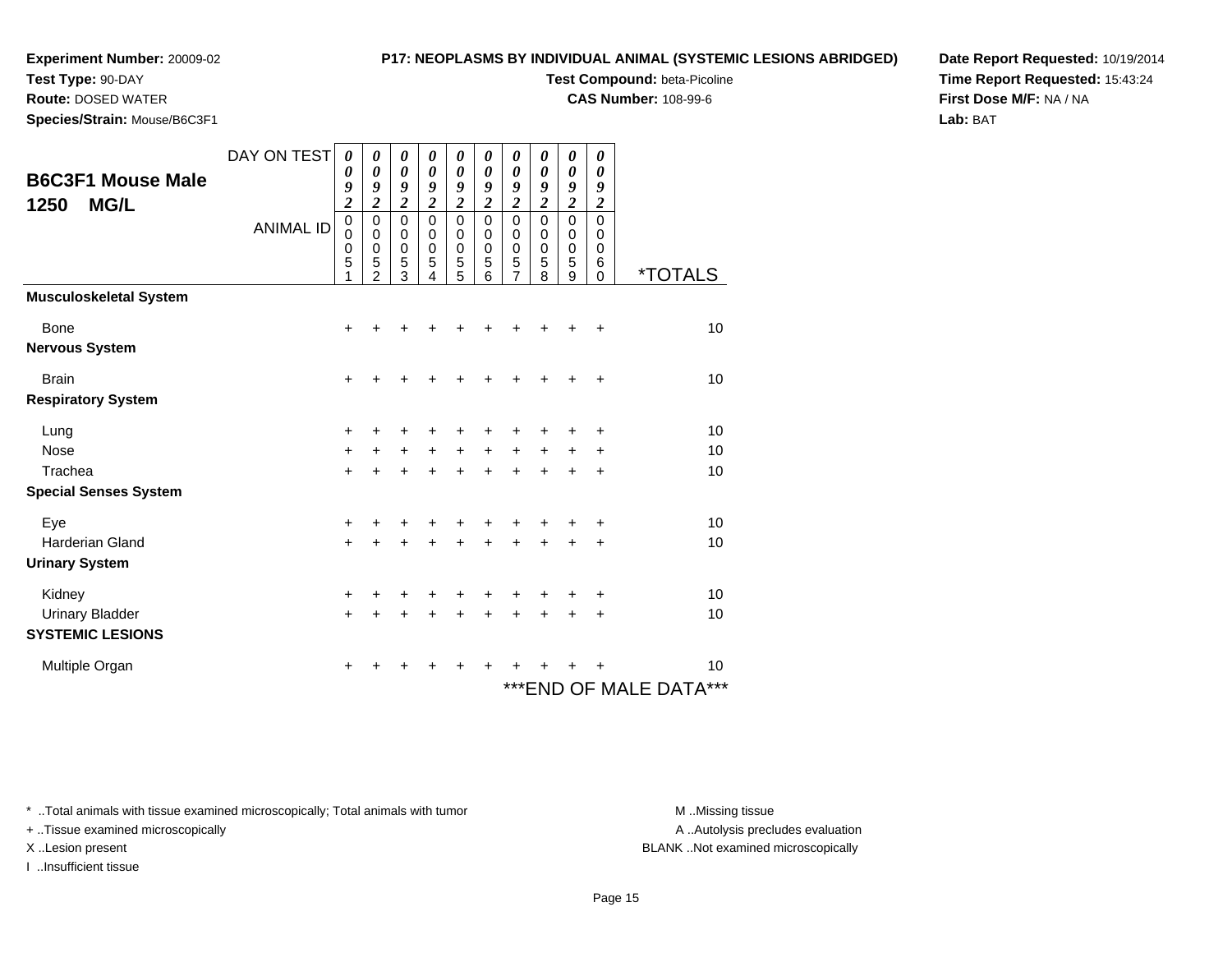**Test Type:** 90-DAY

**Route:** DOSED WATER

**Species/Strain:** Mouse/B6C3F1

## **P17: NEOPLASMS BY INDIVIDUAL ANIMAL (SYSTEMIC LESIONS ABRIDGED)**

**Test Compound:** beta-Picoline

**CAS Number:** 108-99-6

**Date Report Requested:** 10/19/2014**Time Report Requested:** 15:43:24**First Dose M/F:** NA / NA**Lab:** BAT

| <b>B6C3F1 Mouse Female</b><br><b>MG/L</b><br>0 | DAY ON TEST<br><b>ANIMAL ID</b> | $\boldsymbol{\theta}$<br>0<br>9<br>$\overline{\mathbf{c}}$<br>$\mathbf 0$<br>$\mathbf 0$<br>0<br>6<br>1 | 0<br>$\boldsymbol{\theta}$<br>9<br>$\overline{\mathbf{c}}$<br>$\mathbf 0$<br>$\mathbf 0$<br>0<br>6<br>$\overline{2}$ | 0<br>$\boldsymbol{\theta}$<br>9<br>$\overline{2}$<br>$\mathbf 0$<br>$\mathbf 0$<br>0<br>6<br>3 | $\boldsymbol{\theta}$<br>$\boldsymbol{\theta}$<br>9<br>$\overline{2}$<br>$\mathbf 0$<br>$\mathbf 0$<br>0<br>6<br>4 | 0<br>$\boldsymbol{\theta}$<br>9<br>$\overline{c}$<br>$\mathbf 0$<br>$\mathbf 0$<br>0<br>6<br>5 | 0<br>$\boldsymbol{\theta}$<br>9<br>$\overline{\mathbf{c}}$<br>$\mathbf 0$<br>$\mathbf 0$<br>$\mathbf 0$<br>6<br>6 | 0<br>$\boldsymbol{\theta}$<br>9<br>$\overline{2}$<br>$\mathbf 0$<br>$\mathbf 0$<br>0<br>6<br>$\overline{7}$ | 0<br>0<br>9<br>$\overline{\mathbf{c}}$<br>$\Omega$<br>$\mathbf 0$<br>0<br>6<br>8 | 0<br>$\boldsymbol{\theta}$<br>9<br>$\overline{c}$<br>$\mathbf 0$<br>$\mathbf 0$<br>$\pmb{0}$<br>6<br>$\overline{9}$ | 0<br>$\boldsymbol{\theta}$<br>9<br>$\overline{2}$<br>$\mathbf 0$<br>$\mathbf 0$<br>0<br>$\overline{7}$<br>$\overline{0}$ | <i><b>*TOTALS</b></i> |
|------------------------------------------------|---------------------------------|---------------------------------------------------------------------------------------------------------|----------------------------------------------------------------------------------------------------------------------|------------------------------------------------------------------------------------------------|--------------------------------------------------------------------------------------------------------------------|------------------------------------------------------------------------------------------------|-------------------------------------------------------------------------------------------------------------------|-------------------------------------------------------------------------------------------------------------|----------------------------------------------------------------------------------|---------------------------------------------------------------------------------------------------------------------|--------------------------------------------------------------------------------------------------------------------------|-----------------------|
| <b>Alimentary System</b>                       |                                 |                                                                                                         |                                                                                                                      |                                                                                                |                                                                                                                    |                                                                                                |                                                                                                                   |                                                                                                             |                                                                                  |                                                                                                                     |                                                                                                                          |                       |
| Esophagus                                      |                                 | +                                                                                                       | +                                                                                                                    | +                                                                                              | +                                                                                                                  | +                                                                                              | +                                                                                                                 | +                                                                                                           | +                                                                                | +                                                                                                                   | +                                                                                                                        | 10                    |
| Gallbladder                                    |                                 | +                                                                                                       | +                                                                                                                    | $\ddot{}$                                                                                      | +                                                                                                                  | +                                                                                              | +                                                                                                                 | +                                                                                                           | +                                                                                | +                                                                                                                   | $\ddot{}$                                                                                                                | 10                    |
| Intestine Large, Cecum                         |                                 | $\ddot{}$                                                                                               | +                                                                                                                    | $\ddot{}$                                                                                      | $\ddot{}$                                                                                                          | $\ddot{}$                                                                                      | +                                                                                                                 | $\ddot{}$                                                                                                   | $\ddot{}$                                                                        | $\ddot{}$                                                                                                           | $\ddot{}$                                                                                                                | 10                    |
| Intestine Large, Colon                         |                                 | $\ddot{}$                                                                                               | $\ddot{}$                                                                                                            | $\ddot{}$                                                                                      | $\ddot{}$                                                                                                          | $\ddot{}$                                                                                      | $\ddot{}$                                                                                                         | $\ddot{}$                                                                                                   | $\ddot{}$                                                                        | $\ddot{}$                                                                                                           | $\ddot{}$                                                                                                                | 10                    |
| Intestine Large, Rectum                        |                                 | +                                                                                                       | $\ddot{}$                                                                                                            | $\ddot{}$                                                                                      | $\ddot{}$                                                                                                          | +                                                                                              | +                                                                                                                 | $\ddot{}$                                                                                                   | $\ddot{}$                                                                        | $+$                                                                                                                 | $\ddot{}$                                                                                                                | 10                    |
| Intestine Small, Duodenum                      |                                 | +                                                                                                       | +                                                                                                                    | $\ddot{}$                                                                                      | $\ddot{}$                                                                                                          | +                                                                                              | +                                                                                                                 | $\ddot{}$                                                                                                   | $\ddot{}$                                                                        | $\ddot{}$                                                                                                           | $\ddot{}$                                                                                                                | 10                    |
| Intestine Small, Ileum                         |                                 | +                                                                                                       | +                                                                                                                    | $\ddot{}$                                                                                      | $\ddot{}$                                                                                                          | $\ddot{}$                                                                                      | +                                                                                                                 | $\ddot{}$                                                                                                   | $\ddot{}$                                                                        | $\ddot{}$                                                                                                           | $\ddot{}$                                                                                                                | 10                    |
| Intestine Small, Jejunum                       |                                 | +                                                                                                       | $\pm$                                                                                                                | +                                                                                              | $\ddot{}$                                                                                                          | $\ddot{}$                                                                                      | $\pm$                                                                                                             | $\ddot{}$                                                                                                   | $\ddot{}$                                                                        | $\ddot{}$                                                                                                           | +                                                                                                                        | 10                    |
| Liver                                          |                                 | +                                                                                                       | $\ddot{}$                                                                                                            | $\ddot{}$                                                                                      | $\ddot{}$                                                                                                          | $\ddot{}$                                                                                      | +                                                                                                                 | $\ddot{}$                                                                                                   | $\ddot{}$                                                                        | $\ddot{}$                                                                                                           | $\ddot{}$                                                                                                                | 10                    |
| Pancreas                                       |                                 | +                                                                                                       | +                                                                                                                    | $\ddot{}$                                                                                      | $\ddot{}$                                                                                                          | +                                                                                              | +                                                                                                                 | $\ddot{}$                                                                                                   | $\ddot{}$                                                                        | $\ddot{}$                                                                                                           | $\ddot{}$                                                                                                                | 10                    |
| Salivary Glands                                |                                 | +                                                                                                       | $\ddot{}$                                                                                                            | $\ddot{}$                                                                                      | $\ddot{}$                                                                                                          | $\ddot{}$                                                                                      | $\ddot{}$                                                                                                         | $\ddot{}$                                                                                                   | $\ddot{}$                                                                        | $+$                                                                                                                 | $\ddot{}$                                                                                                                | 10                    |
| Stomach, Forestomach                           |                                 | +                                                                                                       | +                                                                                                                    | +                                                                                              | $\ddot{}$                                                                                                          | $\ddot{}$                                                                                      | $\ddot{}$                                                                                                         | $\ddot{}$                                                                                                   | $\ddot{}$                                                                        | $\ddot{}$                                                                                                           | $\ddot{}$                                                                                                                | 10                    |
| Stomach, Glandular                             |                                 | +                                                                                                       | +                                                                                                                    | +                                                                                              | +                                                                                                                  | +                                                                                              | $\ddot{}$                                                                                                         | $\ddot{}$                                                                                                   | $\ddot{}$                                                                        | $\ddot{}$                                                                                                           | $\ddot{}$                                                                                                                | 10                    |
| <b>Cardiovascular System</b>                   |                                 |                                                                                                         |                                                                                                                      |                                                                                                |                                                                                                                    |                                                                                                |                                                                                                                   |                                                                                                             |                                                                                  |                                                                                                                     |                                                                                                                          |                       |
| <b>Blood Vessel</b>                            |                                 | +                                                                                                       | +                                                                                                                    | +                                                                                              | +                                                                                                                  | +                                                                                              | +                                                                                                                 | +                                                                                                           | +                                                                                | +                                                                                                                   | +                                                                                                                        | 10                    |
| Heart                                          |                                 | $\ddot{}$                                                                                               |                                                                                                                      | $\ddot{}$                                                                                      |                                                                                                                    |                                                                                                |                                                                                                                   | $\ddot{}$                                                                                                   |                                                                                  |                                                                                                                     | ÷                                                                                                                        | 10                    |
| <b>Endocrine System</b>                        |                                 |                                                                                                         |                                                                                                                      |                                                                                                |                                                                                                                    |                                                                                                |                                                                                                                   |                                                                                                             |                                                                                  |                                                                                                                     |                                                                                                                          |                       |
| <b>Adrenal Cortex</b>                          |                                 | +                                                                                                       | ٠                                                                                                                    | +                                                                                              | +                                                                                                                  | +                                                                                              | +                                                                                                                 | +                                                                                                           | +                                                                                | +                                                                                                                   | ٠                                                                                                                        | 10                    |
| Adrenal Medulla                                |                                 | +                                                                                                       | +                                                                                                                    | +                                                                                              | $\ddot{}$                                                                                                          | $\ddot{}$                                                                                      | $\ddot{}$                                                                                                         | +                                                                                                           | $\ddot{}$                                                                        | +                                                                                                                   | ÷                                                                                                                        | 10                    |
| Islets, Pancreatic                             |                                 | +                                                                                                       | +                                                                                                                    | +                                                                                              | +                                                                                                                  | +                                                                                              | +                                                                                                                 | +                                                                                                           | +                                                                                | +                                                                                                                   | +                                                                                                                        | 10                    |

\* ..Total animals with tissue examined microscopically; Total animals with tumor **M** . Missing tissue M ..Missing tissue

+ ..Tissue examined microscopically

I ..Insufficient tissue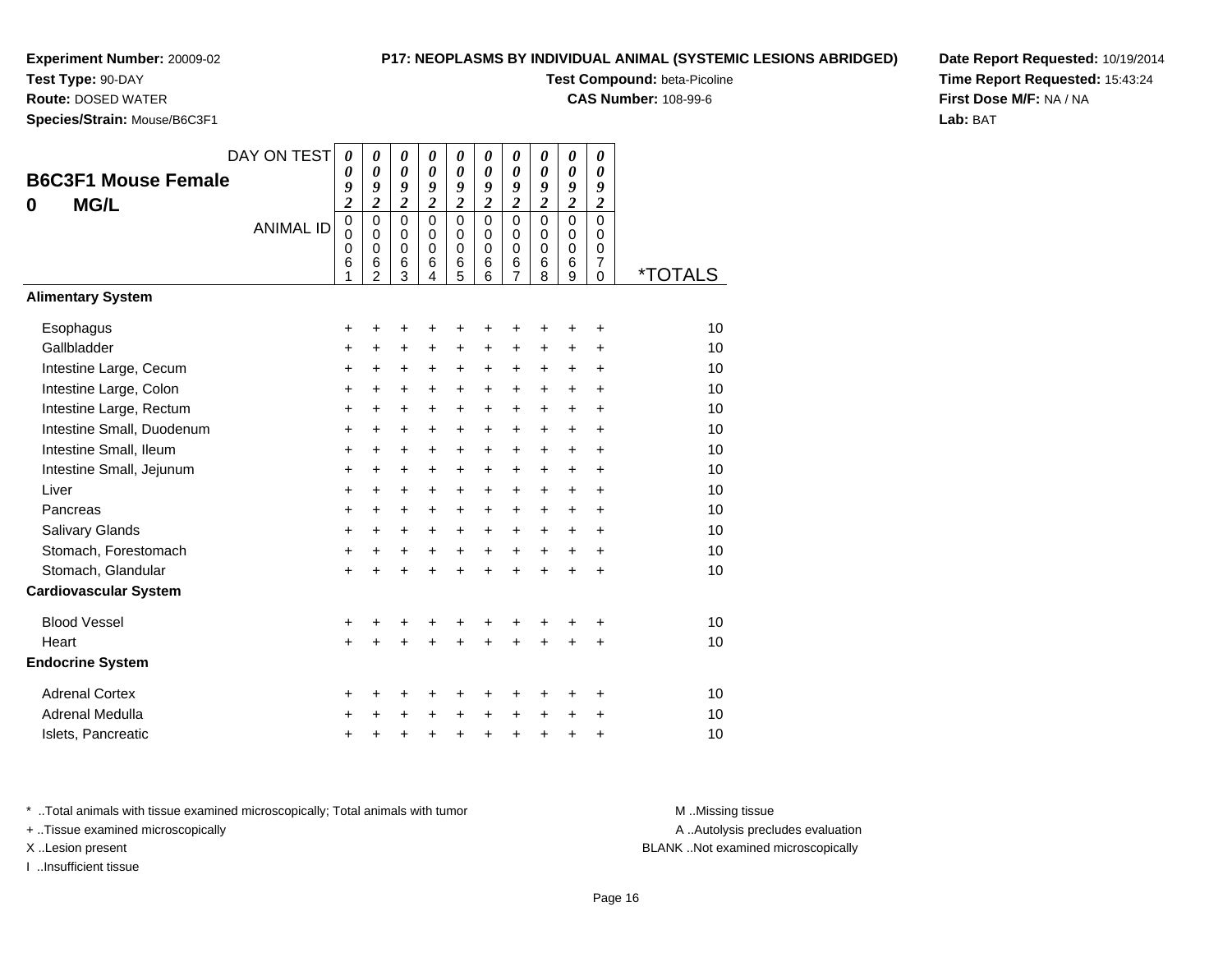**Test Type:** 90-DAY

**Route:** DOSED WATER

**Species/Strain:** Mouse/B6C3F1

## **P17: NEOPLASMS BY INDIVIDUAL ANIMAL (SYSTEMIC LESIONS ABRIDGED)**

**Test Compound:** beta-Picoline

**CAS Number:** 108-99-6

**Date Report Requested:** 10/19/2014**Time Report Requested:** 15:43:24**First Dose M/F:** NA / NA**Lab:** BAT

| <b>MG/L</b><br>0                     | <b>B6C3F1 Mouse Female</b>    | DAY ON TEST<br><b>ANIMAL ID</b> | $\boldsymbol{\theta}$<br>0<br>9<br>$\overline{\mathbf{c}}$<br>$\mathbf 0$<br>0<br>0<br>6<br>1 | $\boldsymbol{\theta}$<br>$\boldsymbol{\theta}$<br>9<br>$\overline{\mathbf{c}}$<br>$\mathbf 0$<br>$\mathbf 0$<br>$\mathbf 0$<br>6<br>$\overline{2}$ | 0<br>$\boldsymbol{\theta}$<br>9<br>$\overline{\mathbf{c}}$<br>$\mathbf 0$<br>$\mathbf 0$<br>$\mathbf 0$<br>$\,6$<br>3 | 0<br>$\boldsymbol{\theta}$<br>9<br>$\overline{\mathbf{c}}$<br>$\Omega$<br>0<br>$\pmb{0}$<br>6<br>4 | 0<br>0<br>9<br>$\overline{\mathbf{c}}$<br>$\mathbf 0$<br>$\mathbf 0$<br>$\mathbf 0$<br>$\,6$<br>5 | 0<br>0<br>9<br>$\overline{\mathbf{c}}$<br>$\Omega$<br>$\mathbf 0$<br>$\mathbf 0$<br>6<br>6 | 0<br>0<br>9<br>$\overline{\mathbf{c}}$<br>$\mathbf 0$<br>0<br>0<br>6<br>$\overline{7}$ | 0<br>0<br>9<br>$\boldsymbol{2}$<br>$\Omega$<br>0<br>0<br>$\,6$<br>8 | $\pmb{\theta}$<br>0<br>9<br>$\boldsymbol{2}$<br>$\mathbf 0$<br>0<br>0<br>$\,6$<br>$\boldsymbol{9}$ | 0<br>0<br>9<br>$\boldsymbol{2}$<br>$\mathbf 0$<br>0<br>0<br>$\overline{7}$<br>$\mathbf 0$ | <i><b>*TOTALS</b></i> |
|--------------------------------------|-------------------------------|---------------------------------|-----------------------------------------------------------------------------------------------|----------------------------------------------------------------------------------------------------------------------------------------------------|-----------------------------------------------------------------------------------------------------------------------|----------------------------------------------------------------------------------------------------|---------------------------------------------------------------------------------------------------|--------------------------------------------------------------------------------------------|----------------------------------------------------------------------------------------|---------------------------------------------------------------------|----------------------------------------------------------------------------------------------------|-------------------------------------------------------------------------------------------|-----------------------|
|                                      | Parathyroid Gland             |                                 | $\ddot{}$                                                                                     | M                                                                                                                                                  | $\ddot{}$                                                                                                             | $+$                                                                                                | M                                                                                                 | $+$                                                                                        | T                                                                                      | $\ddot{}$                                                           | $\ddot{}$                                                                                          | $\ddot{}$                                                                                 | $\overline{7}$        |
| <b>Pituitary Gland</b>               |                               |                                 | +                                                                                             | +                                                                                                                                                  | +                                                                                                                     | +                                                                                                  | $\ddot{}$                                                                                         | +                                                                                          | +                                                                                      | +                                                                   | +                                                                                                  | +                                                                                         | 10                    |
| <b>Thyroid Gland</b>                 | <b>General Body System</b>    |                                 | +                                                                                             | +                                                                                                                                                  | +                                                                                                                     |                                                                                                    | $\ddot{}$                                                                                         | $\ddot{}$                                                                                  | $\ddot{}$                                                                              | $\ddot{}$                                                           | $\ddot{}$                                                                                          | $\ddot{}$                                                                                 | 10                    |
| <b>NONE</b><br><b>Genital System</b> |                               |                                 |                                                                                               |                                                                                                                                                    |                                                                                                                       |                                                                                                    |                                                                                                   |                                                                                            |                                                                                        |                                                                     |                                                                                                    |                                                                                           |                       |
| <b>Clitoral Gland</b>                |                               |                                 | +                                                                                             |                                                                                                                                                    | +                                                                                                                     |                                                                                                    |                                                                                                   |                                                                                            | M                                                                                      |                                                                     | +                                                                                                  | +                                                                                         | 9                     |
| Ovary                                |                               |                                 | $\ddot{}$                                                                                     | +                                                                                                                                                  | $\ddot{}$                                                                                                             | +                                                                                                  | $\ddot{}$                                                                                         | +                                                                                          | +                                                                                      | +                                                                   | +                                                                                                  | +                                                                                         | 10                    |
| <b>Uterus</b>                        |                               |                                 | $\ddot{}$                                                                                     |                                                                                                                                                    |                                                                                                                       |                                                                                                    | $\ddot{}$                                                                                         | $\ddot{}$                                                                                  | $\ddot{}$                                                                              |                                                                     | $\ddot{}$                                                                                          | $\ddot{}$                                                                                 | 10                    |
|                                      | <b>Hematopoietic System</b>   |                                 |                                                                                               |                                                                                                                                                    |                                                                                                                       |                                                                                                    |                                                                                                   |                                                                                            |                                                                                        |                                                                     |                                                                                                    |                                                                                           |                       |
| <b>Bone Marrow</b>                   |                               |                                 | +                                                                                             | +                                                                                                                                                  | +                                                                                                                     |                                                                                                    |                                                                                                   |                                                                                            | +                                                                                      |                                                                     | +                                                                                                  | +                                                                                         | 10                    |
|                                      | Lymph Node, Mandibular        |                                 | +                                                                                             | +                                                                                                                                                  | $\ddot{}$                                                                                                             | $\ddot{}$                                                                                          | $\ddot{}$                                                                                         | $\ddot{}$                                                                                  | +                                                                                      | +                                                                   | +                                                                                                  | +                                                                                         | 10                    |
|                                      | Lymph Node, Mesenteric        |                                 | +                                                                                             | +                                                                                                                                                  | +                                                                                                                     | +                                                                                                  | $\ddot{}$                                                                                         | $\ddot{}$                                                                                  | +                                                                                      | +                                                                   | +                                                                                                  | +                                                                                         | 10                    |
| Spleen                               |                               |                                 | +                                                                                             | +                                                                                                                                                  | +                                                                                                                     | +                                                                                                  | $\ddot{}$                                                                                         | +                                                                                          | $\ddot{}$                                                                              | +                                                                   | +                                                                                                  | $\ddot{}$                                                                                 | 10                    |
| Thymus                               |                               |                                 | +                                                                                             |                                                                                                                                                    |                                                                                                                       |                                                                                                    |                                                                                                   |                                                                                            | $\ddot{}$                                                                              | Ŧ.                                                                  | $\ddot{}$                                                                                          | $\ddot{}$                                                                                 | 10                    |
|                                      | <b>Integumentary System</b>   |                                 |                                                                                               |                                                                                                                                                    |                                                                                                                       |                                                                                                    |                                                                                                   |                                                                                            |                                                                                        |                                                                     |                                                                                                    |                                                                                           |                       |
| <b>Mammary Gland</b>                 |                               |                                 | +                                                                                             | +                                                                                                                                                  | +                                                                                                                     |                                                                                                    | +                                                                                                 | +                                                                                          | +                                                                                      | ٠                                                                   | +                                                                                                  | +                                                                                         | 10                    |
| Skin                                 |                               |                                 | $\ddot{}$                                                                                     |                                                                                                                                                    |                                                                                                                       |                                                                                                    |                                                                                                   |                                                                                            |                                                                                        |                                                                     | +                                                                                                  | $\ddot{}$                                                                                 | 10                    |
|                                      | <b>Musculoskeletal System</b> |                                 |                                                                                               |                                                                                                                                                    |                                                                                                                       |                                                                                                    |                                                                                                   |                                                                                            |                                                                                        |                                                                     |                                                                                                    |                                                                                           |                       |
| <b>Bone</b>                          |                               |                                 | +                                                                                             |                                                                                                                                                    |                                                                                                                       |                                                                                                    |                                                                                                   |                                                                                            |                                                                                        |                                                                     | +                                                                                                  | +                                                                                         | 10                    |

\* ..Total animals with tissue examined microscopically; Total animals with tumor **M** . Missing tissue M ..Missing tissue A ..Autolysis precludes evaluation + ..Tissue examined microscopically X ..Lesion present BLANK ..Not examined microscopicallyI ..Insufficient tissue

Page 17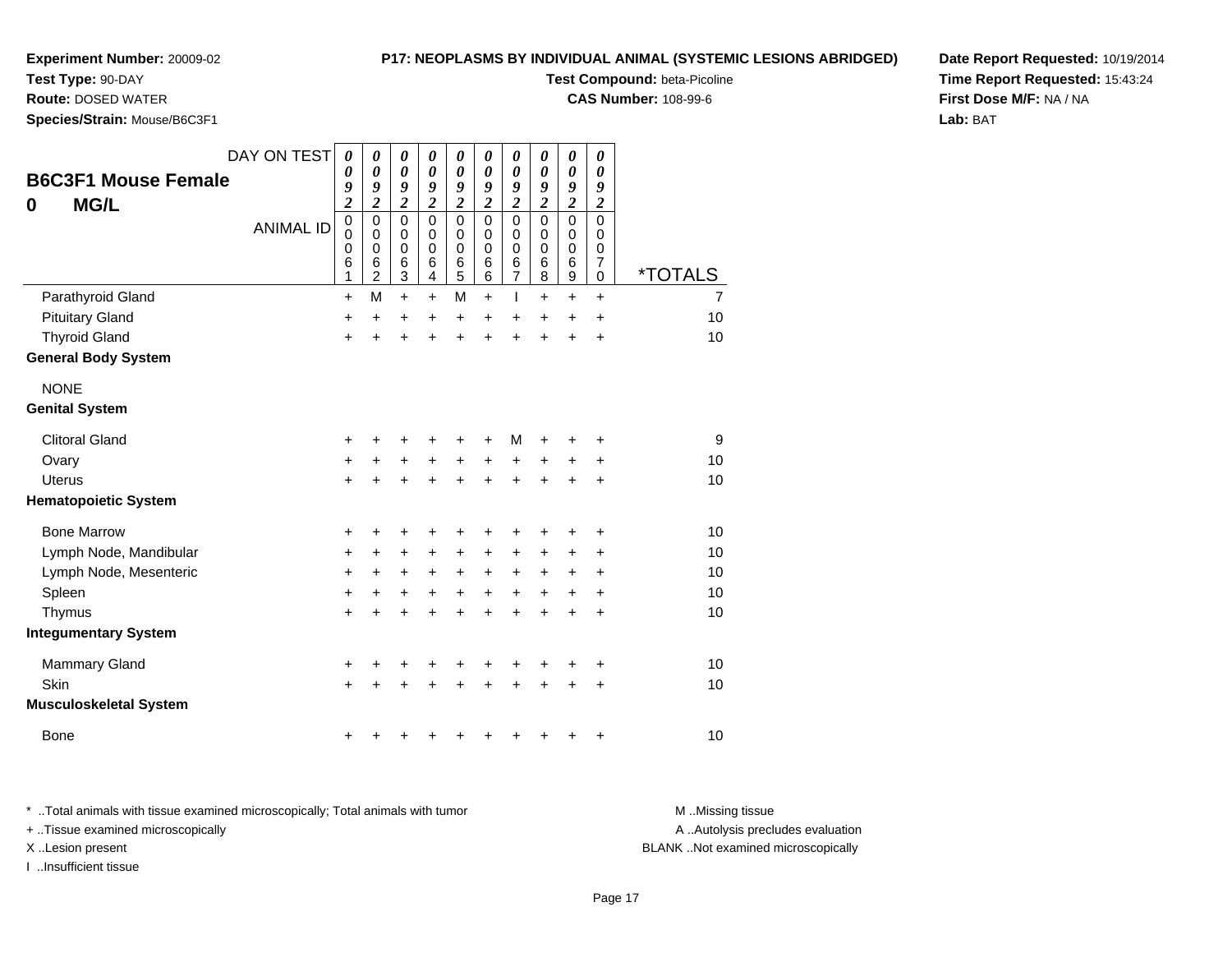**Test Type:** 90-DAY**Route:** DOSED WATER

# **P17: NEOPLASMS BY INDIVIDUAL ANIMAL (SYSTEMIC LESIONS ABRIDGED)**

**Test Compound:** beta-Picoline

**CAS Number:** 108-99-6

**Date Report Requested:** 10/19/2014**Time Report Requested:** 15:43:24**First Dose M/F:** NA / NA**Lab:** BAT

**Species/Strain:** Mouse/B6C3F1

|                              | DAY ON TEST      | 0                          | 0                          | 0                       | 0              | 0                | 0                          | 0              | 0                | 0                          | 0                |                       |
|------------------------------|------------------|----------------------------|----------------------------|-------------------------|----------------|------------------|----------------------------|----------------|------------------|----------------------------|------------------|-----------------------|
| <b>B6C3F1 Mouse Female</b>   |                  | $\boldsymbol{\theta}$<br>9 | 0<br>9                     | 0<br>9                  | 0<br>9         | 0<br>9           | $\boldsymbol{\theta}$<br>9 | 0<br>9         | 0<br>9           | $\boldsymbol{\theta}$<br>9 | 0<br>9           |                       |
| <b>MG/L</b><br>0             |                  | $\overline{\mathbf{c}}$    | $\overline{\mathbf{c}}$    | $\overline{\mathbf{c}}$ | $\overline{c}$ | $\overline{c}$   | $\boldsymbol{2}$           | $\overline{c}$ | $\boldsymbol{2}$ | $\overline{\mathbf{c}}$    | $\boldsymbol{2}$ |                       |
|                              | <b>ANIMAL ID</b> | $\mathbf 0$                | $\mathbf 0$                | $\mathbf 0$             | $\mathbf 0$    | 0                | $\mathbf 0$                | $\mathbf 0$    | 0                | $\mathbf 0$                | $\mathbf 0$      |                       |
|                              |                  | $\mathbf 0$<br>$\mathbf 0$ | $\mathbf 0$<br>$\mathbf 0$ | 0<br>$\mathbf 0$        | $\Omega$<br>0  | 0<br>$\mathbf 0$ | 0<br>0                     | 0<br>0         | 0<br>0           | $\mathbf 0$<br>$\mathbf 0$ | 0<br>0           |                       |
|                              |                  | 6                          | 6<br>$\overline{2}$        | 6<br>3                  | 6<br>4         | 6<br>5           | 6<br>6                     | $\frac{6}{7}$  | 6<br>8           | 6<br>9                     | 7<br>$\Omega$    | <i><b>*TOTALS</b></i> |
| <b>Nervous System</b>        |                  |                            |                            |                         |                |                  |                            |                |                  |                            |                  |                       |
| <b>Brain</b>                 |                  | +                          |                            |                         | ┿              | +                |                            |                |                  |                            | ÷                | 10                    |
| <b>Respiratory System</b>    |                  |                            |                            |                         |                |                  |                            |                |                  |                            |                  |                       |
| Lung                         |                  | $\ddot{}$                  |                            |                         |                | +                |                            |                |                  |                            | ÷                | 10                    |
| <b>Nose</b>                  |                  | $\ddot{}$                  | $\ddot{}$                  | $\ddot{}$               | $+$            | $+$              | $+$                        | $+$            | $+$              | $+$                        | $\ddot{}$        | 10                    |
| Trachea                      |                  | $\ddot{}$                  |                            | $\ddot{}$               | $\ddot{}$      | $\ddot{}$        | $\ddot{}$                  | $\ddot{}$      | $\ddot{}$        | +                          | $\ddot{}$        | 10                    |
| <b>Special Senses System</b> |                  |                            |                            |                         |                |                  |                            |                |                  |                            |                  |                       |
| Eye                          |                  | $\ddot{}$                  |                            |                         |                | +                |                            |                |                  |                            | ÷                | 10                    |
| <b>Harderian Gland</b>       |                  | $\ddot{}$                  |                            | $\ddot{}$               | $\ddot{}$      | $\ddot{}$        | $+$                        | $\ddot{}$      | $\ddot{}$        | +                          | $\ddot{}$        | 10                    |
| <b>Urinary System</b>        |                  |                            |                            |                         |                |                  |                            |                |                  |                            |                  |                       |
| Kidney                       |                  | $\ddot{}$                  | ٠                          | +                       | ٠              | +                | ٠                          | ÷              |                  | ٠                          | $\ddot{}$        | 10                    |
| <b>Urinary Bladder</b>       |                  | $\ddot{}$                  | ÷                          | $\div$                  | $\ddot{}$      | $\ddot{}$        | ÷                          | $+$            | ÷                | $\ddot{}$                  | +                | 10                    |
| <b>SYSTEMIC LESIONS</b>      |                  |                            |                            |                         |                |                  |                            |                |                  |                            |                  |                       |
| Multiple Organ               |                  | +                          |                            |                         |                |                  |                            |                |                  | +                          | +                | 10                    |

\* ..Total animals with tissue examined microscopically; Total animals with tumor **M** . Missing tissue M ..Missing tissue

+ ..Tissue examined microscopically

I ..Insufficient tissue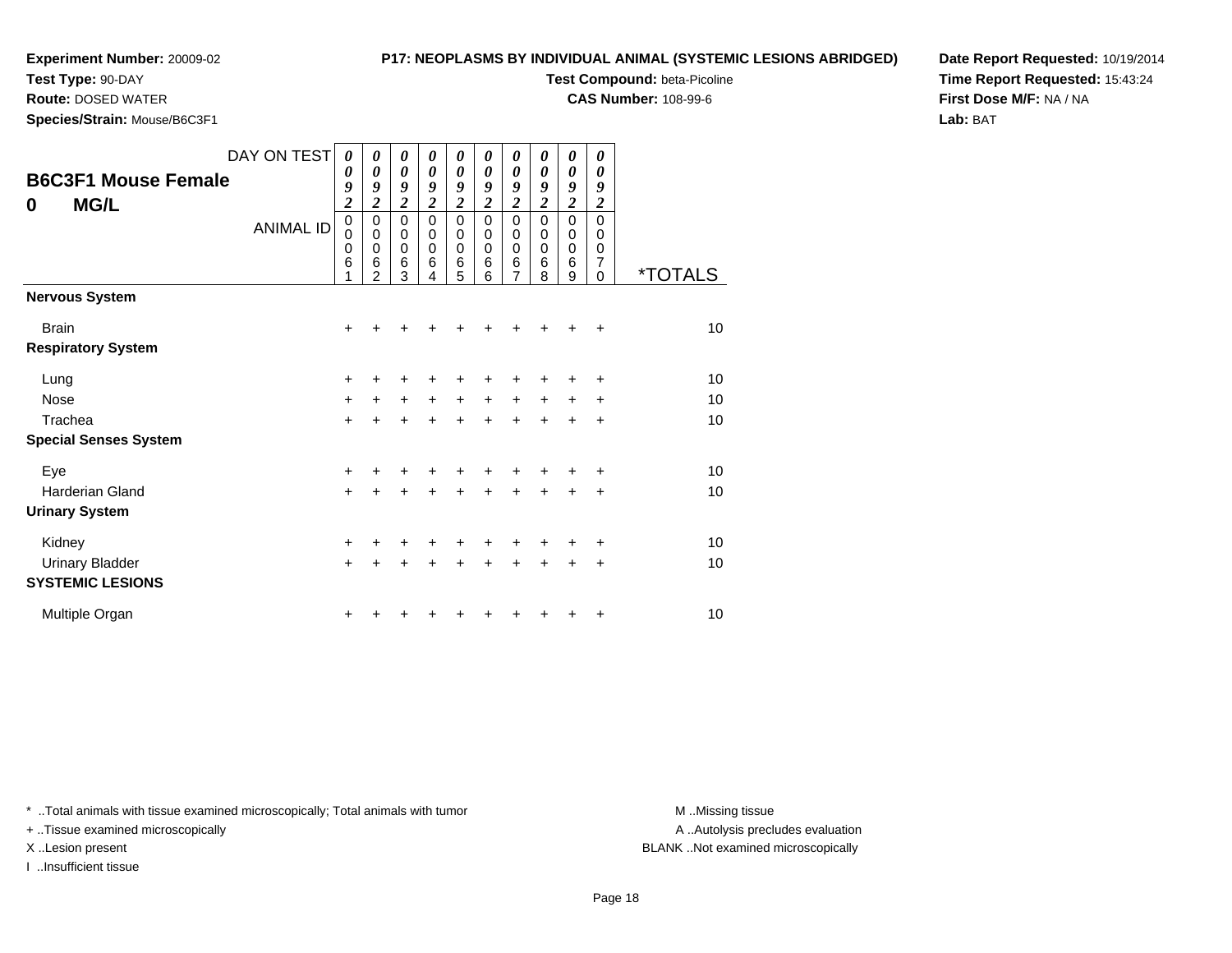# **P17: NEOPLASMS BY INDIVIDUAL ANIMAL (SYSTEMIC LESIONS ABRIDGED)**

**Test Compound:** beta-Picoline

**CAS Number:** 108-99-6

**Species/Strain:** Mouse/B6C3F1

**Route:** DOSED WATER

**Date Report Requested:** 10/19/2014**Time Report Requested:** 15:43:24**First Dose M/F:** NA / NA**Lab:** BAT

| DAY ON TEST<br><b>B6C3F1 Mouse Female</b> | 0<br>0<br>q         | 0<br>0<br>O      | $\boldsymbol{\theta}$<br>0<br>$\boldsymbol{0}$ | $\boldsymbol{\theta}$<br>0<br>o | U<br>0<br>u      | $\boldsymbol{\theta}$<br>o | о      | 0 | $\boldsymbol{\theta}$<br>$\boldsymbol{\theta}$<br>y |            |
|-------------------------------------------|---------------------|------------------|------------------------------------------------|---------------------------------|------------------|----------------------------|--------|---|-----------------------------------------------------|------------|
|                                           | ി<br>$\overline{ }$ |                  |                                                |                                 | ∍<br>∠           |                            |        |   |                                                     |            |
| <b>ANIMAL ID</b>                          | 0<br>0<br>0         | 0<br>0<br>0<br>◠ | 0<br>0<br>0<br>っ                               | 0<br>0<br>0                     | 0<br>0<br>0<br>5 | 0<br>0<br>6                | Ο<br>D | o | 8                                                   | TAI S<br>* |

# **Alimentary System**

NONE

**Cardiovascular System**

NONE

**Endocrine System**

NONE

**General Body System**

NONE

**Genital System**

NONE

**Hematopoietic System**

NONE

**Integumentary System**

NONE

**Musculoskeletal System**

NONE

**Nervous System**

NONE

\* ..Total animals with tissue examined microscopically; Total animals with tumor **M** ...Missing tissue M ...Missing tissue

+ ..Tissue examined microscopically

I ..Insufficient tissue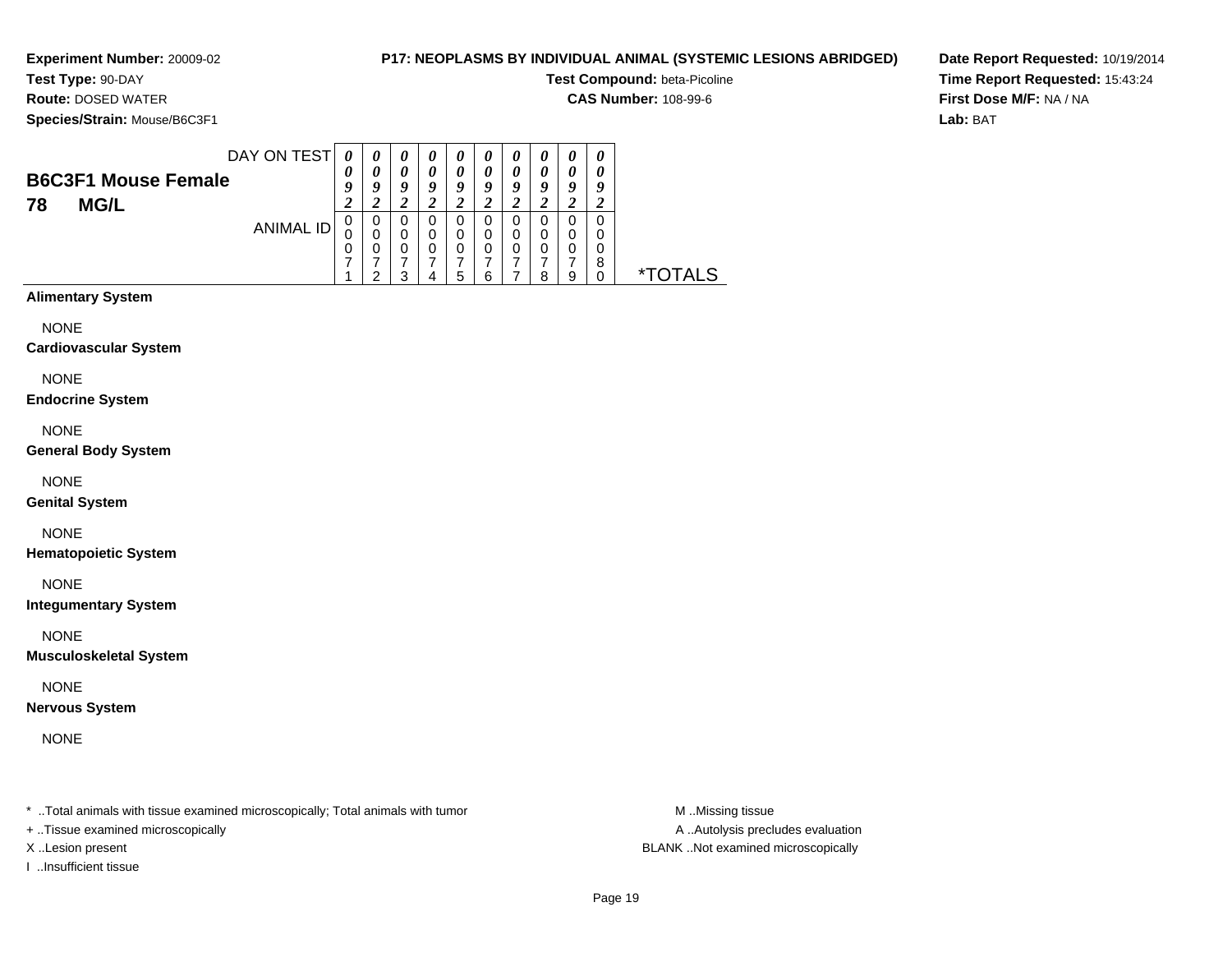**Test Type:** 90-DAY**Route:** DOSED WATER

# **P17: NEOPLASMS BY INDIVIDUAL ANIMAL (SYSTEMIC LESIONS ABRIDGED)**

**Test Compound:** beta-Picoline

**CAS Number:** 108-99-6

**Species/Strain:** Mouse/B6C3F1

**Date Report Requested:** 10/19/2014**Time Report Requested:** 15:43:24**First Dose M/F:** NA / NA**Lab:** BAT

| <b>B6C3F1 Mouse Female</b><br><b>MG/L</b><br>78                                                                  | DAY ON TEST<br><b>ANIMAL ID</b> | 0<br>0<br>9<br>$\overline{2}$<br>0<br>$\mathbf 0$<br>$\frac{0}{7}$<br>4 | $\boldsymbol{\theta}$<br>$\boldsymbol{\theta}$<br>9<br>$\boldsymbol{2}$<br>0<br>$\mathbf 0$<br>0<br>7<br>2 | 0<br>$\boldsymbol{\theta}$<br>9<br>$\overline{\mathbf{c}}$<br>0<br>$\pmb{0}$<br>$\pmb{0}$<br>7<br>3 | 0<br>$\boldsymbol{\theta}$<br>9<br>2<br>0<br>0<br>$\mathbf 0$<br>$\overline{7}$ | 0<br>0<br>9<br>$\overline{\mathbf{c}}$<br>0<br>0<br>$\pmb{0}$<br>7<br>5 | 0<br>0<br>9<br>$\overline{2}$<br>0<br>0<br>$\mathbf 0$<br>7<br>6 | 0<br>0<br>9<br>$\overline{c}$<br>$\mathbf 0$<br>0<br>$\mathbf 0$<br>7 | 0<br>0<br>9<br>2<br>$\Omega$<br>0<br>$\mathbf 0$<br>7<br>8 | 0<br>0<br>9<br>$\overline{2}$<br>0<br>0<br>$\mathbf 0$<br>7<br>9 | 0<br>0<br>9<br>$\overline{2}$<br>$\Omega$<br>0<br>$\mathbf 0$<br>8<br>$\Omega$ | <i><b>*TOTALS</b></i> |
|------------------------------------------------------------------------------------------------------------------|---------------------------------|-------------------------------------------------------------------------|------------------------------------------------------------------------------------------------------------|-----------------------------------------------------------------------------------------------------|---------------------------------------------------------------------------------|-------------------------------------------------------------------------|------------------------------------------------------------------|-----------------------------------------------------------------------|------------------------------------------------------------|------------------------------------------------------------------|--------------------------------------------------------------------------------|-----------------------|
| <b>Respiratory System</b><br><b>NONE</b><br><b>Special Senses System</b><br><b>NONE</b><br><b>Urinary System</b> |                                 |                                                                         |                                                                                                            |                                                                                                     |                                                                                 |                                                                         |                                                                  |                                                                       |                                                            |                                                                  |                                                                                |                       |
| Kidney<br><b>SYSTEMIC LESIONS</b>                                                                                |                                 | $+$                                                                     |                                                                                                            |                                                                                                     |                                                                                 |                                                                         | $\div$                                                           | $\ddot{}$                                                             | $+$                                                        | $+$                                                              | $\ddot{}$                                                                      | 10                    |
| Multiple Organ                                                                                                   |                                 | +                                                                       |                                                                                                            |                                                                                                     |                                                                                 |                                                                         |                                                                  |                                                                       |                                                            |                                                                  | ÷                                                                              | 10                    |

\* ..Total animals with tissue examined microscopically; Total animals with tumor **M** . Missing tissue M ..Missing tissue

+ ..Tissue examined microscopically

I ..Insufficient tissue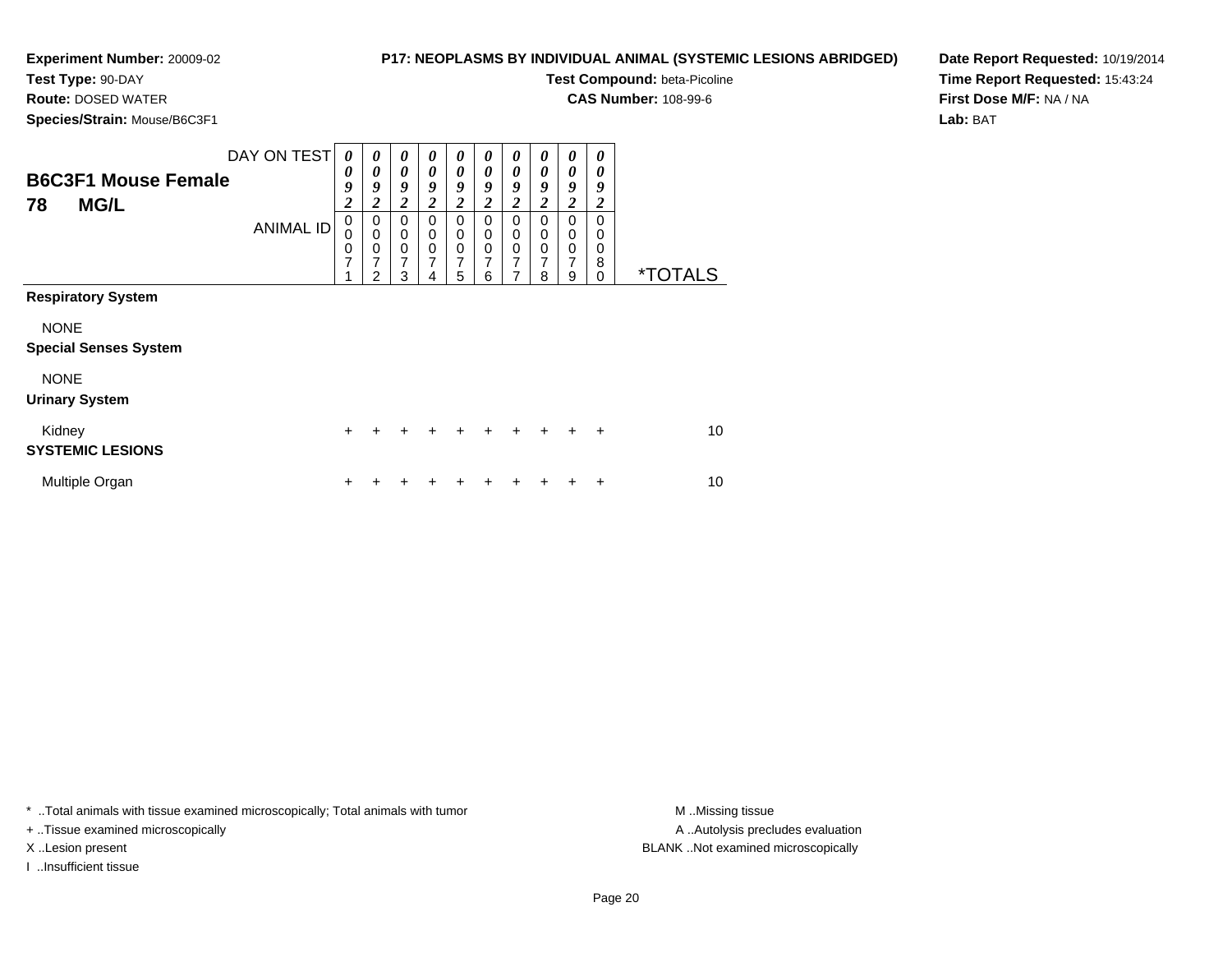# **P17: NEOPLASMS BY INDIVIDUAL ANIMAL (SYSTEMIC LESIONS ABRIDGED)**

**Test Compound:** beta-Picoline

**CAS Number:** 108-99-6

**Species/Strain:** Mouse/B6C3F1

**Route:** DOSED WATER

**Date Report Requested:** 10/19/2014**Time Report Requested:** 15:43:24**First Dose M/F:** NA / NA**Lab:** BAT

| 0 | U                                  | $\boldsymbol{\theta}$ | $\boldsymbol{v}$      | $\boldsymbol{\theta}$ | U                  | $\boldsymbol{\theta}$ | 0                  | 0           | 0           |                     |
|---|------------------------------------|-----------------------|-----------------------|-----------------------|--------------------|-----------------------|--------------------|-------------|-------------|---------------------|
| 0 |                                    | 0                     | $\boldsymbol{\theta}$ | 0                     |                    | 0                     |                    | 0           |             |                     |
|   |                                    |                       |                       |                       |                    | $\overline{ }$        |                    |             |             |                     |
| U |                                    |                       |                       | 0                     |                    |                       |                    | 0           |             |                     |
|   |                                    |                       |                       | 0                     |                    | 0                     |                    | 0           |             |                     |
|   |                                    |                       |                       |                       |                    |                       |                    |             |             |                     |
|   |                                    | ◠                     |                       | 5                     | ⌒                  |                       | o                  | 9           |             | <b>.)TALS</b><br>∗⊤ |
|   | DAY ON TEST<br>ANIMAL ID<br>0<br>8 | o<br>8                | 9<br>0<br>8           | 9<br>0<br>8           | 9<br>$\Omega$<br>8 | Q<br>0<br>8           | q<br>$\Omega$<br>8 | Q<br>0<br>8 | 9<br>0<br>8 | o<br>0<br>9         |

# **Alimentary System**

NONE

**Cardiovascular System**

NONE

**Endocrine System**

NONE

**General Body System**

NONE

**Genital System**

NONE

**Hematopoietic System**

NONE

**Integumentary System**

NONE

**Musculoskeletal System**

NONE

**Nervous System**

NONE

\* ..Total animals with tissue examined microscopically; Total animals with tumor **M** ...Missing tissue M ...Missing tissue

+ ..Tissue examined microscopically

I ..Insufficient tissue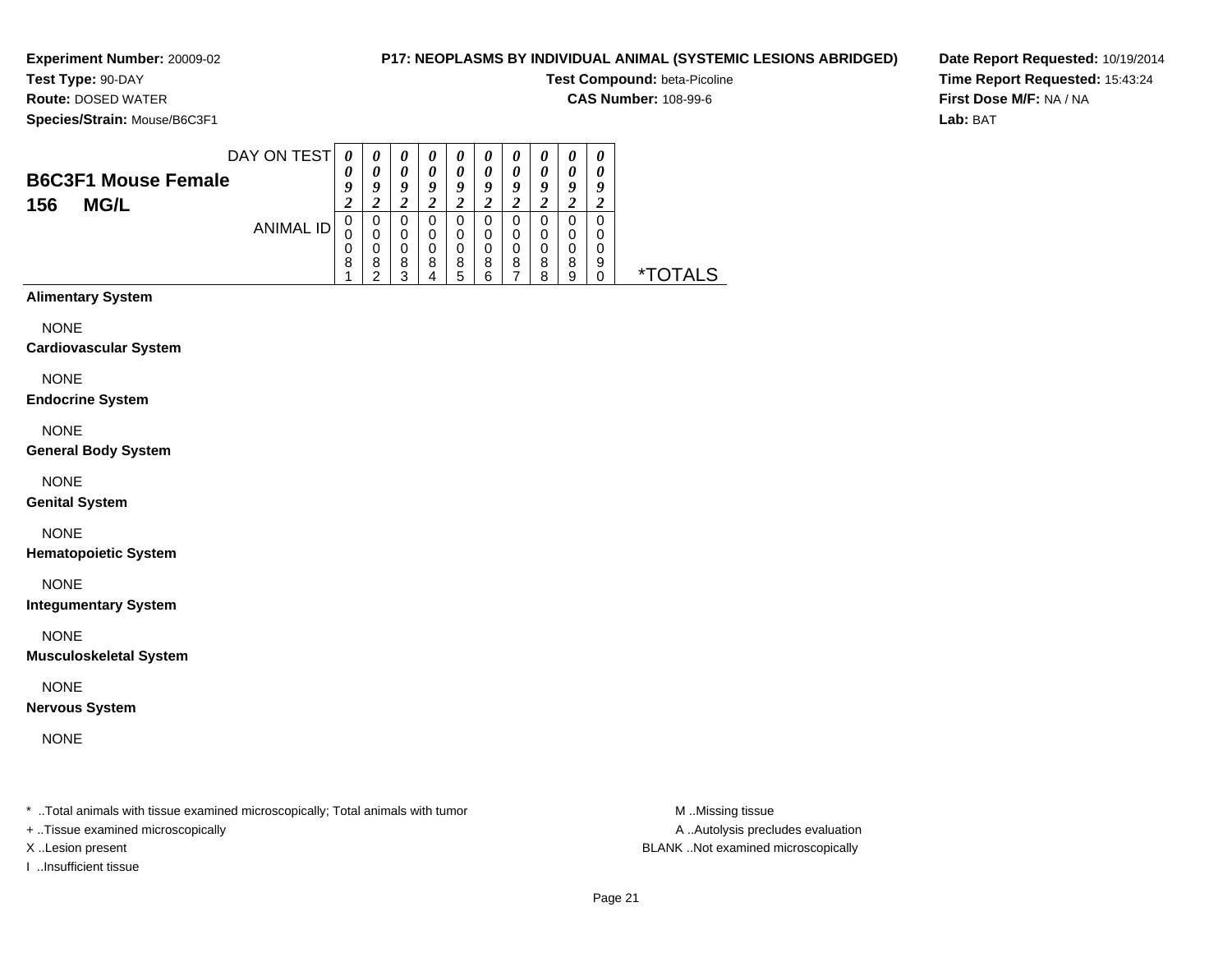**Test Type:** 90-DAY**Route:** DOSED WATER

# **P17: NEOPLASMS BY INDIVIDUAL ANIMAL (SYSTEMIC LESIONS ABRIDGED)**

**Test Compound:** beta-Picoline

**CAS Number:** 108-99-6

**Species/Strain:** Mouse/B6C3F1

**Date Report Requested:** 10/19/2014**Time Report Requested:** 15:43:24**First Dose M/F:** NA / NA**Lab:** BAT

|                              | DAY ON TEST      | 0                | 0                | 0              | 0                | 0                | 0                                         | 0                       | 0                          | 0                | 0                |                       |
|------------------------------|------------------|------------------|------------------|----------------|------------------|------------------|-------------------------------------------|-------------------------|----------------------------|------------------|------------------|-----------------------|
| <b>B6C3F1 Mouse Female</b>   |                  | 0<br>9           | 0<br>9           | 0<br>9         | 0<br>9           | 0<br>9           | $\boldsymbol{\theta}$<br>$\boldsymbol{g}$ | 0<br>9                  | $\boldsymbol{\theta}$<br>9 | 0<br>9           | 0<br>9           |                       |
| 156<br><b>MG/L</b>           |                  | $\overline{2}$   | $\overline{2}$   | $\overline{2}$ | $\boldsymbol{2}$ | $\overline{c}$   | $\boldsymbol{2}$                          | $\overline{\mathbf{c}}$ | $\overline{c}$             | $\boldsymbol{2}$ | $\boldsymbol{2}$ |                       |
|                              | <b>ANIMAL ID</b> | 0<br>$\mathbf 0$ | 0<br>$\mathbf 0$ | 0<br>$\pmb{0}$ | 0<br>0           | 0<br>$\mathbf 0$ | $\Omega$<br>0                             | 0<br>0                  | $\Omega$<br>0              | 0<br>0           | 0<br>0           |                       |
|                              |                  | $\mathbf 0$<br>8 | 0<br>8           | $\pmb{0}$<br>8 | 0<br>8           | $\mathbf 0$<br>8 | $\mathbf 0$<br>8                          | $\mathbf 0$<br>8        | $\mathbf 0$<br>8           | $\mathbf 0$<br>8 | 0<br>9           |                       |
|                              |                  | 4                | っ                | 3              | 4                | 5                | 6                                         | 7                       | 8                          | 9                | 0                | <i><b>*TOTALS</b></i> |
| <b>Respiratory System</b>    |                  |                  |                  |                |                  |                  |                                           |                         |                            |                  |                  |                       |
| <b>NONE</b>                  |                  |                  |                  |                |                  |                  |                                           |                         |                            |                  |                  |                       |
| <b>Special Senses System</b> |                  |                  |                  |                |                  |                  |                                           |                         |                            |                  |                  |                       |
| <b>NONE</b>                  |                  |                  |                  |                |                  |                  |                                           |                         |                            |                  |                  |                       |
| <b>Urinary System</b>        |                  |                  |                  |                |                  |                  |                                           |                         |                            |                  |                  |                       |
| Kidney                       |                  | $\ddot{}$        |                  |                |                  |                  |                                           |                         | $+$                        | $\ddot{}$        | $+$              | 10                    |
| <b>SYSTEMIC LESIONS</b>      |                  |                  |                  |                |                  |                  |                                           |                         |                            |                  |                  |                       |
| Multiple Organ               |                  | ٠                |                  |                |                  |                  |                                           |                         |                            |                  | +                | 10                    |

\* ..Total animals with tissue examined microscopically; Total animals with tumor **M** . Missing tissue M ..Missing tissue

+ ..Tissue examined microscopically

I ..Insufficient tissue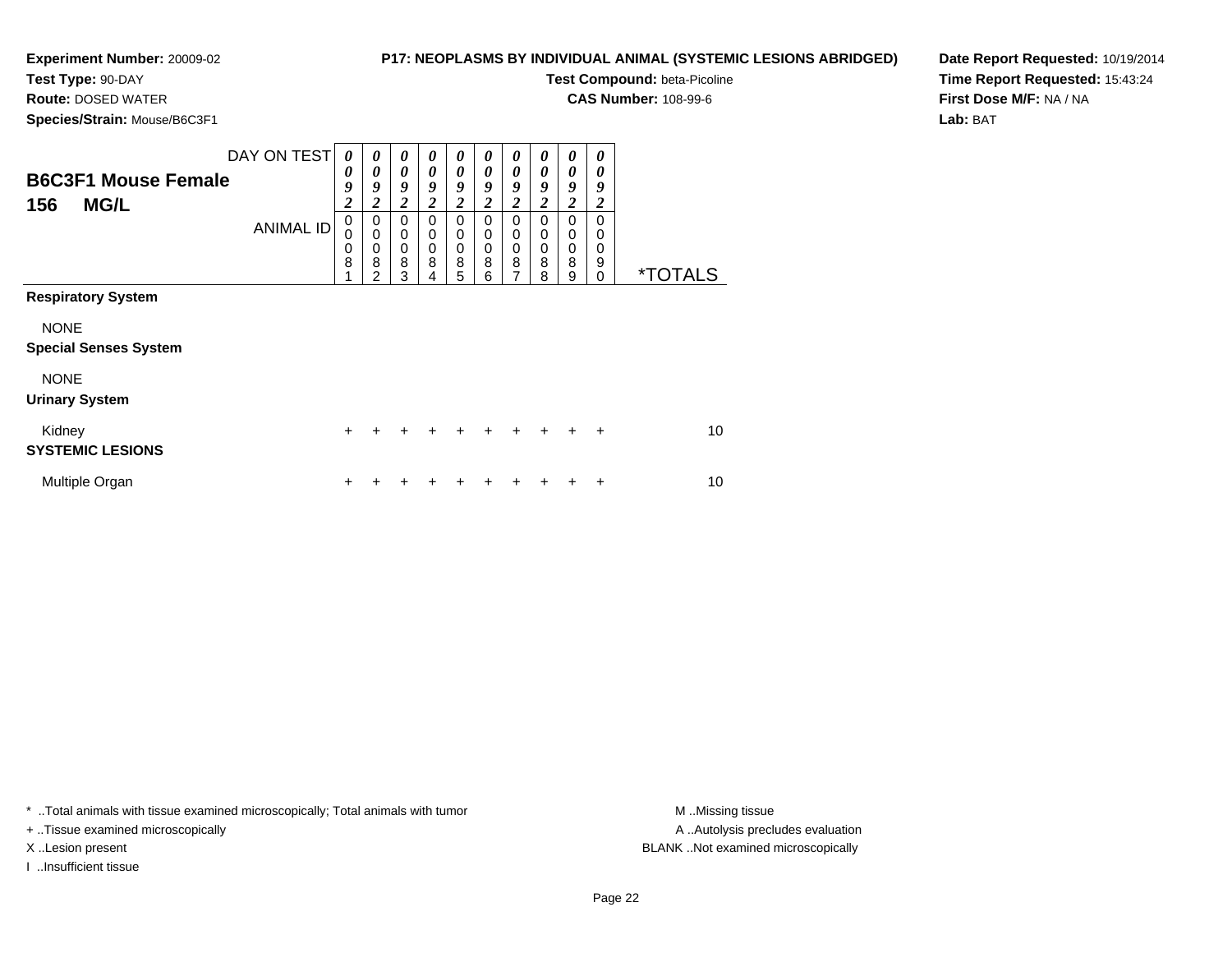**Test Type:** 90-DAY**Route:** DOSED WATER

# **P17: NEOPLASMS BY INDIVIDUAL ANIMAL (SYSTEMIC LESIONS ABRIDGED)**

**Test Compound:** beta-Picoline

**CAS Number:** 108-99-6

**Species/Strain:** Mouse/B6C3F1

**Date Report Requested:** 10/19/2014**Time Report Requested:** 15:43:24**First Dose M/F:** NA / NA**Lab:** BAT

|                            | DAY ON TEST | 0                | $\boldsymbol{\theta}$ | $\boldsymbol{\theta}$ | $\boldsymbol{\theta}$ | $\boldsymbol{\theta}$ | $\boldsymbol{\theta}$ | $\boldsymbol{\theta}$ | $\boldsymbol{\theta}$ | $\boldsymbol{\theta}$ | $\boldsymbol{\theta}$ |
|----------------------------|-------------|------------------|-----------------------|-----------------------|-----------------------|-----------------------|-----------------------|-----------------------|-----------------------|-----------------------|-----------------------|
| <b>B6C3F1 Mouse Female</b> |             | 0                |                       | 0                     | 0                     | 0                     | 0                     | 0                     | 0                     | 0                     |                       |
|                            |             | $\boldsymbol{0}$ | o                     | 9                     | 9                     | Q                     | Q                     | 9                     | 0                     | 9                     | 9                     |
| <b>MG/L</b><br>312         |             |                  |                       |                       |                       |                       |                       | $\epsilon$            |                       | ∠                     |                       |
|                            | ANIMAL ID   | U                | 0                     | 0                     |                       | 0                     |                       | 0                     |                       | 0                     | 0                     |
|                            |             |                  |                       | 0                     | 0                     | 0                     | 0                     | 0                     | 0                     | 0                     | O                     |
|                            |             | 0                |                       | 0                     | 0                     | 0                     | 0                     | 0                     | 0                     | 0                     |                       |
|                            |             | 9                | 9                     | 9<br>っ                | 9                     | 9                     | 9                     | 9                     | 9<br>я                | 9<br>9                | 0                     |
|                            |             |                  |                       |                       |                       | h                     |                       |                       |                       |                       |                       |

# **Alimentary System**

NONE

#### **Cardiovascular System**

NONE

#### **Endocrine System**

NONE

## **General Body System**

NONE

## **Genital System**

NONE

## **Hematopoietic System**

NONE

## **Integumentary System**

NONE

## **Musculoskeletal System**

NONE

## **Nervous System**

NONE

\* ..Total animals with tissue examined microscopically; Total animals with tumor **M** ..Missing tissue M ..Missing tissue

+ ..Tissue examined microscopically

I ..Insufficient tissue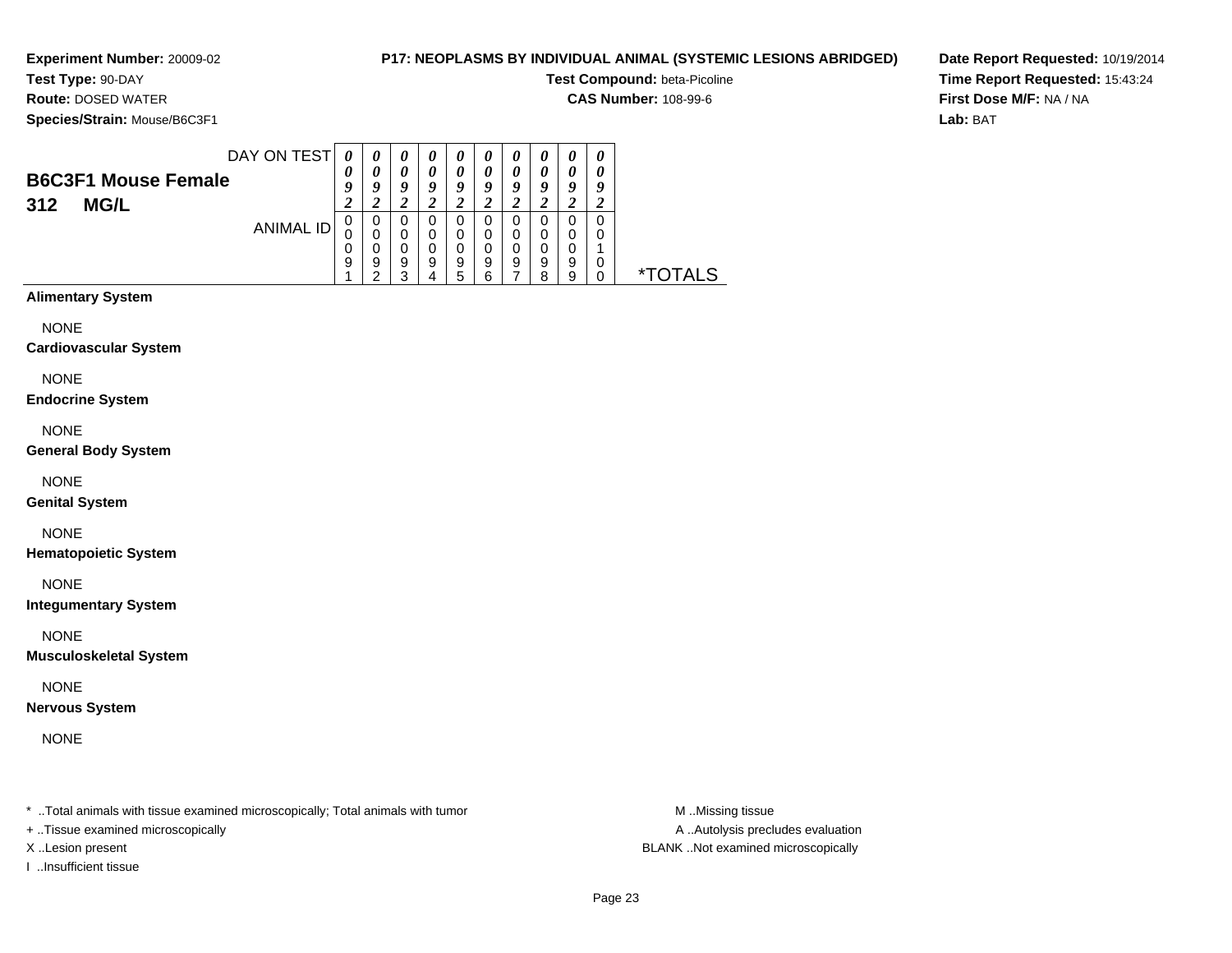**Test Type:** 90-DAY**Route:** DOSED WATER

# **P17: NEOPLASMS BY INDIVIDUAL ANIMAL (SYSTEMIC LESIONS ABRIDGED)**

**Test Compound:** beta-Picoline

**CAS Number:** 108-99-6

**Species/Strain:** Mouse/B6C3F1

**Date Report Requested:** 10/19/2014**Time Report Requested:** 15:43:24**First Dose M/F:** NA / NA**Lab:** BAT

| .                                                |                                 |                                                       |                                      |                                                       |                       |                                             |                                   |                                    |                                             |                            |                                                |                       |
|--------------------------------------------------|---------------------------------|-------------------------------------------------------|--------------------------------------|-------------------------------------------------------|-----------------------|---------------------------------------------|-----------------------------------|------------------------------------|---------------------------------------------|----------------------------|------------------------------------------------|-----------------------|
| <b>B6C3F1 Mouse Female</b><br><b>MG/L</b><br>312 | DAY ON TEST<br><b>ANIMAL ID</b> | 0<br>0<br>9<br>$\overline{\mathbf{c}}$<br>$\mathbf 0$ | 0<br>0<br>9<br>$\boldsymbol{2}$<br>0 | 0<br>0<br>9<br>$\overline{\mathbf{2}}$<br>$\mathbf 0$ | 0<br>0<br>9<br>2<br>0 | 0<br>0<br>9<br>$\overline{\mathbf{2}}$<br>0 | 0<br>0<br>9<br>2<br>$\Omega$      | 0<br>0<br>9<br>$\overline{2}$<br>0 | 0<br>0<br>9<br>$\boldsymbol{2}$<br>$\Omega$ | 0<br>0<br>9<br>2<br>0      | 0<br>0<br>9<br>$\boldsymbol{2}$<br>$\mathbf 0$ |                       |
|                                                  |                                 | 0<br>$\mathbf 0$<br>9<br>4                            | $\Omega$<br>0<br>9<br>2              | $\mathbf 0$<br>$\pmb{0}$<br>$\boldsymbol{9}$<br>3     | 0<br>0<br>9<br>4      | 0<br>0<br>9<br>5                            | $\Omega$<br>$\mathbf 0$<br>9<br>6 | 0<br>$\mathbf 0$<br>9<br>7         | $\Omega$<br>$\mathbf 0$<br>9<br>8           | 0<br>$\mathbf 0$<br>9<br>9 | $\mathbf 0$<br>0<br>$\mathbf 0$                | <i><b>*TOTALS</b></i> |
| <b>Respiratory System</b>                        |                                 |                                                       |                                      |                                                       |                       |                                             |                                   |                                    |                                             |                            |                                                |                       |
| <b>NONE</b><br><b>Special Senses System</b>      |                                 |                                                       |                                      |                                                       |                       |                                             |                                   |                                    |                                             |                            |                                                |                       |
| <b>NONE</b><br><b>Urinary System</b>             |                                 |                                                       |                                      |                                                       |                       |                                             |                                   |                                    |                                             |                            |                                                |                       |
| Kidney<br><b>SYSTEMIC LESIONS</b>                |                                 | $\pm$                                                 |                                      |                                                       |                       |                                             |                                   |                                    |                                             | $+$                        | $\ddot{}$                                      | 10                    |
| Multiple Organ                                   |                                 | ٠                                                     |                                      |                                                       |                       |                                             |                                   |                                    |                                             |                            | ÷                                              | 10                    |

\* ..Total animals with tissue examined microscopically; Total animals with tumor **M** . Missing tissue M ..Missing tissue

+ ..Tissue examined microscopically

I ..Insufficient tissue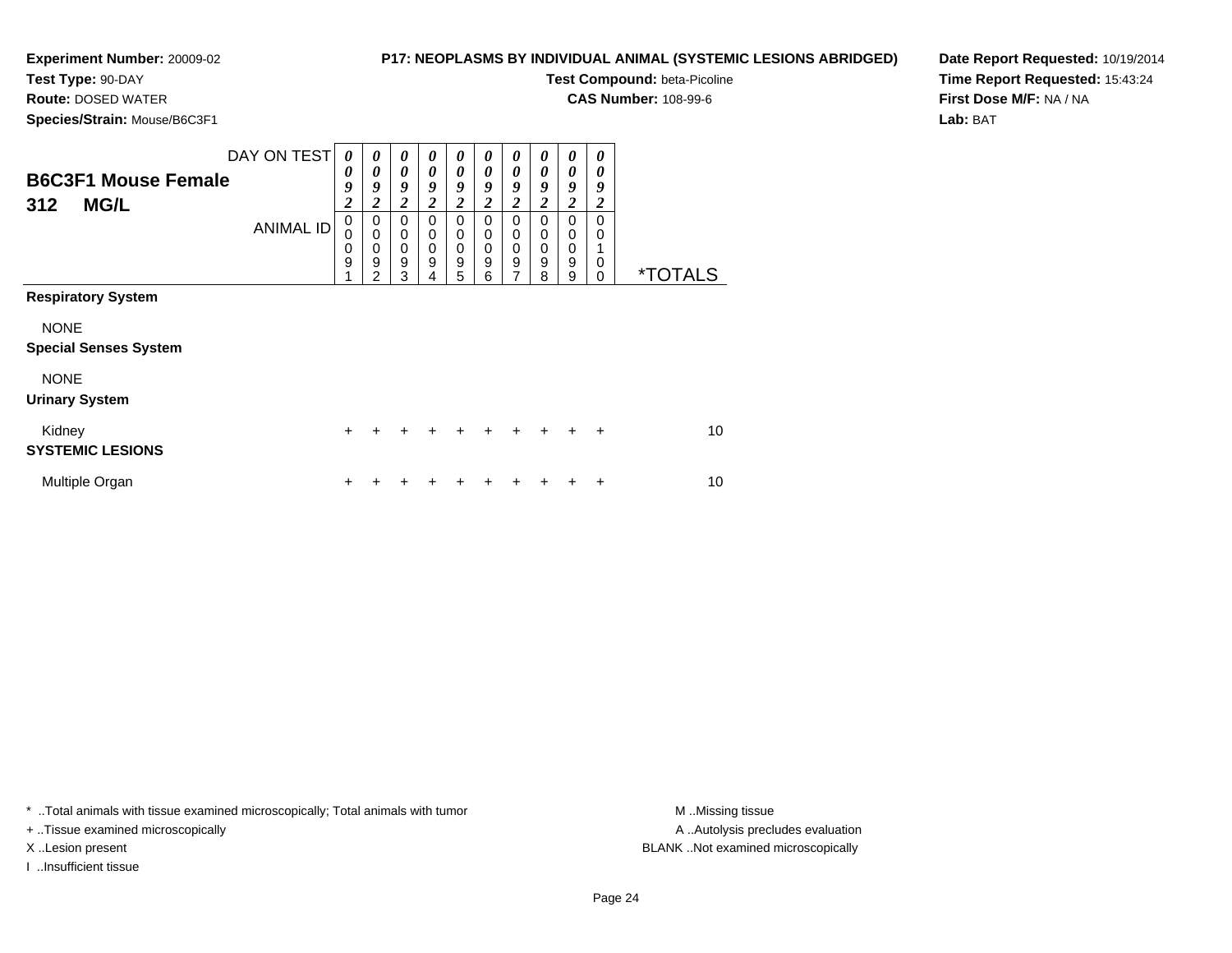# **P17: NEOPLASMS BY INDIVIDUAL ANIMAL (SYSTEMIC LESIONS ABRIDGED)**

**Test Compound:** beta-Picoline

**CAS Number:** 108-99-6

**Species/Strain:** Mouse/B6C3F1

**Route:** DOSED WATER

**Date Report Requested:** 10/19/2014**Time Report Requested:** 15:43:24**First Dose M/F:** NA / NA**Lab:** BAT

|                            | DAY ON TEST |    | $\boldsymbol{\theta}$ | $\boldsymbol{\theta}$ | $\boldsymbol{\theta}$ | $\boldsymbol{\theta}$ | U | $\boldsymbol{\theta}$ | $\boldsymbol{\theta}$ | $\boldsymbol{\theta}$ | $\boldsymbol{\theta}$ |                       |
|----------------------------|-------------|----|-----------------------|-----------------------|-----------------------|-----------------------|---|-----------------------|-----------------------|-----------------------|-----------------------|-----------------------|
| <b>B6C3F1 Mouse Female</b> |             | U  |                       |                       | 0                     | 0                     |   | 0                     | $\boldsymbol{\theta}$ | 0                     |                       |                       |
|                            |             | q  | O                     | 9                     | Q                     | 9                     | 0 | 9                     | Q                     | 9                     | o                     |                       |
| <b>MG/L</b><br>625         |             | 2  |                       |                       |                       |                       |   |                       |                       |                       |                       |                       |
|                            | ANIMAL ID   | 0  | 0                     | 0                     |                       | 0                     |   |                       |                       | 0                     |                       |                       |
|                            |             | ι. |                       | 0                     | 0                     | 0                     |   | $\Omega$              |                       | 0                     |                       |                       |
|                            |             |    |                       |                       |                       |                       |   |                       |                       |                       |                       |                       |
|                            |             | 0  |                       | 0                     |                       | 0                     |   | 0                     |                       | 0                     |                       |                       |
|                            |             |    | ◠                     | ົ                     |                       | 5                     | ĥ |                       | я                     | a                     |                       | TAI S<br>$\mathbf{x}$ |

# **Alimentary System**

NONE

**Cardiovascular System**

NONE

**Endocrine System**

NONE

**General Body System**

NONE

**Genital System**

NONE

**Hematopoietic System**

NONE

**Integumentary System**

NONE

**Musculoskeletal System**

NONE

**Nervous System**

NONE

\* ..Total animals with tissue examined microscopically; Total animals with tumor **M** ...Missing tissue M ...Missing tissue

+ ..Tissue examined microscopically

I ..Insufficient tissue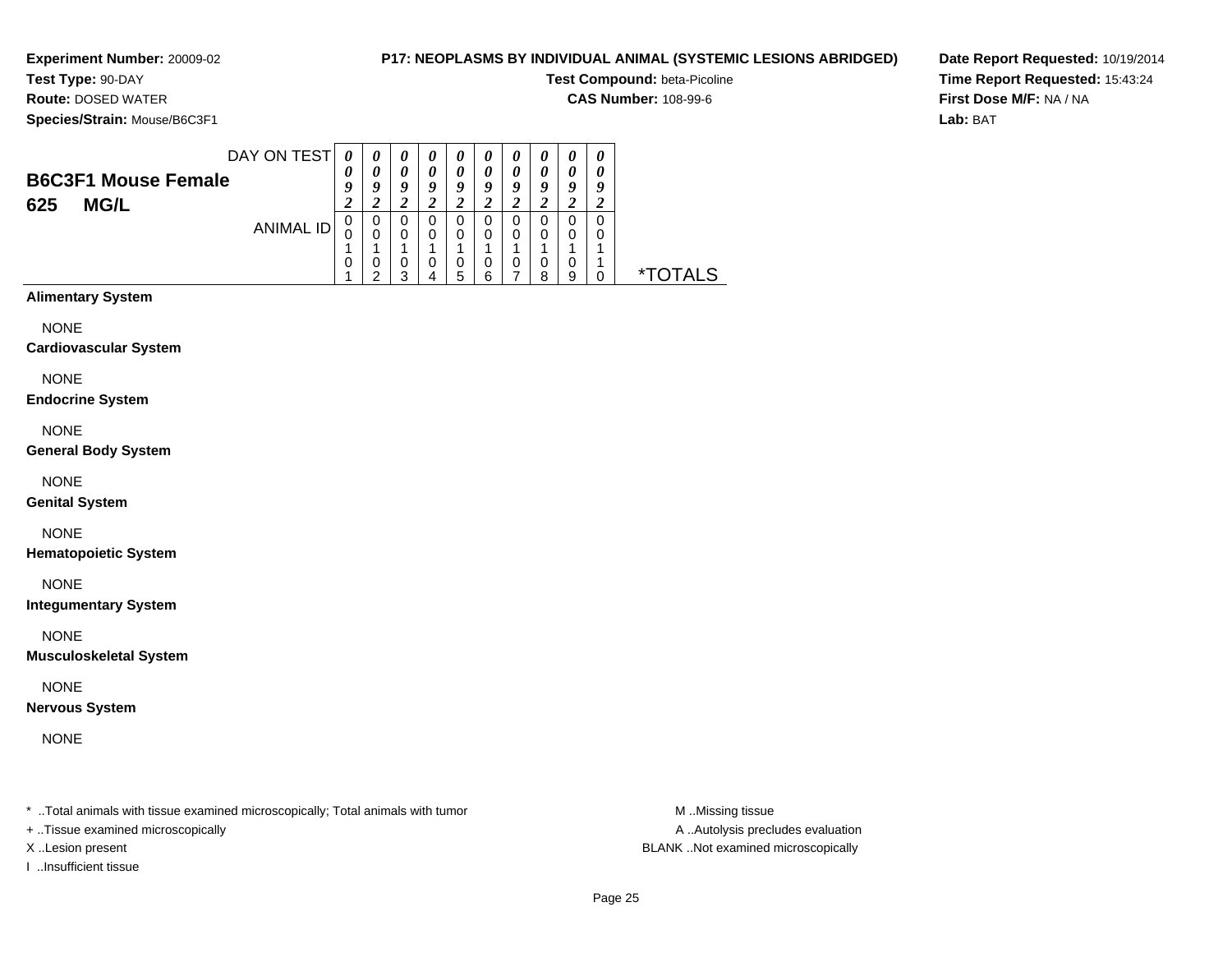**Test Type:** 90-DAY

**Route:** DOSED WATER

**Species/Strain:** Mouse/B6C3F1

# **P17: NEOPLASMS BY INDIVIDUAL ANIMAL (SYSTEMIC LESIONS ABRIDGED)**

**Test Compound:** beta-Picoline

**CAS Number:** 108-99-6

**Date Report Requested:** 10/19/2014**Time Report Requested:** 15:43:24**First Dose M/F:** NA / NA**Lab:** BAT

| <b>B6C3F1 Mouse Female</b><br><b>MG/L</b><br>625 | DAY ON TEST<br><b>ANIMAL ID</b> | 0<br>0<br>9<br>$\overline{c}$<br>$\mathbf 0$<br>0<br>1<br>$\mathbf 0$ | 0<br>0<br>9<br>$\boldsymbol{2}$<br>0<br>$\mathbf 0$<br>0<br>っ | 0<br>0<br>9<br>$\boldsymbol{2}$<br>$\mathbf 0$<br>$\mathbf 0$<br>0<br>3 | 0<br>0<br>9<br>2<br>0<br>0<br>0<br>4 | 0<br>0<br>9<br>$\boldsymbol{2}$<br>0<br>0<br>0<br>5 | 0<br>0<br>9<br>2<br>0<br>0<br>0<br>6 | 0<br>0<br>9<br>2<br>0<br>0<br>0<br>7 | 0<br>0<br>9<br>2<br>$\Omega$<br>$\Omega$<br>0<br>8 | 0<br>0<br>9<br>2<br>0<br>$\Omega$<br>0<br>9 | 0<br>0<br>9<br>2<br>$\Omega$<br>0<br>1<br>1<br>0 | <i><b>*TOTALS</b></i> |
|--------------------------------------------------|---------------------------------|-----------------------------------------------------------------------|---------------------------------------------------------------|-------------------------------------------------------------------------|--------------------------------------|-----------------------------------------------------|--------------------------------------|--------------------------------------|----------------------------------------------------|---------------------------------------------|--------------------------------------------------|-----------------------|
| <b>Respiratory System</b>                        |                                 |                                                                       |                                                               |                                                                         |                                      |                                                     |                                      |                                      |                                                    |                                             |                                                  |                       |
| <b>NONE</b><br><b>Special Senses System</b>      |                                 |                                                                       |                                                               |                                                                         |                                      |                                                     |                                      |                                      |                                                    |                                             |                                                  |                       |
| <b>NONE</b><br><b>Urinary System</b>             |                                 |                                                                       |                                                               |                                                                         |                                      |                                                     |                                      |                                      |                                                    |                                             |                                                  |                       |
| Kidney<br><b>SYSTEMIC LESIONS</b>                |                                 | $+$                                                                   | +                                                             | +                                                                       |                                      | +                                                   | $\div$                               | +                                    | $\ddot{}$                                          | $\div$                                      | $\div$                                           | 10                    |
| Multiple Organ                                   |                                 | +                                                                     |                                                               |                                                                         |                                      |                                                     |                                      |                                      |                                                    |                                             | +                                                | 10                    |

\* ..Total animals with tissue examined microscopically; Total animals with tumor **M** . Missing tissue M ..Missing tissue

+ ..Tissue examined microscopically

I ..Insufficient tissue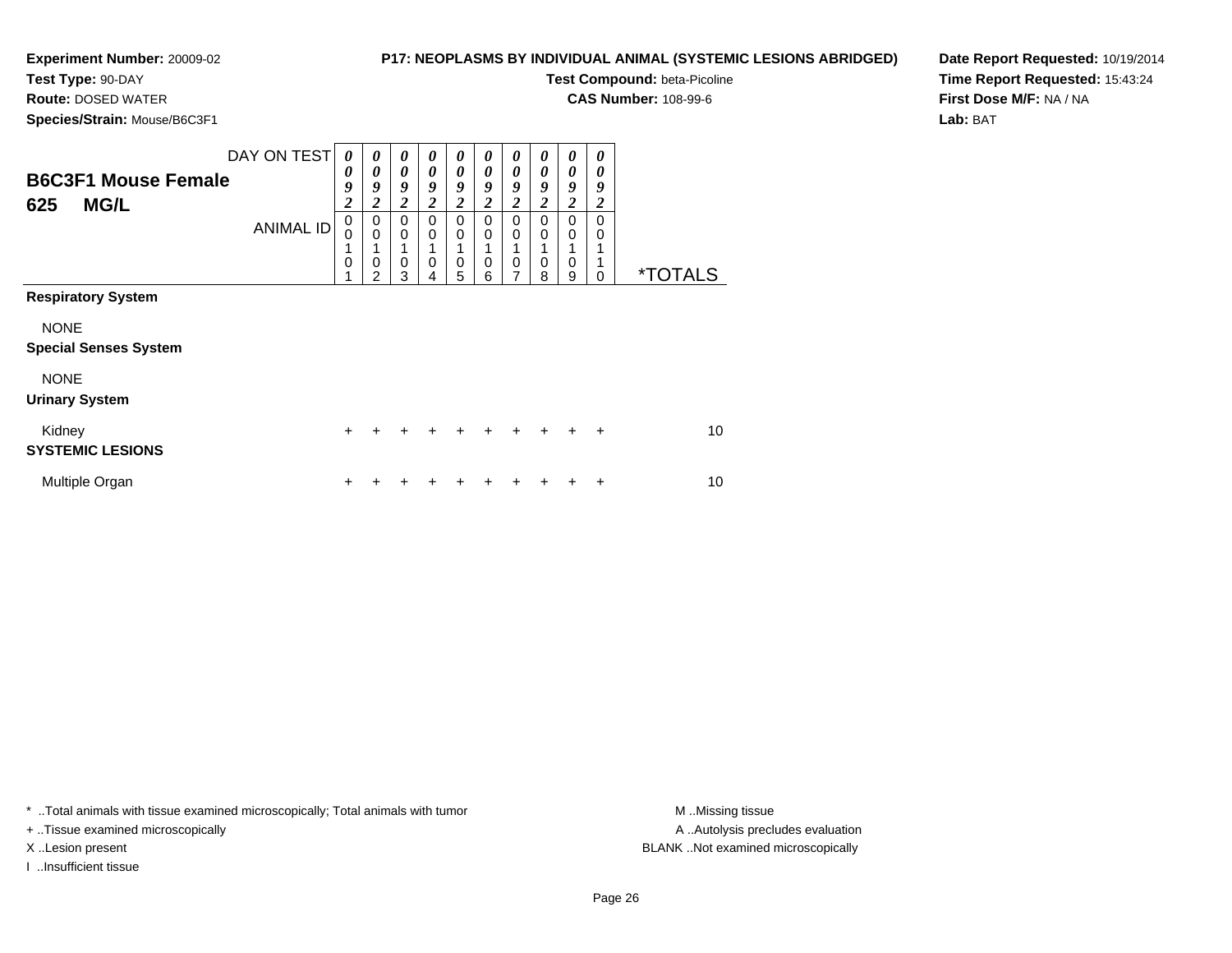**Test Type:** 90-DAY

**Route:** DOSED WATER

**Species/Strain:** Mouse/B6C3F1

# **P17: NEOPLASMS BY INDIVIDUAL ANIMAL (SYSTEMIC LESIONS ABRIDGED)**

**Test Compound:** beta-Picoline

**CAS Number:** 108-99-6

**Date Report Requested:** 10/19/2014**Time Report Requested:** 15:43:24**First Dose M/F:** NA / NA**Lab:** BAT

|                              | DAY ON TEST      | 0                          | $\boldsymbol{\theta}$   | 0                          | 0                          | 0                       | 0                | $\boldsymbol{\theta}$   | 0                       | $\boldsymbol{\theta}$      | 0                            |                       |
|------------------------------|------------------|----------------------------|-------------------------|----------------------------|----------------------------|-------------------------|------------------|-------------------------|-------------------------|----------------------------|------------------------------|-----------------------|
| <b>B6C3F1 Mouse Female</b>   |                  | 0<br>9                     | 0<br>9                  | 0<br>9                     | $\boldsymbol{\theta}$<br>9 | 0<br>9                  | 0<br>9           | $\theta$<br>9           | 0<br>9                  | 0<br>9                     | $\boldsymbol{\theta}$<br>9   |                       |
| <b>MG/L</b><br>1250          |                  | $\overline{\mathbf{c}}$    | $\overline{\mathbf{c}}$ | $\boldsymbol{2}$           | $\overline{\mathbf{c}}$    | $\overline{\mathbf{c}}$ | $\boldsymbol{2}$ | $\overline{\mathbf{c}}$ | $\overline{2}$          | $\overline{\mathbf{c}}$    | $\boldsymbol{2}$             |                       |
|                              | <b>ANIMAL ID</b> | $\overline{0}$<br>$\Omega$ | $\mathbf 0$<br>$\Omega$ | $\mathbf 0$<br>$\mathbf 0$ | $\Omega$<br>$\Omega$       | $\mathbf 0$             | $\mathbf 0$<br>0 | $\mathbf 0$<br>$\Omega$ | $\mathbf 0$<br>$\Omega$ | $\overline{0}$<br>$\Omega$ | $\overline{0}$<br>$\Omega$   |                       |
|                              |                  | 1                          | 1                       | 1                          | $\mathbf{1}$               | 0<br>1                  | 1                | 1                       | 1                       | 1                          | 1                            |                       |
|                              |                  | 1<br>1                     | 1<br>$\overline{2}$     | 1<br>3                     | 1<br>4                     | 1<br>5                  | 1<br>6           | 1<br>7                  | 1<br>8                  | 1<br>9                     | $\overline{\mathbf{c}}$<br>0 | <i><b>*TOTALS</b></i> |
| <b>Alimentary System</b>     |                  |                            |                         |                            |                            |                         |                  |                         |                         |                            |                              |                       |
| Esophagus                    |                  | +                          | +                       | +                          | +                          | +                       | +                | +                       |                         | +                          | +                            | 10                    |
| Gallbladder                  |                  | +                          | $\ddot{}$               | $\ddot{}$                  | $\ddot{}$                  | $\ddot{}$               | $\ddot{}$        | $\ddot{}$               | $\ddot{}$               | $\ddot{}$                  | +                            | 10                    |
| Intestine Large, Cecum       |                  | +                          | +                       | +                          | $\ddot{}$                  | $\ddot{}$               | +                | $\pm$                   | $\ddot{}$               | $\ddot{}$                  | +                            | 10                    |
| Intestine Large, Colon       |                  | +                          | $\ddot{}$               | $\ddot{}$                  | $\ddot{}$                  | +                       | $\ddot{}$        | +                       | $\ddot{}$               | $\ddot{}$                  | +                            | 10                    |
| Intestine Large, Rectum      |                  | $\ddot{}$                  | $\ddot{}$               | $\ddot{}$                  | $\ddot{}$                  | $\ddot{}$               | $\ddot{}$        | $\ddot{}$               | $+$                     | $\ddot{}$                  | $\ddot{}$                    | 10                    |
| Intestine Small, Duodenum    |                  | +                          | +                       | $\ddot{}$                  | $\ddot{}$                  | +                       | +                | +                       | $\ddot{}$               | $\ddot{}$                  | +                            | 10                    |
| Intestine Small, Ileum       |                  | +                          | $\ddot{}$               | $\ddot{}$                  | $\ddot{}$                  | $\ddot{}$               | $\ddot{}$        | +                       | $\ddot{}$               | $\ddot{}$                  | $\ddot{}$                    | 10                    |
| Intestine Small, Jejunum     |                  | $\ddot{}$                  | $\ddot{}$               | $\ddot{}$                  | $+$                        | $\ddot{}$               | $\ddot{}$        | $\ddot{}$               | $\ddot{}$               | $\ddot{}$                  | +                            | 10                    |
| Liver                        |                  | $\ddot{}$                  | $\ddot{}$               | $\ddot{}$                  | $\ddot{}$                  | $\ddot{}$               | $\ddot{}$        | +                       | $+$                     | $+$                        | $\ddot{}$                    | 10                    |
| Pancreas                     |                  | $\ddot{}$                  | +                       | +                          | +                          | +                       | +                | $\pm$                   | $\ddot{}$               | $\ddot{}$                  | +                            | 10                    |
| Salivary Glands              |                  | $\ddot{}$                  | $\ddot{}$               | $\ddot{}$                  | $\ddot{}$                  | $\ddot{}$               | $\ddot{}$        | $\ddot{}$               | $+$                     | $\ddot{}$                  | $\ddot{}$                    | 10                    |
| Stomach, Forestomach         |                  | +                          | +                       | $\ddot{}$                  | $\ddot{}$                  | $\ddot{}$               | $\ddot{}$        | $\ddot{}$               | $+$                     | $\ddot{}$                  | $\ddot{}$                    | 10                    |
| Stomach, Glandular           |                  | $\ddot{}$                  |                         | $\ddot{}$                  | ÷                          | $\ddot{}$               | $\ddot{}$        | $\ddot{}$               | $\ddot{}$               | $\ddot{}$                  | $\ddot{}$                    | 10                    |
| <b>Cardiovascular System</b> |                  |                            |                         |                            |                            |                         |                  |                         |                         |                            |                              |                       |
| <b>Blood Vessel</b>          |                  | +                          | +                       | +                          | +                          | +                       | +                | +                       | +                       | +                          | +                            | 10                    |
| Heart                        |                  | $\ddot{}$                  |                         | $\ddot{}$                  |                            | $\ddot{}$               | $\ddot{}$        | $\ddot{}$               |                         |                            | ÷                            | 10                    |
| <b>Endocrine System</b>      |                  |                            |                         |                            |                            |                         |                  |                         |                         |                            |                              |                       |
| <b>Adrenal Cortex</b>        |                  | +                          | +                       | +                          | +                          | +                       | +                | +                       | ٠                       | ٠                          | ٠                            | 10                    |
| Adrenal Medulla              |                  | +                          |                         | +                          | $\pm$                      | +                       | +                | +                       | $\ddot{}$               | +                          | +                            | 10                    |
| Islets, Pancreatic           |                  | $\ddot{}$                  | +                       | +                          | $\ddot{}$                  | $\ddot{}$               | +                | +                       | +                       | $\ddot{}$                  | +                            | 10                    |

\* ..Total animals with tissue examined microscopically; Total animals with tumor **M** . Missing tissue M ..Missing tissue

+ ..Tissue examined microscopically

I ..Insufficient tissue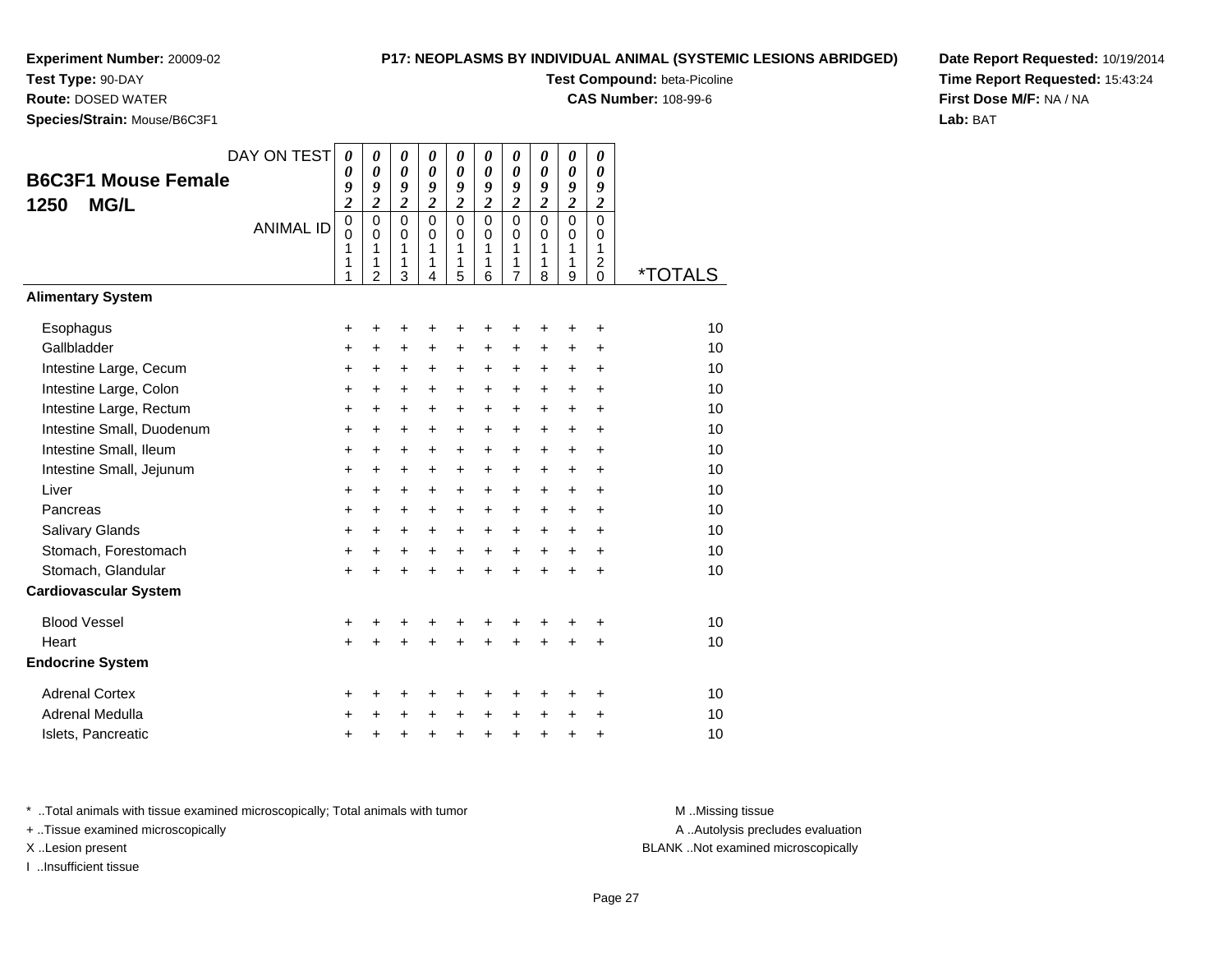**Test Type:** 90-DAY**Route:** DOSED WATER

# **P17: NEOPLASMS BY INDIVIDUAL ANIMAL (SYSTEMIC LESIONS ABRIDGED)**

**Test Compound:** beta-Picoline

**CAS Number:** 108-99-6

**Date Report Requested:** 10/19/2014**Time Report Requested:** 15:43:24**First Dose M/F:** NA / NA**Lab:** BAT

**Species/Strain:** Mouse/B6C3F1

|                               | DAY ON TEST      | $\boldsymbol{\theta}$        | 0                            | $\boldsymbol{\theta}$ | 0                            | 0                            | 0                     | 0                     | 0                     | $\boldsymbol{\theta}$        | 0                     |                       |
|-------------------------------|------------------|------------------------------|------------------------------|-----------------------|------------------------------|------------------------------|-----------------------|-----------------------|-----------------------|------------------------------|-----------------------|-----------------------|
| <b>B6C3F1 Mouse Female</b>    |                  | $\boldsymbol{\theta}$        | $\pmb{\theta}$               | $\boldsymbol{\theta}$ | $\pmb{\theta}$               | $\pmb{\theta}$               | $\boldsymbol{\theta}$ | $\boldsymbol{\theta}$ | $\boldsymbol{\theta}$ | $\pmb{\theta}$               | 0                     |                       |
| <b>MG/L</b><br>1250           |                  | 9<br>$\overline{\mathbf{c}}$ | 9<br>$\overline{\mathbf{c}}$ | 9<br>$\overline{2}$   | 9<br>$\overline{\mathbf{c}}$ | 9<br>$\overline{\mathbf{c}}$ | 9<br>$\overline{2}$   | 9<br>$\overline{c}$   | 9<br>$\overline{2}$   | 9<br>$\overline{\mathbf{c}}$ | 9<br>$\boldsymbol{2}$ |                       |
|                               | <b>ANIMAL ID</b> | $\mathbf 0$                  | $\mathbf 0$                  | $\mathbf 0$           | $\mathbf 0$                  | $\mathbf 0$                  | $\overline{0}$        | $\mathsf 0$           | $\mathbf 0$           | $\overline{0}$               | $\mathbf 0$           |                       |
|                               |                  | $\mathbf 0$                  | $\mathbf 0$                  | $\mathbf 0$           | $\mathbf 0$                  | $\mathbf 0$                  | $\Omega$              | $\Omega$              | $\Omega$              | $\pmb{0}$                    | $\mathbf 0$           |                       |
|                               |                  | 1<br>1                       | 1<br>1                       | 1<br>1                | 1<br>1                       | 1<br>1                       | 1<br>1                | 1<br>1                | 1<br>1                | $\mathbf{1}$<br>$\mathbf{1}$ | 1<br>$\overline{c}$   |                       |
|                               |                  | 1                            | $\overline{c}$               | 3                     | 4                            | $\overline{5}$               | 6                     | $\overline{7}$        | 8                     | $\boldsymbol{9}$             | $\pmb{0}$             | <i><b>*TOTALS</b></i> |
| Parathyroid Gland             |                  | +                            | M                            | $\ddot{}$             | $\ddot{}$                    | $+$                          | М                     | $\ddot{}$             | $\ddot{}$             | $+$                          | $+$                   | 8                     |
| <b>Pituitary Gland</b>        |                  | $\ddot{}$                    | M                            | $\ddot{}$             | $\ddot{}$                    | $\ddot{}$                    | $\ddot{}$             | $\ddot{}$             | $\ddot{}$             | $\ddot{}$                    | $\ddot{}$             | 9                     |
| <b>Thyroid Gland</b>          |                  | $\ddot{}$                    | $\ddot{}$                    | $\ddot{}$             |                              | $\ddot{}$                    | $\ddot{}$             | ÷                     | $\ddot{}$             | $\ddot{}$                    | $\ddot{}$             | 10                    |
| <b>General Body System</b>    |                  |                              |                              |                       |                              |                              |                       |                       |                       |                              |                       |                       |
| <b>NONE</b>                   |                  |                              |                              |                       |                              |                              |                       |                       |                       |                              |                       |                       |
| <b>Genital System</b>         |                  |                              |                              |                       |                              |                              |                       |                       |                       |                              |                       |                       |
| <b>Clitoral Gland</b>         |                  | +                            | +                            | +                     | +                            | +                            | ٠                     | +                     |                       |                              | ٠                     | 10                    |
| Ovary                         |                  | $\ddot{}$                    | +                            | $\ddot{}$             | $\ddot{}$                    | $\ddot{}$                    | $\ddot{}$             | $\ddot{}$             | +                     | $\ddot{}$                    | $\ddot{}$             | 10                    |
| <b>Uterus</b>                 |                  | $\ddot{}$                    | $\ddot{}$                    | $\ddot{}$             | $\ddot{}$                    | $\ddot{}$                    | $\ddot{}$             | $\ddot{}$             | $\ddot{}$             | $\ddot{}$                    | $\ddot{}$             | 10                    |
| <b>Hematopoietic System</b>   |                  |                              |                              |                       |                              |                              |                       |                       |                       |                              |                       |                       |
| <b>Bone Marrow</b>            |                  | +                            | +                            | +                     | +                            | +                            | +                     | +                     | +                     | +                            | +                     | 10                    |
| Lymph Node, Mandibular        |                  | $\ddot{}$                    | $\ddot{}$                    | $\ddot{}$             | M                            | $\ddot{}$                    | $\ddot{}$             | $\ddot{}$             | М                     | $\ddot{}$                    | $\ddot{}$             | 8                     |
| Lymph Node, Mesenteric        |                  | +                            | +                            | +                     | +                            | +                            | +                     | +                     | +                     | +                            | +                     | 10                    |
| Spleen                        |                  | $\ddot{}$                    | $\ddot{}$                    | $\ddot{}$             | $\ddot{}$                    | $+$                          | $\ddot{}$             | $\ddot{}$             | $\ddot{}$             | $\ddot{}$                    | $\ddot{}$             | 10                    |
| Thymus                        |                  | +                            | $\ddot{}$                    | $\ddot{}$             | $\ddot{}$                    | $\ddot{}$                    | $\ddot{}$             | $\ddot{}$             | $\ddot{}$             | $\ddot{}$                    | +                     | 10                    |
| <b>Integumentary System</b>   |                  |                              |                              |                       |                              |                              |                       |                       |                       |                              |                       |                       |
| <b>Mammary Gland</b>          |                  | +                            | +                            | +                     | +                            | +                            | ٠                     | +                     | +                     | ٠                            | +                     | 10                    |
| Skin                          |                  | +                            |                              |                       |                              |                              |                       | +                     |                       | +                            | $\ddot{}$             | 10                    |
| <b>Musculoskeletal System</b> |                  |                              |                              |                       |                              |                              |                       |                       |                       |                              |                       |                       |
| <b>Bone</b>                   |                  | +                            |                              |                       |                              |                              |                       |                       |                       |                              | +                     | 10                    |

\* ..Total animals with tissue examined microscopically; Total animals with tumor **M** . Missing tissue M ..Missing tissue + ..Tissue examined microscopically X ..Lesion present BLANK ..Not examined microscopically

I ..Insufficient tissue

A ..Autolysis precludes evaluation